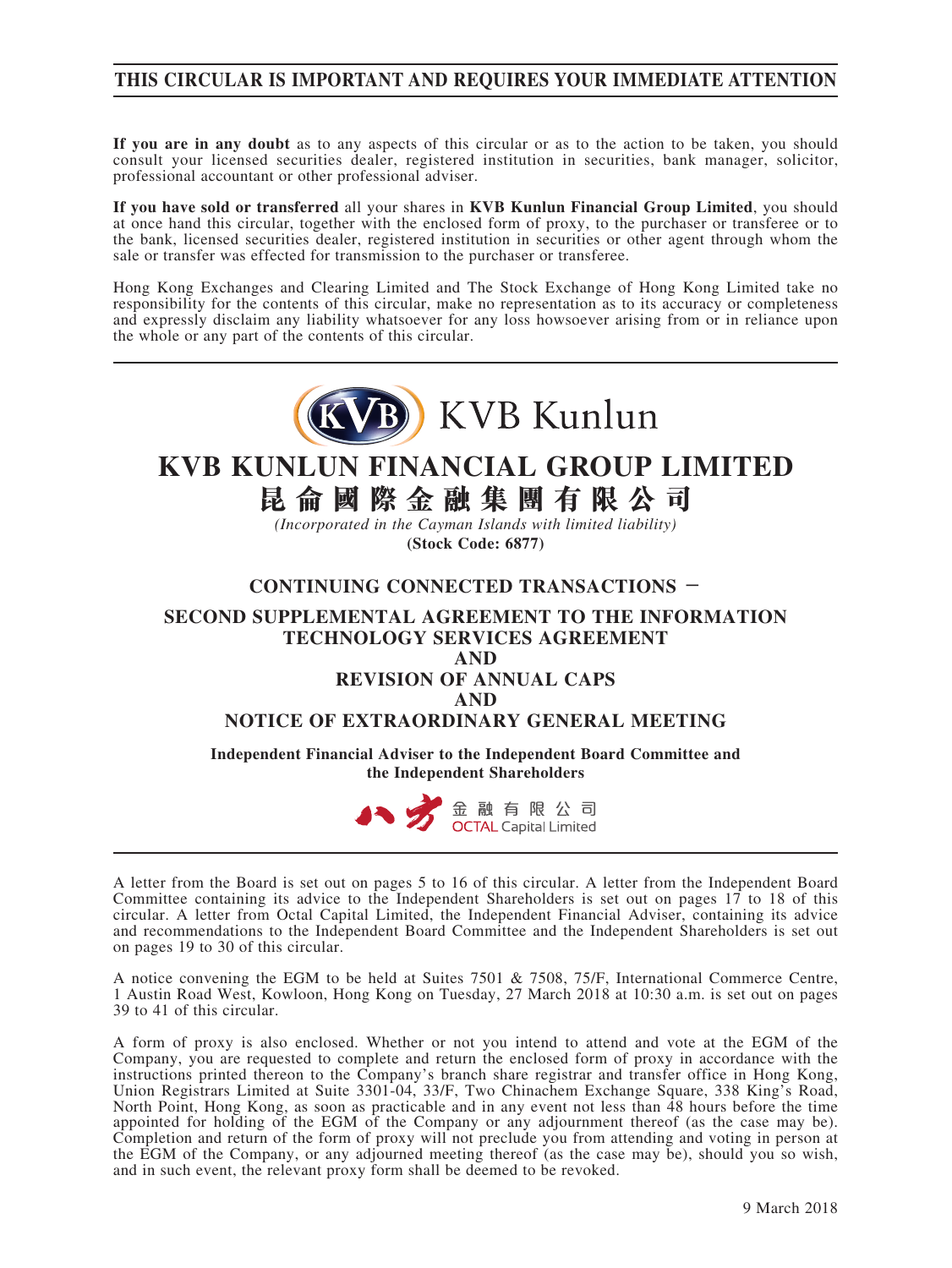## **CONTENTS**

#### *Page*

|                                              | $\mathbf{1}$ |
|----------------------------------------------|--------------|
|                                              | 5            |
|                                              | 17           |
|                                              | <b>19</b>    |
|                                              | 31           |
|                                              | 39           |
| <b>Accompanying Document - Form of Proxy</b> |              |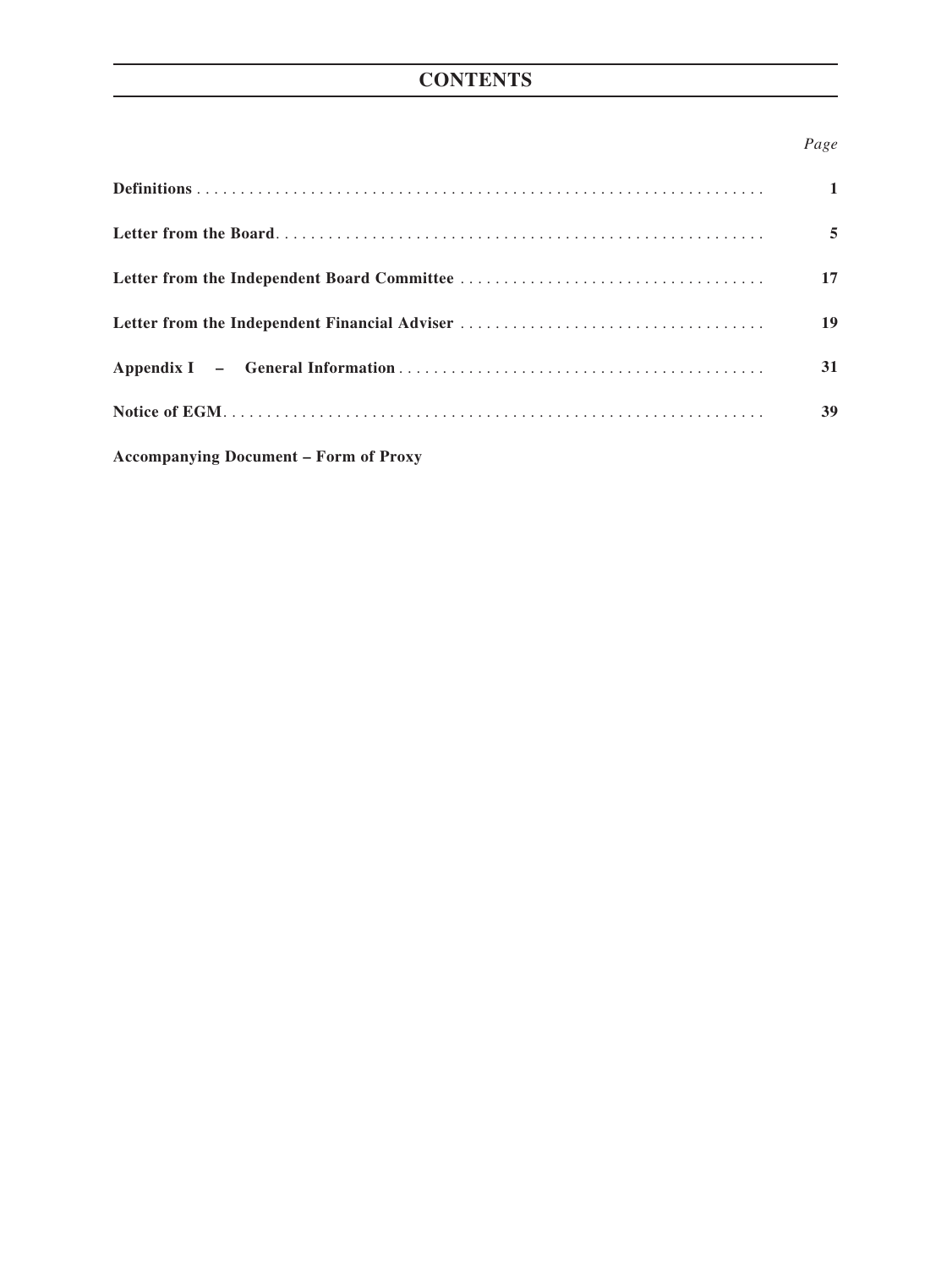*In this circular, unless the context indicates otherwise, the following expressions have the following meanings:*

| "Administrator(s)"               | Mr. Li and Mr. Chan Man Fai, each being an administrator of the<br>two administrators of the estate of the late Ms. Tsui Wang,<br>Mr. Li's late spouse, in Hong Kong and the BVI as appointed<br>pursuant to the letters of administration granted by the Court of<br>Hong Kong dated 22 February 2012 and the Court of the BVI<br>dated 16 July 2012, respectively. Mr. Chan is a friend of the<br>family of Mr. Li and is independent of Ms. Tsui and the Group; |
|----------------------------------|--------------------------------------------------------------------------------------------------------------------------------------------------------------------------------------------------------------------------------------------------------------------------------------------------------------------------------------------------------------------------------------------------------------------------------------------------------------------|
| "associate(s)"                   | has the meaning ascribed thereto under the Listing Rules;                                                                                                                                                                                                                                                                                                                                                                                                          |
| "Banclogix"                      | Banclogix System Co., Limited, a company incorporated in Hong<br>Kong with limited liability and a direct wholly-owned subsidiary<br>of KVB Holdings;                                                                                                                                                                                                                                                                                                              |
| "Board"                          | the board of Directors;                                                                                                                                                                                                                                                                                                                                                                                                                                            |
| "BVI"                            | the British Virgin Islands;                                                                                                                                                                                                                                                                                                                                                                                                                                        |
| "Company"                        | KVB Kunlun Financial Group Limited, a company incorporated<br>in the Cayman Islands with limited liability and the shares of<br>which are listed on the Main Board;                                                                                                                                                                                                                                                                                                |
| "connected person(s)"            | has the meaning ascribed thereto under the Listing Rules;                                                                                                                                                                                                                                                                                                                                                                                                          |
| "Director(s)"                    | the director(s) of the Company;                                                                                                                                                                                                                                                                                                                                                                                                                                    |
| "EGM"                            | the extraordinary general meeting of the Company to be convened<br>and held for the Independent Shareholders to consider and, if<br>thought fit, approve the resolutions in respect of the Second<br>Supplemental Agreement and the transactions contemplated<br>thereunder, including the Revised Aggregate Annual Caps;                                                                                                                                          |
| "Existing Aggregate Annual Caps" | the existing aggregate annual caps for the transactions<br>contemplated under the Software Licence Agreement and the<br>Information Technology Services Agreement as amended by the<br>First Supplemental Agreement;                                                                                                                                                                                                                                               |
| "First Supplemental Agreement"   | the supplemental agreement to the Information Technology<br>Services Agreement entered into between the Company and<br>Banclogix on 12 August 2016 to amend certain terms of the<br>Information Technology Services Agreement;                                                                                                                                                                                                                                     |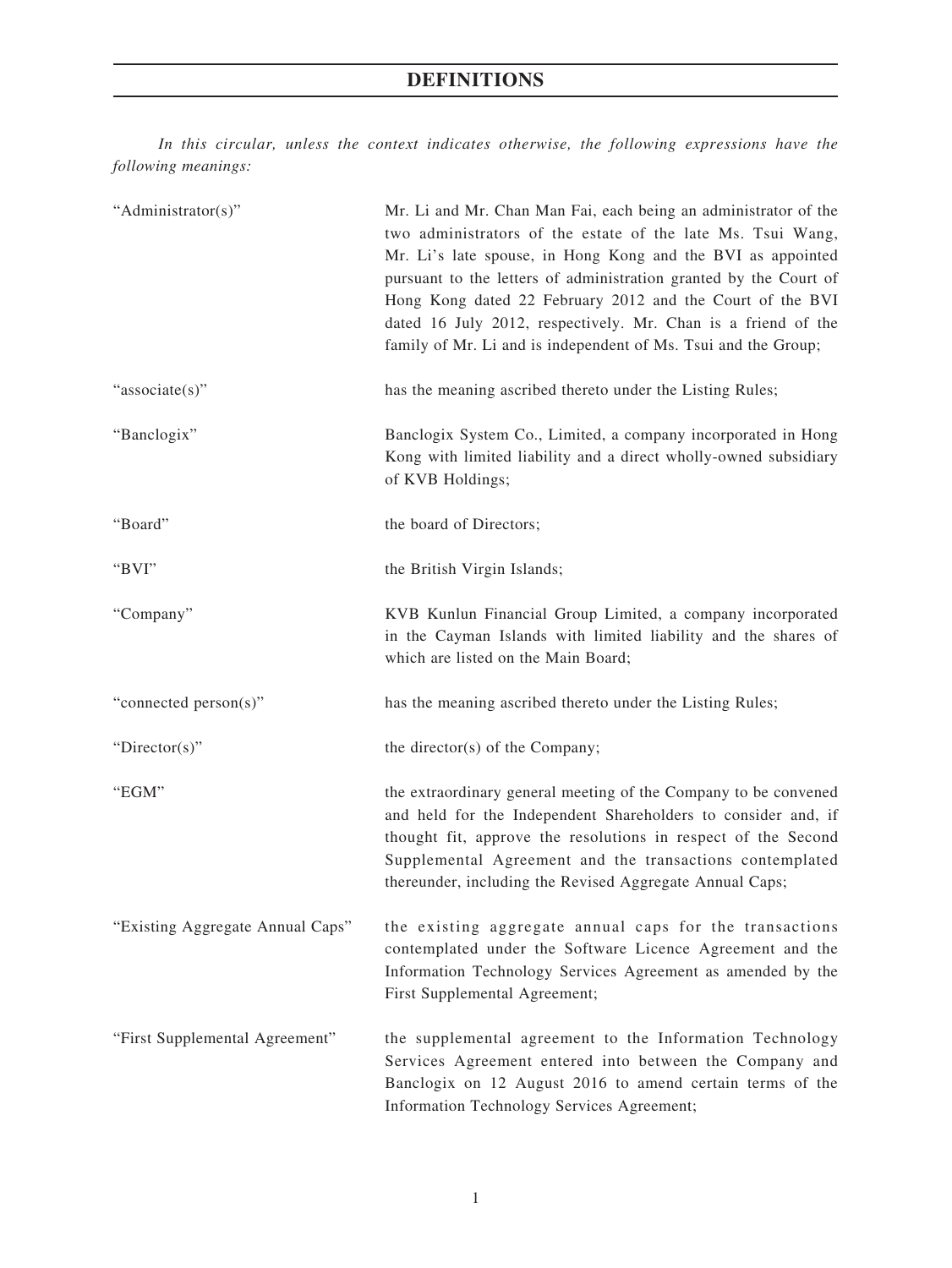## **DEFINITIONS**

| "GEM"                                          | the Growth Enterprise Market operated by the Stock Exchange;                                                                                                                                                                                                                                                                              |
|------------------------------------------------|-------------------------------------------------------------------------------------------------------------------------------------------------------------------------------------------------------------------------------------------------------------------------------------------------------------------------------------------|
| "GEM Listing Rules"                            | the Rules Governing the Listing of Securities on the GEM;                                                                                                                                                                                                                                                                                 |
| "Group"                                        | the Company and its subsidiaries from time to time;                                                                                                                                                                                                                                                                                       |
| "Hong Kong"                                    | the Hong Kong Special Administrative Region of the People's<br>Republic of China;                                                                                                                                                                                                                                                         |
| "Independent Board Committee"                  | a committee of the Board comprising all independent non-<br>executive Directors appointed to advise the Independent<br>Shareholders in respect of the Second Supplemental Agreement<br>and the Revised Aggregate Annual Caps;                                                                                                             |
| "Independent Shareholders"                     | the Shareholders who are not required to abstain from voting on<br>the resolution at the EGM for approving the Second Supplemental<br>Agreement and the Revised Aggregate Annual Caps under the<br>Listing Rules;                                                                                                                         |
| "independent third party(ies)"                 | party or parties independent of, and not connected with, the<br>Company and its connected persons and their respective<br>associates;                                                                                                                                                                                                     |
| "Information Technology<br>Services Agreement" | the information technology services agreement entered into<br>between the Company and Banclogix on 19 April 2016 pursuant<br>to which Banclogix agreed to provide the Company and its<br>subsidiaries with the Services (as defined in the Information<br>Technology Services Agreement) in the ordinary and usual course<br>of business; |
| "KVB GC"                                       | KVB Kunlun Global Capital Limited, a company incorporated in<br>the BVI;                                                                                                                                                                                                                                                                  |
| "KVB Holdings"                                 | KVB Kunlun Holdings Limited, a company incorporated in the<br>BVI, being one of the substantial shareholders of the Company<br>and is held as to 75% by Mr. Li and 25% by the Administrators;                                                                                                                                             |
| "KVB ZHHQ"                                     | Zhuhai Hengqin Kunlun Financial Exchange Limited (珠海橫琴<br>昆侖新金融交易中心有限公司), a company incorporated in the<br>People's Republic of China with limited liability and is an<br>indirect wholly-owned subsidiary of the Company;                                                                                                                |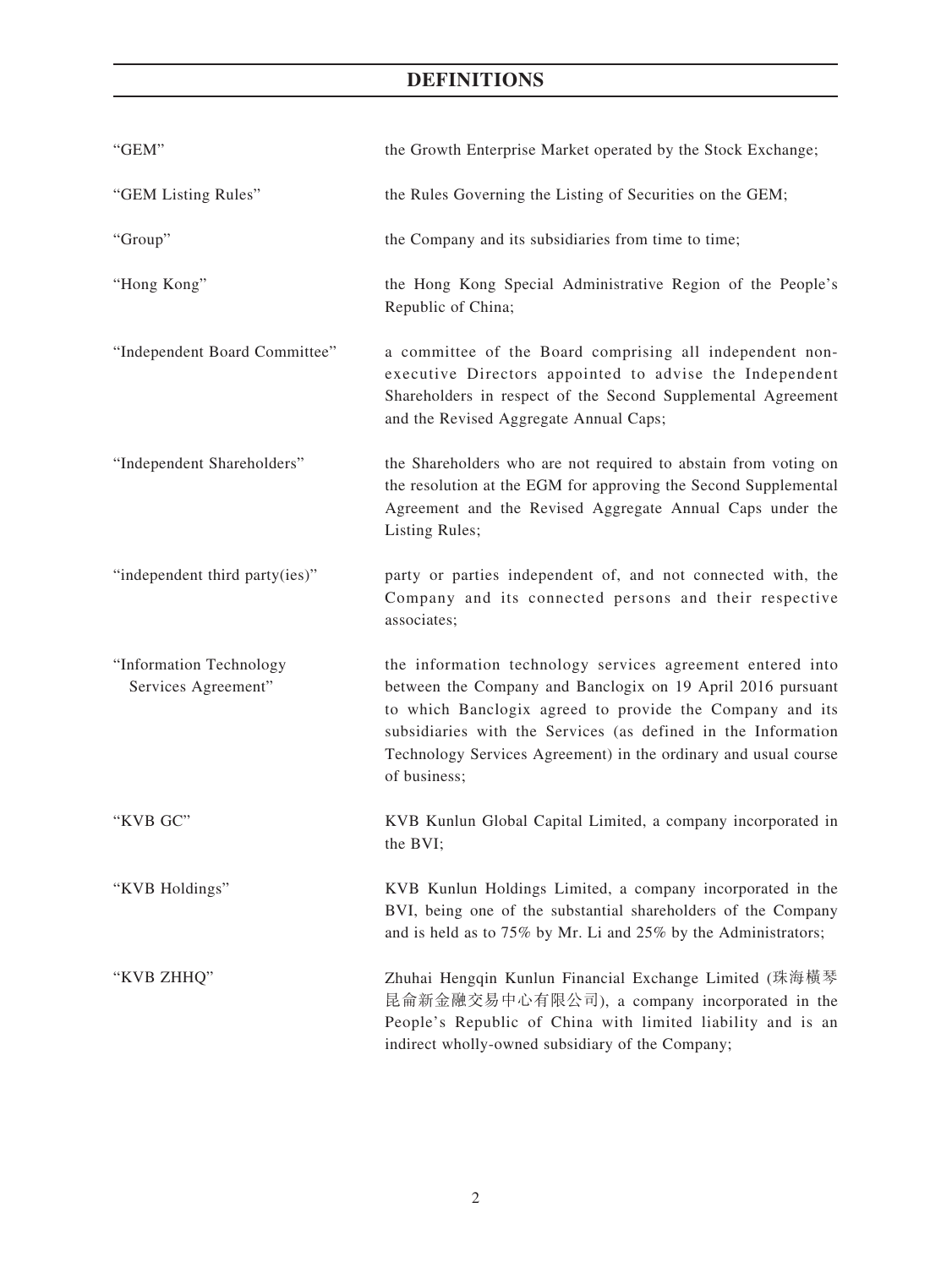# **DEFINITIONS**

| "Latest Practicable Date"       | 5 March 2018, being the latest practicable date prior to the<br>printing of this circular for the purpose of ascertaining certain<br>information contained herein;                                                                                                                                    |
|---------------------------------|-------------------------------------------------------------------------------------------------------------------------------------------------------------------------------------------------------------------------------------------------------------------------------------------------------|
| "Listing Rules"                 | the Rules Governing the Listing of Securities on the Main Board;                                                                                                                                                                                                                                      |
| "Main Board"                    | the Main Board operated by the Stock Exchange;                                                                                                                                                                                                                                                        |
| "Membership Agreement"          | the principal membership agreement dated 2 June 2016 between<br>TPME and KVB ZHHQ in respect of the admission of KVB<br>ZHHQ by TPME as a principal member;                                                                                                                                           |
| "Mr. Li"                        | Mr. Li Zhi Da, being one of the non-executive Directors of the<br>Company and one of the Administrators;                                                                                                                                                                                              |
| "Mr. Liu"                       | Mr. Liu Stefan, an executive Director and the chief executive<br>officer of the Company;                                                                                                                                                                                                              |
| "Revised Aggregate Annual Caps" | the revised aggregate maximum amounts payable by the Group to<br>Banclogix under the Information Technology Services Agreement<br>as amended by the Second Supplemental Agreement and under<br>the Software Licence Agreement;                                                                        |
| "Second Supplemental Agreement" | the conditional second supplemental agreement to the Information<br>Technology Services Agreement entered into between the<br>Company and Banclogix on 12 February 2018 to amend certain<br>terms of the Information Technology Services Agreement as<br>amended by the First Supplemental Agreement; |
| "SFO"                           | the Securities and Futures Ordinance (Chapter 571 of the Laws of<br>Hong Kong);                                                                                                                                                                                                                       |
| 'Share $(s)$ "                  | issued ordinary share(s) of HK\$0.01 each of the Company;                                                                                                                                                                                                                                             |
| "Shareholder(s)"                | holders of shares of the Company;                                                                                                                                                                                                                                                                     |
| "Software Licence Agreement"    | the agreement dated 18 December 2015 entered into between the<br>Company and Banclogix whereby Banclogix granted to the<br>Company the Leveraged FX Software Licence;                                                                                                                                 |
| "SOW"                           | statement of work;                                                                                                                                                                                                                                                                                    |
| "Stock Exchange"                | The Stock Exchange of Hong Kong Limited;                                                                                                                                                                                                                                                              |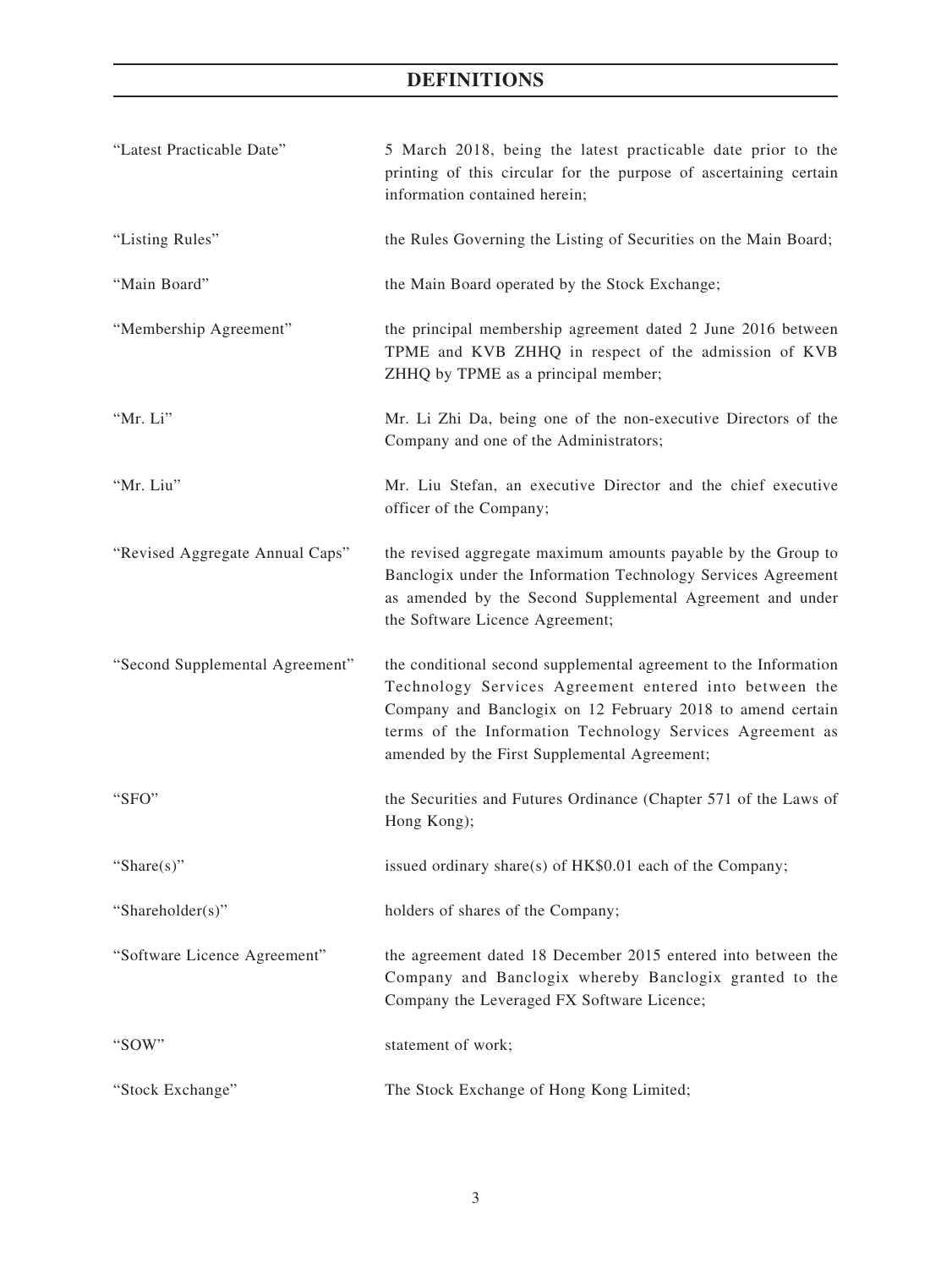# **DEFINITIONS**

| "substantial shareholder(s)" | substantial shareholders defined under rule 1.01 of the Listing<br>Rules:                                                                                                                                              |
|------------------------------|------------------------------------------------------------------------------------------------------------------------------------------------------------------------------------------------------------------------|
| "TPME"                       | Tianjin Precious Metals Exchange Limited (天津貴金屬交易所有<br>限公司), a company incorporated in the People's Republic of<br>China and a recognised precious metals exchange under the<br>Tianjin Municipal People's Government; |
| "HK\$"                       | Hong Kong dollars, the lawful currency of Hong Kong;                                                                                                                                                                   |
| $\lq\lq q_0$ "               | per cent.                                                                                                                                                                                                              |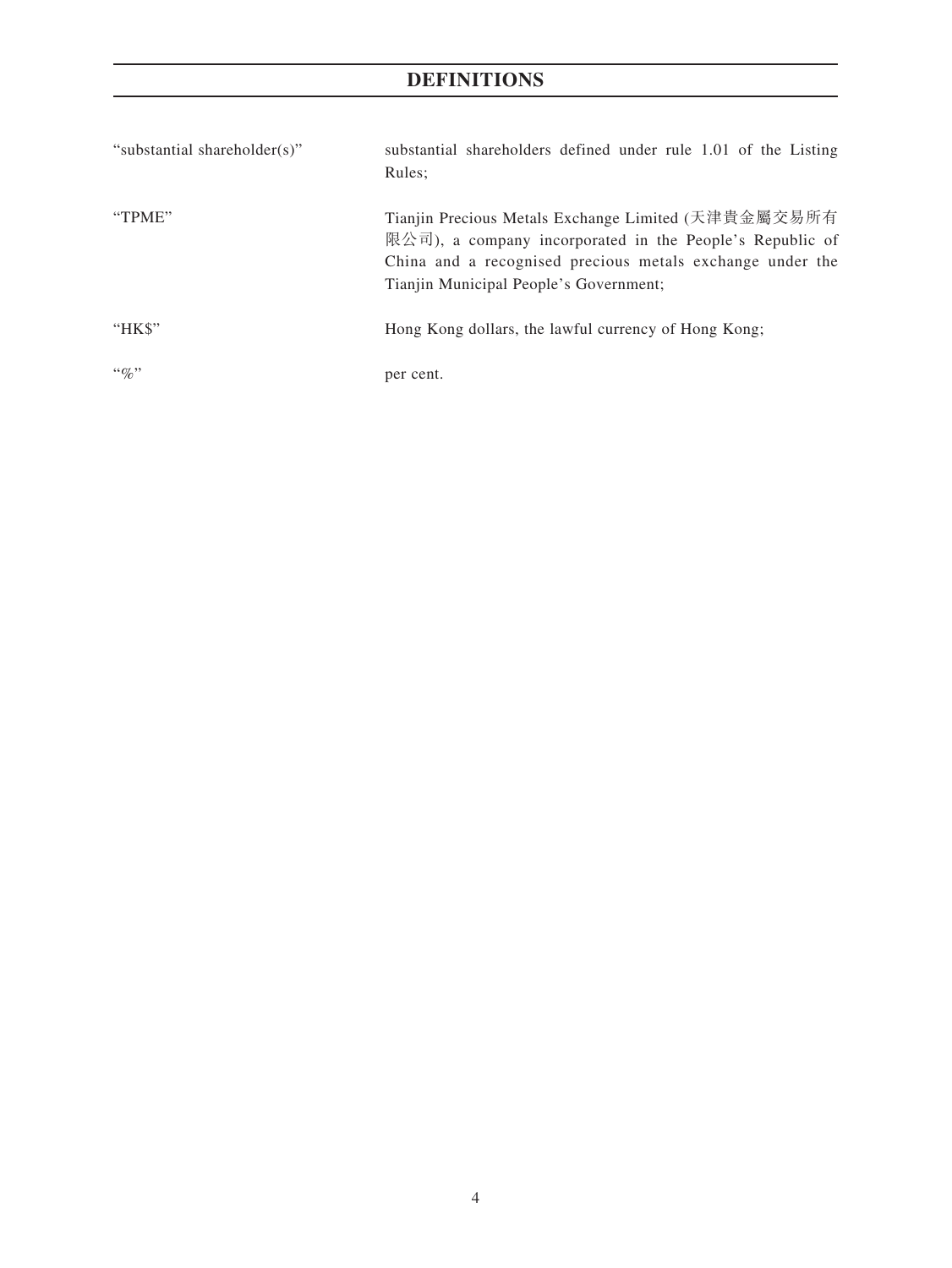

## **KVB KUNLUN FINANCIAL GROUP LIMITED 昆侖國際金融集團有限公司**

*(Incorporated in the Cayman Islands with limited liability)*

**(Stock Code: 6877)**

*Executive Director Registered Office:* Mr. LIU Stefan *(Chief Executive Officer)* Cricket Square

*Non-executive Directors* P. O. Box 2681 Mr. LI Zhi Da *(Chairman)* Grand Cayman Mr. Stephen Gregory McCOY KY1-1111

*Independent Non-executive Directors* Ms. ZHAO Guixin *Head Office and Principal Place* Mr. Cornelis Jacobus KEYSER *of Business in Hong Kong:* Mr. LIN Wenhui Suites 7501 & 7508, 75/F

Hutchins Drive Cayman Islands

International Commerce Centre 1 Austin Road West, Kowloon Hong Kong

9 March 2018

*To the Shareholders*

Dear Sir or Madam,

#### **CONTINUING CONNECTED TRANSACTIONS - SECOND SUPPLEMENTAL AGREEMENT TO THE INFORMATION TECHNOLOGY SERVICES AGREEMENT AND REVISION OF ANNUAL CAPS**

#### **INTRODUCTION**

Reference is made to the respective announcements of the Company dated (i) 18 December 2015 in relation to the Software Licence Agreement entered into between the Company and Banclogix; (ii) 19 April 2016 in relation to the entering into of the Information Technology Services Agreement between the Company and Banclogix; (iii) 12 August 2016 in relation to the First Supplemental Agreement entered into between the Company and Banclogix and (iv) 12 February 2018 in relation to the entering into of the Second Supplemental Agreement to the Information Technology Services Agreement and the Revised Aggregate Annual Caps.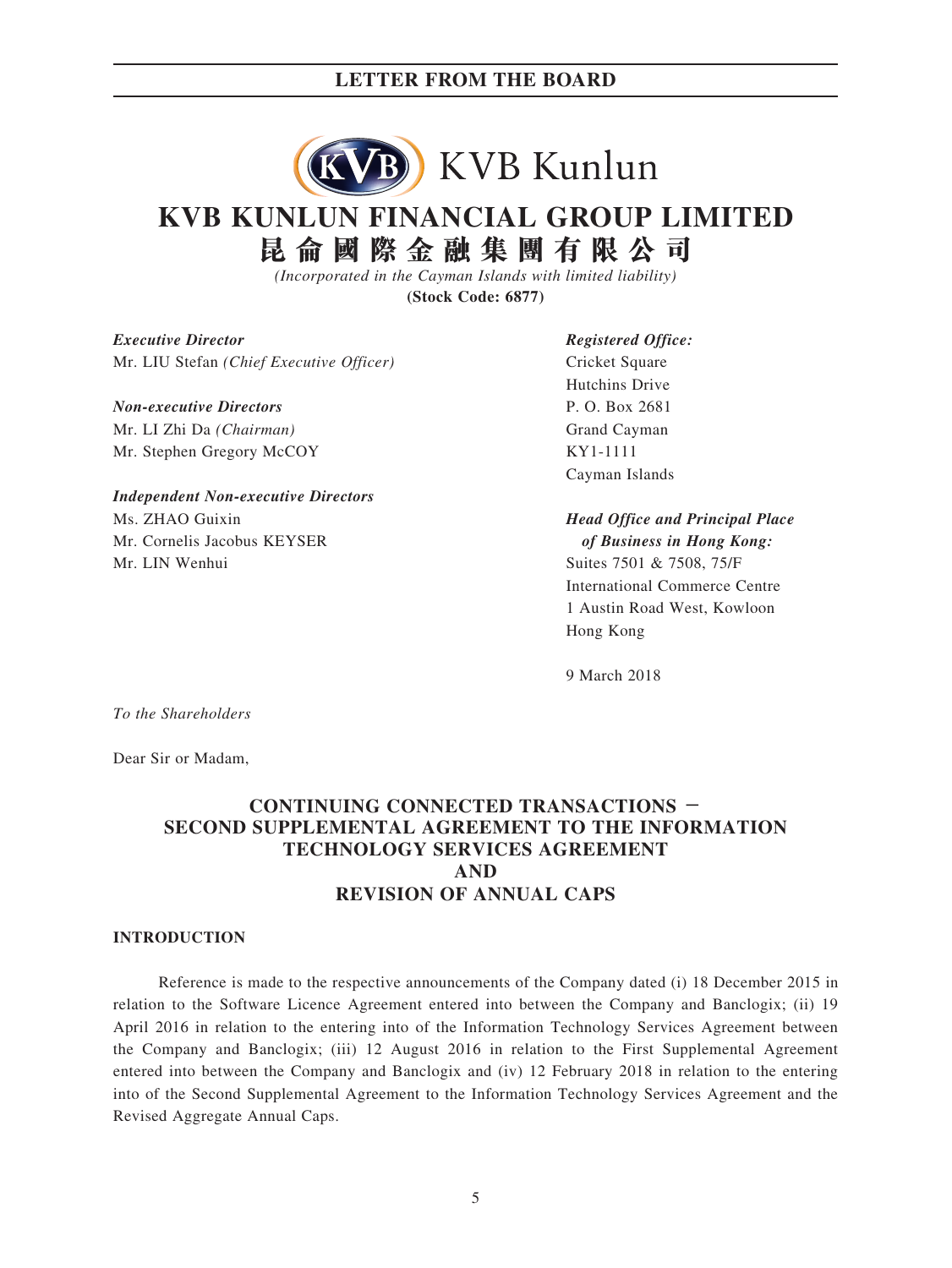The purposes of this circular are to provide you with, among other things, (i) the principal terms of, and information relating to, the Second Supplemental Agreement; (ii) information relating to the proposed Revised Aggregate Annual Caps; (iii) a letter from Octal Capital Limited, the Independent Financial Adviser, which sets out its opinions and recommendations to the Independent Board Committee and the Independent Shareholders on the Second Supplemental Agreement and the proposed Revised Aggregate Annual Caps; (iv) a letter from the Independent Board Committee with its recommendation to the Independent Shareholders in relation to the Second Supplemental Agreement and the proposed Revised Aggregate Annual Caps; (v) the notice of the EGM; and (vi) other information as required under the Listing Rules.

#### **BACKGROUND OF THE SECOND SUPPLEMENTAL AGREEMENT TO THE INFORMATION TECHNOLOGY SERVICES AGREEMENT AND THE REVISION OF PROPOSED AGGREGATE ANNUAL CAPS**

On 18 December 2015, the Company entered into the Software Licence Agreement with Banclogix, pursuant to which Banclogix granted the Company a three-year licence to use the leveraged foreign exchange trading software, including without limitation the installation and initial customization of the software. The consideration was a one-off upfront payment of HK\$3,500,000 paid by the Company to Banclogix.

On 19 April 2016, the Company and Banclogix entered into the Information Technology Services Agreement, pursuant to which Banclogix agreed to from time to time provide software development and maintenance services, information technology infrastructure project management services and information technology infrastructure maintenance services to the Group, for a term commencing from 19 April 2016 and ending on 31 December 2018. The annual caps in respect of the transactions contemplated under the Information Technology Services Agreement for the years ending 31 December 2016, 31 December 2017 and 31 December 2018 were set as HK\$16,500,000, HK\$19,000,000 and HK\$20,000,000 respectively.

On 12 August 2016, the Company and Banclogix entered into the First Supplemental Agreement, pursuant to which Banclogix agreed to provide additional software development and maintenance services, information technology infrastructure project management services and information technology infrastructure maintenance services to the Group in order to facilitate (i) the transactions under the Membership Agreement; and (ii) the intended enhancement of the Company's digital marketing strategies. As a result of such additional services under the First Supplemental Agreement, the annual caps in respect of the transactions contemplated under the Information Technology Services Agreement for the years ending 31 December 2016, 31 December 2017 and 31 December 2018 were increased to HK\$28,500,000, HK\$26,000,000 and HK\$24,500,000 respectively.

Pursuant to Rule 14A.81 of the Listing Rules, given the transactions under the Software Licence Agreement and the Information Technology Services Agreement are with the same connected person, namely Banclogix, and were entered into within 12-month period, such transactions shall be aggregated for the purposes of the Listing Rules. For details of the Existing Aggregate Annual Caps, please refer to the section headed "The Revised Aggregate Annual Caps" below.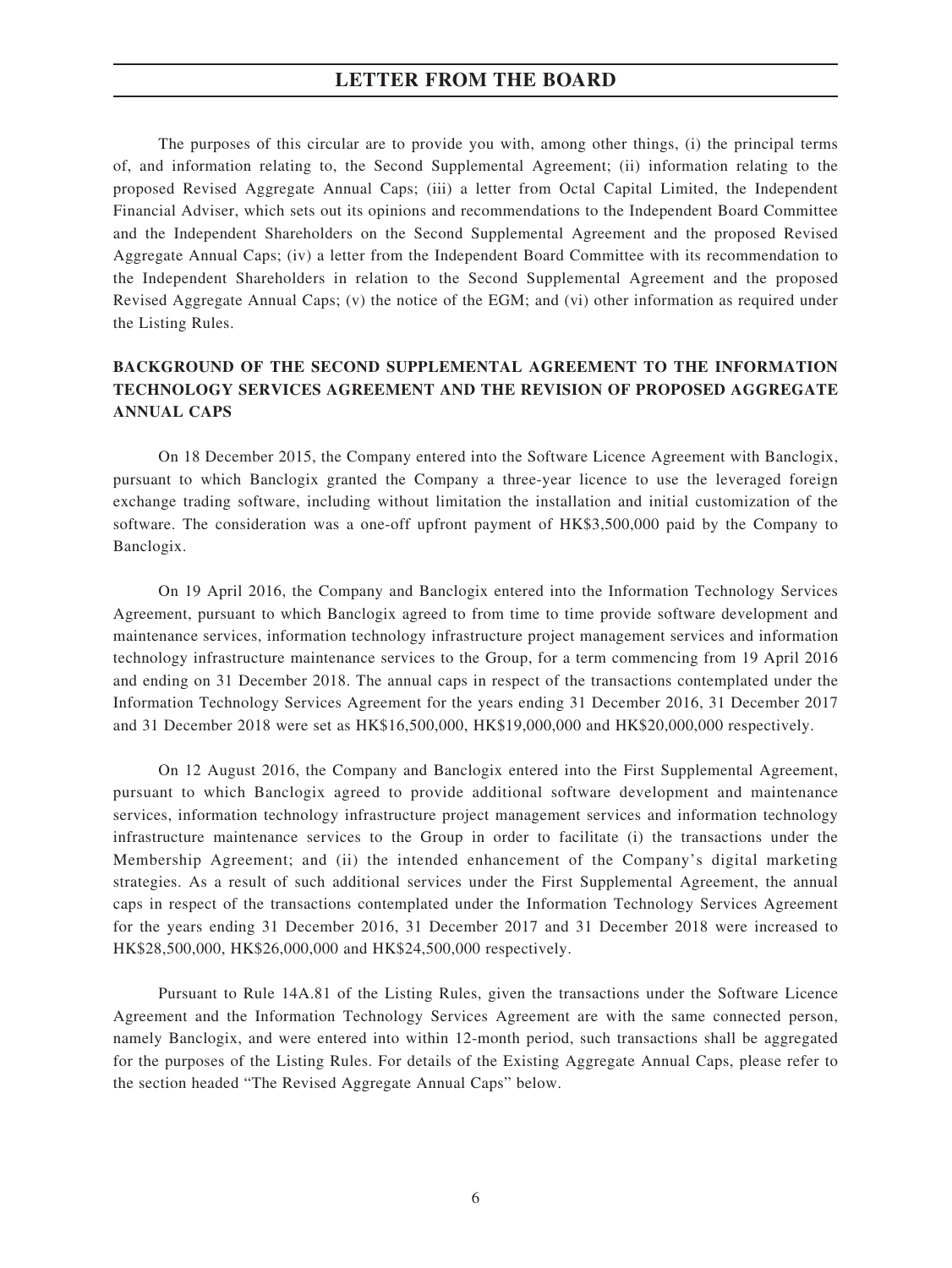The Company intends to provide more competitive services to its clients via mobile trading application development and to enhance its internal financial and budget control through SAP system upgrade. As such, the Company is desirous of engaging Banclogix to provide additional information technology services within the same scope under the schedules of the Information Technology Services Agreement as amended by the First Supplemental Agreement.

In light of the above intention, the Board expects additional services under the Information Technology Services Agreement as amended by the First Supplemental Agreement to be required by the Group from Banclogix. Thus, the Existing Aggregate Annual Caps need to be increased and revised.

#### **SECOND SUPPLEMENTAL AGREEMENT TO THE INFORMATION TECHNOLOGY SERVICES AGREEMENT**

On 12 February 2018 (after trading hours), the Company and Banclogix entered into the Second Supplemental Agreement to the Information Technology Services Agreement as amended by the First Supplemental Agreement. The Second Supplemental Agreement is conditional upon the approval of Independent Shareholders at the EGM.

In light of the Company's intention to provide more competitive services to its clients via mobile trading application development and to enhance its internal financial and budget control through SAP system upgrade, the Board considers that the Existing Aggregate Annual Caps should be revised to cater for additional information technology support to the updated and latest business plans of the Group. As such, the Company proposes amending the Information Technology Services Agreement as amended by the First Supplemental Agreement and revising the Existing Aggregate Annual Caps.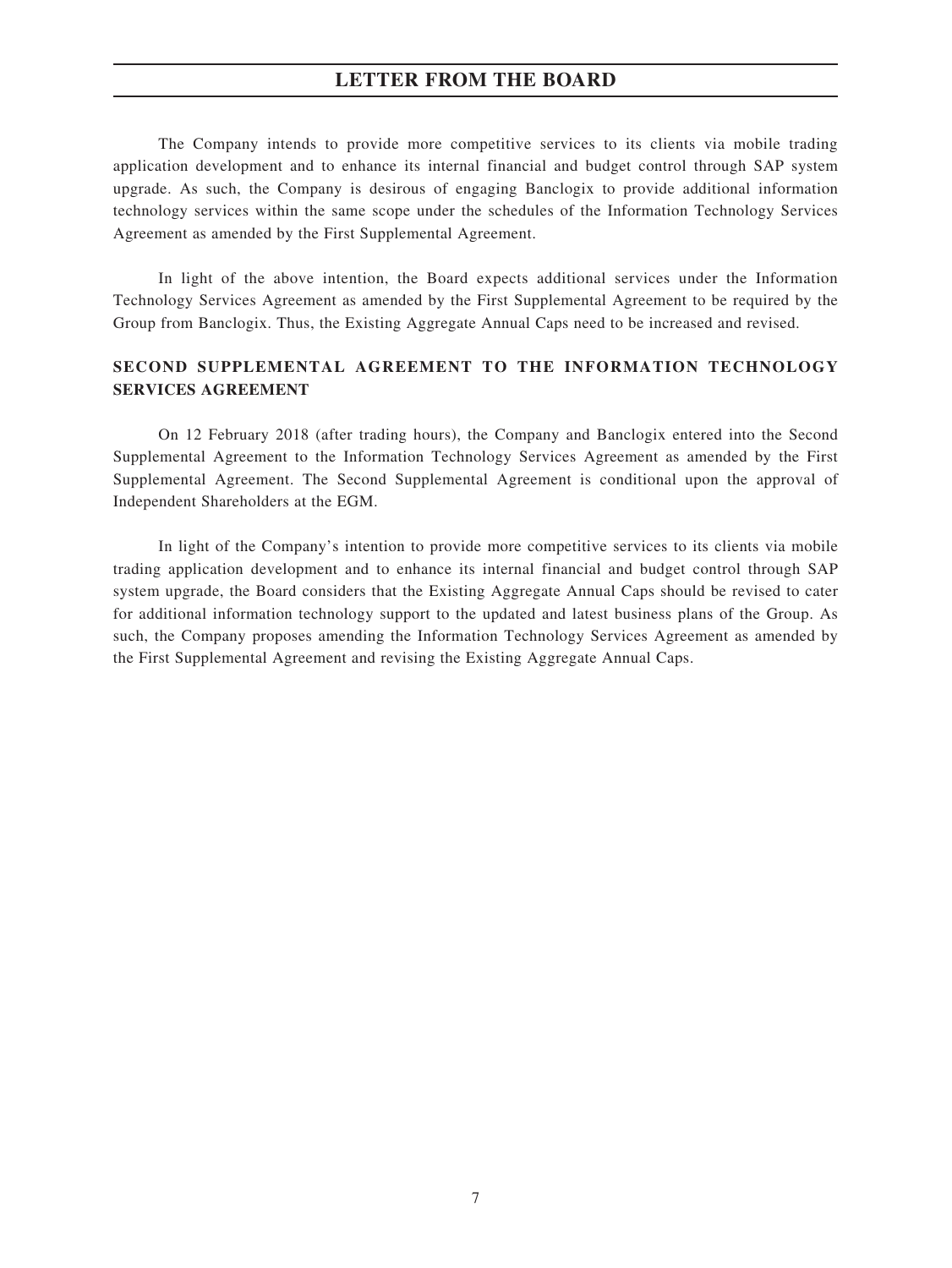Accordingly, the Company and Banclogix entered into the Second Supplemental Agreement to revise the Existing Aggregate Annual Caps. The principal terms of the Second Supplemental Agreement are set out below:

| Date:                             | 12 February 2018                                                                                                                                                                                                                                   |  |  |  |
|-----------------------------------|----------------------------------------------------------------------------------------------------------------------------------------------------------------------------------------------------------------------------------------------------|--|--|--|
| Parties:                          | the Company; and<br>(i)                                                                                                                                                                                                                            |  |  |  |
|                                   | Banclogix<br>(ii)                                                                                                                                                                                                                                  |  |  |  |
| Additional services:              | Software development and maintenance services, and information<br>technology infrastructure project management services to the<br>Group in order to facilitate (i) the mobile trading application<br>development; and (ii) the SAP system upgrade. |  |  |  |
| Revised Aggregate<br>Annual Caps: | For details of the revision to the Existing Aggregate Annual Caps,<br>please refer to the section headed "The Revised Aggregate Annual<br>Caps" below.                                                                                             |  |  |  |
| Other changes:                    | In order to reflect that the Company has moved its listing from<br>the GEM to the Main Board, references to the GEM and the GEM<br>Listing Rules have been amended to be references to the Main<br>Board and the Listing Rules.                    |  |  |  |

Save as disclosed above, the other terms and conditions of the Information Technology Services Agreement as amended by the First Supplemental Agreement remain unchanged and effective.

#### **CONDITIONS PRECEDENT TO THE SECOND SUPPLEMENTAL AGREEMENT**

The effectiveness of the Second Supplemental Agreement is conditional upon the Company having obtained all relevant approvals required under the Listing Rules, being obtaining the approval of its Independent Shareholders at a general meeting, on or before 30 April 2018 (or such other date agreed by the parties).

If the Company has not obtained its Independent Shareholders' approval on or before 30 April 2018 (or such other date agreed by the parties), the Second Supplemental Agreement shall terminate with no further force or effect.

#### **PRICING POLICY**

#### **Software Licence Agreement**

The service charge payable by the Company for the services provided under the Software Licence Agreement was determined between the Company and Banclogix after arm's length negotiation with reference to the projected billable man-days of information technology specialists spent on the product at their respective daily charging rates. The agreed scope was set out in an agreed SOW and to ensure the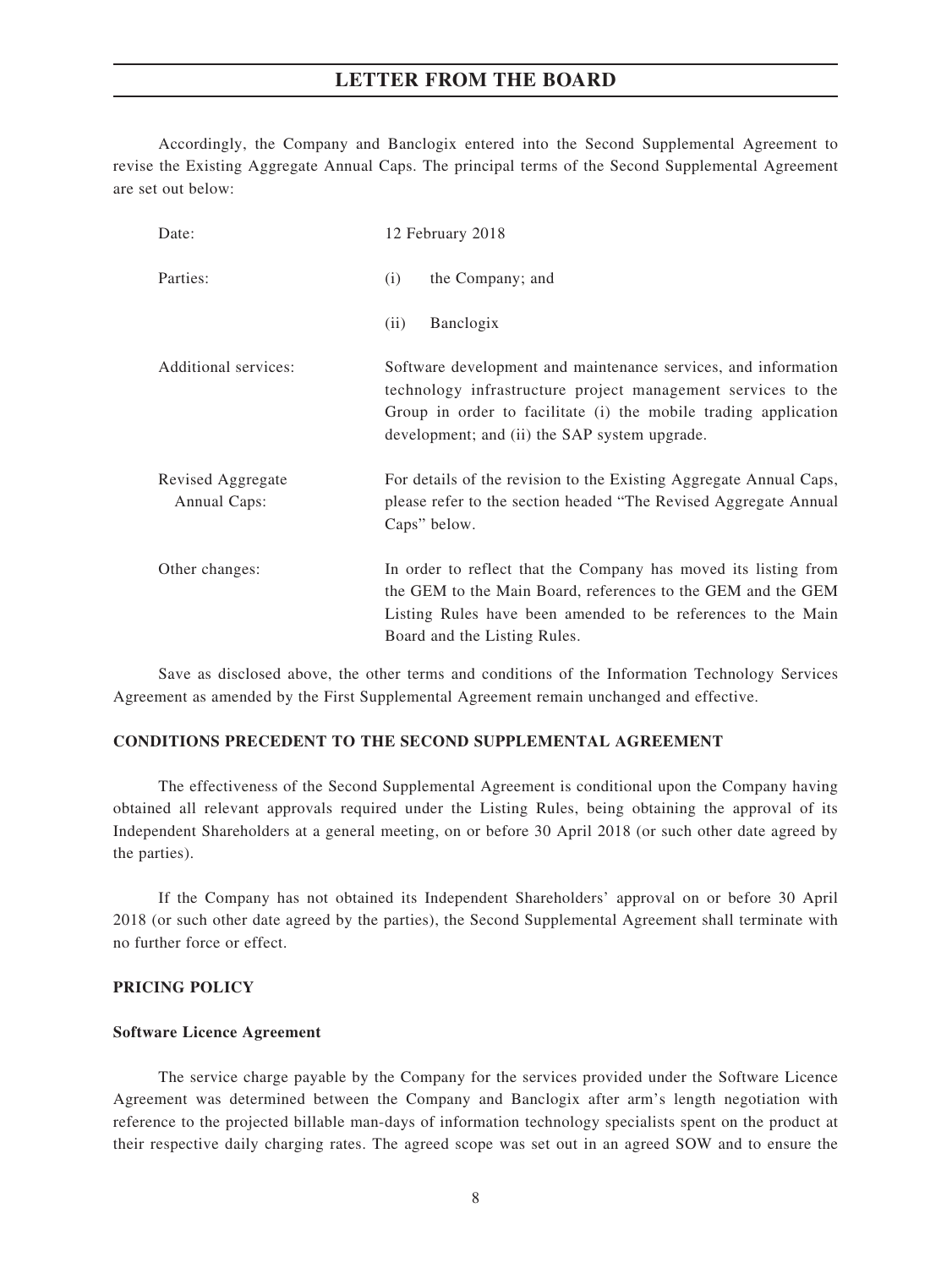fairness and reasonableness of the fees charged, the Company considered a number of factors including (1) cost of services in terms of billable man-days and charging rates; (2) the price and daily charging rate of the different levels of information technology specialists for the same or similar type of services provided to the Company by other service providers in the market; and (3) the price of the same or similar type of services previously provided to the Company by Banclogix with the daily charging rate from approximately HK\$2,800 to approximately HK\$6,000 for different levels of the information technology specialists from programmer to project manager.

#### **Information Technology Services Agreement as amended by the Second Supplemental Agreement**

The additional services included in the Information Technology Services Agreement pursuant to the Second Supplemental Agreement include:

- (i) **software development services:** the provision of services for the development of mobile trading application of the Company which involves:
	- (a) the grant by Banclogix to the Group of an exclusive technology licence for the operation of the mobile trading application;
	- (b) the customization and development by Banclogix of the mobile trading application; and
	- (c) the product environment testing of the mobile trading application, to test the operation capacity and data security of the mobile trading application;
- (ii) **software maintenance services:** the provision of maintenance services in relation to the mobile trading application following delivery to, and commencement of usage, of the application by the Company; and
- (iii) **information technology infrastructure project management services in relation to SAP system upgrade:** upgrading the SAP system of the Company, which is targeted at enhancing the productivity and efficiency of the daily operations of the Company.

#### *Software development services*

In considering the pricing of fees which will be payable to Banclogix by the Company in respect of software development services to be provided under the Information Technology Services Agreement as amended by the Second Supplemental Agreement, the Company considered each of the following factors:

(i) in respect of pricing of the software licence fees in relation to the technology licence to be granted by Banclogix to the Group, the Company considered the requirements of the software licences to be used in the mobile trading application development and compared with the specifications of the software licences offered by other service providers. The Company noted that Banclogix's quotation is approximately 8% lower than similar software licences provided by other service providers in the market;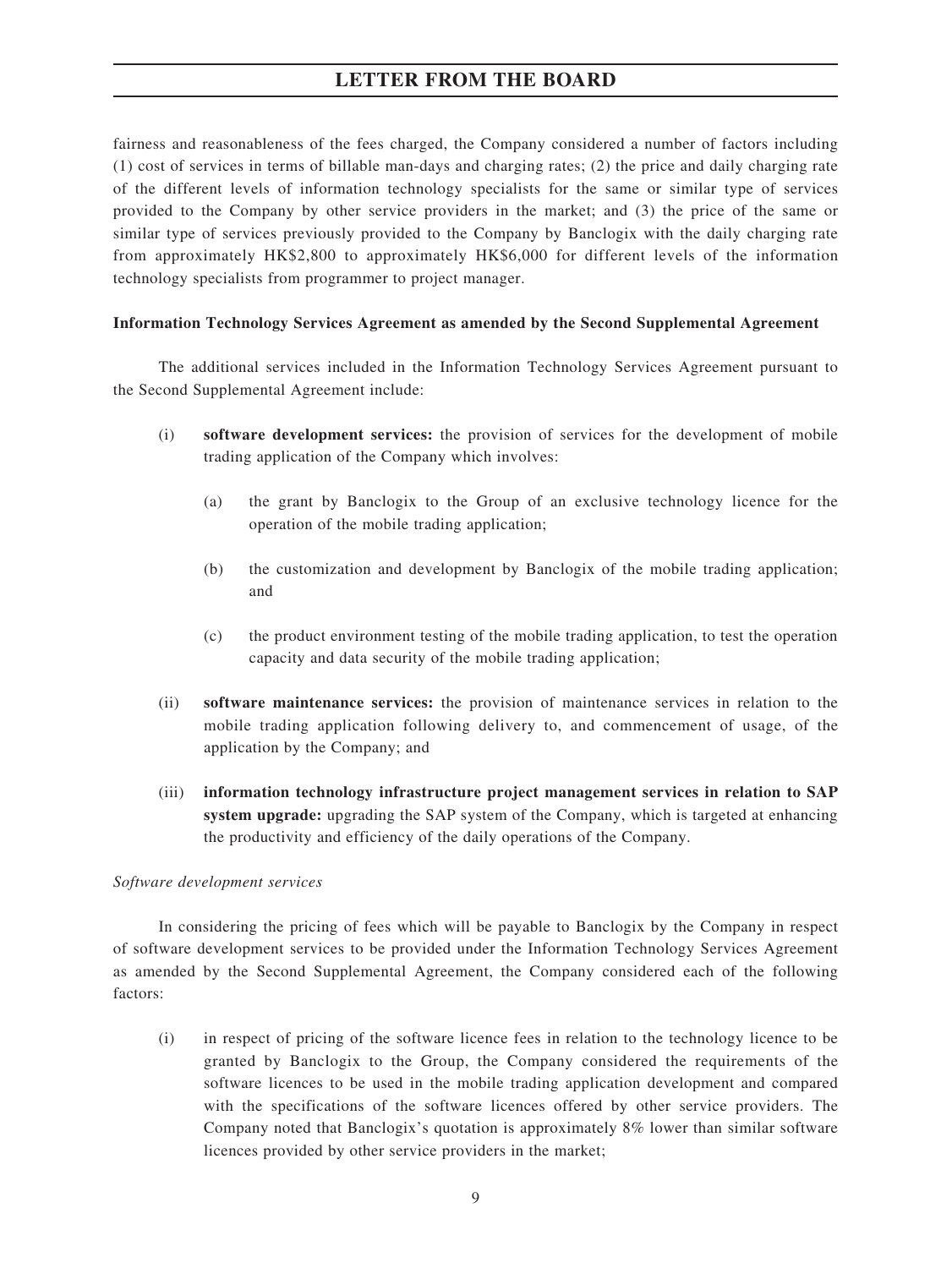- (ii) in respect of the pricing of fees for software customization and further development of the mobile trading application, the Company considered quotations from other service providers in the market in comparison to that from Banclogix with emphasis on services scope and service charge. The Company noted other service providers in the market provide services similar to Banclogix, while the quotation of Banclogix is near the bottom of the range of the quotations offered by such alternative service providers;
- (iii) in respect of pricing of fees payable in respect of product environment testing, the Company estimated the cost of conducting the relevant testing internally with sufficient number of users to carry out beta testing of the mobile trading application (taking into consideration, inter alia, the fact that Banclogix has at least 2,000 existing users who are readily available to carry out the beta testing without incurrence of costs to acquire new users for testing purposes); and
- (iv) the pricing policies which are applicable to the Software Licence Agreement, as set out above under the paragraph headed "Software Licence Agreement".

#### *Software maintenance services*

Pursuant to the Information Technology Services Agreement as amended by the Second Supplemental Agreement, following the completion of the software development the Company shall pay Banclogix fees for software maintenance services at an annual rate of 15% of the fees agreed in the signed SOW.

In considering the pricing of fees which will be payable to Banclogix by the Company in respect of such software maintenance services, the Company considered a number of factors including (1) the annual rate on the fees agreed in the signed SOW between the Group and other services providers in the market for the completion of software for the Group; and (2) the annual rate of 15% of the fees agreed in the signed SOW or agreement between the Group and Banclogix for the same or similar type of services provided to the Group by Banclogix.

#### *Information technology infrastructure project management services in relation to SAP system upgrade*

Pursuant to the Information Technology Services Agreement as amended by the Second Supplemental Agreement, Banclogix shall be responsible for upgrading the SAP system. In this regard, Banclogix will purchase the relevant service from other independent third parties without charging any additional costs, and the relevant cost will be allocated to the Group and KVB Holdings according to their respective staff headcount. Banclogix has obtained quotation from three independent third parties, and will choose the service provider which can offer the lowest price as well as fulfil the requirements prescribed by the Group and KVB Holdings. The Company believes that such pricing policy is reasonable as it would achieve the requirements of the Group at the lowest possible costs, taking into consideration the fact that Banclogix will assist to ensure proper implementation of the SAP system upgrade.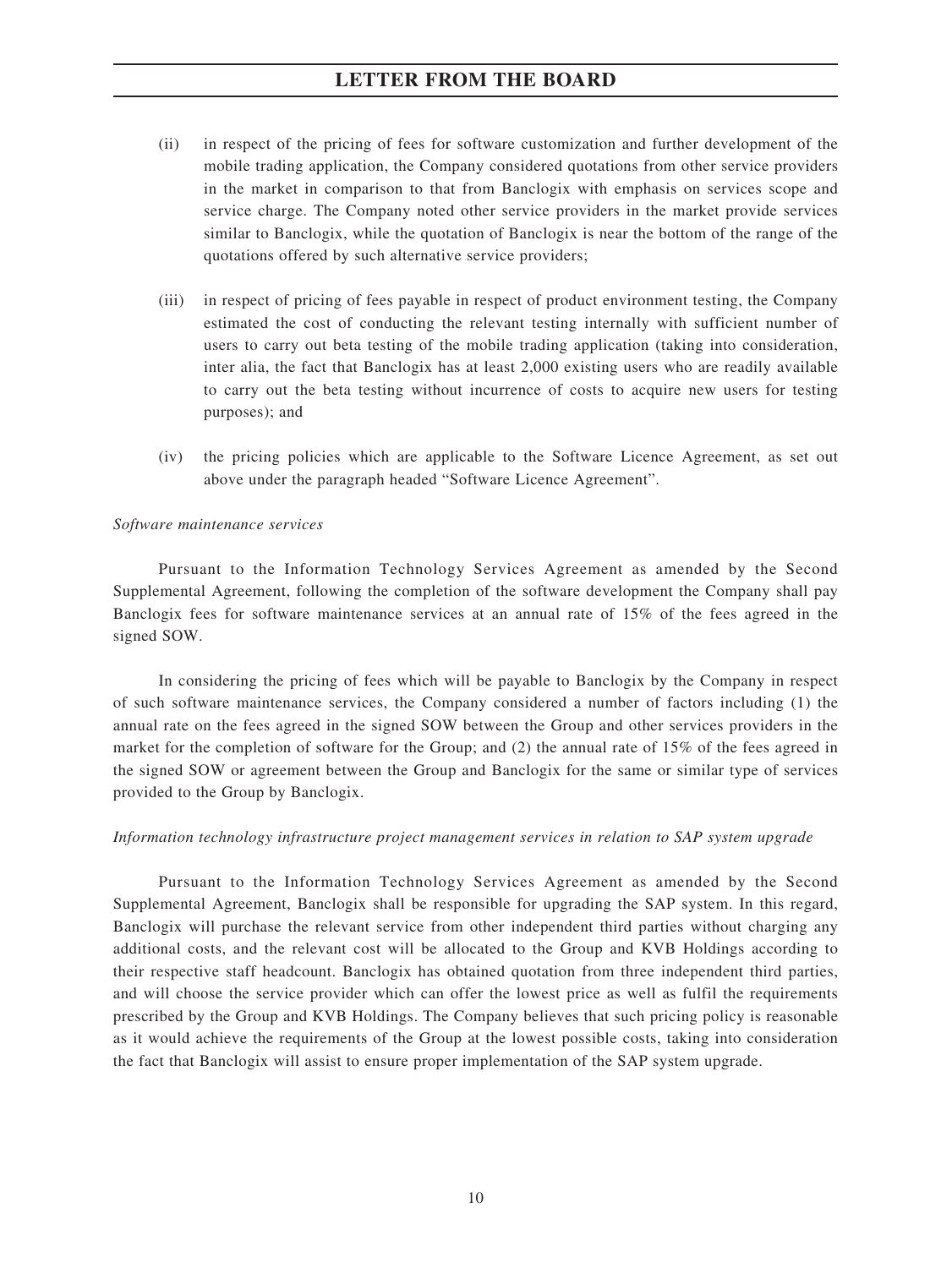#### **THE REVISED AGGREGATE ANNUAL CAPS**

Upon the Second Supplemental Agreement becoming effective, the Existing Aggregate Annual Caps under the Information Technology Services Agreement will be revised and the Revised Aggregate Annual Caps are as follows:

|                                                                                                              | For the year ending<br>31 December<br>2016<br>$(HK\$ |            | For the year ending<br>31 December<br>2017<br>$(HK\$ |                  |                | For the year<br>ending<br>31 December<br>2018<br>$(HK\$ |  |
|--------------------------------------------------------------------------------------------------------------|------------------------------------------------------|------------|------------------------------------------------------|------------------|----------------|---------------------------------------------------------|--|
|                                                                                                              |                                                      | Actual     |                                                      | Actual           |                |                                                         |  |
| Transactions                                                                                                 | Annual cap                                           | amounts    | Annual cap                                           | amounts          | Annual cap     |                                                         |  |
| Software Licence Agreement<br><b>Information Technology</b><br>Services Agreement as<br>revised by the First | 3,500,000                                            | 3,500,000  | $\theta$                                             | $\boldsymbol{0}$ | $\overline{0}$ |                                                         |  |
| Supplemental Agreement                                                                                       | 25,000,000                                           | 24,969,800 | 26,000,000                                           | 25,756,939       | 24,500,000     |                                                         |  |
| <b>Existing Aggregate Annual</b><br>Caps                                                                     | 28,500,000                                           | 28,469,800 | 26,000,000                                           | 25,756,939       | 24,500,000     |                                                         |  |
| % of utilisation                                                                                             |                                                      | 99.9%      |                                                      | 99.1%            |                |                                                         |  |
| Additional information<br>technology services<br>contemplated under the<br>Second Supplemental<br>Agreement  | $\boldsymbol{0}$                                     |            | $\boldsymbol{0}$                                     |                  | 13,000,000     |                                                         |  |
| <b>Revised Aggregate Annual</b>                                                                              |                                                      |            |                                                      |                  |                |                                                         |  |
| Caps                                                                                                         | 28,500,000                                           | 28,469,800 | 26,000,000                                           | 25,756,939       | 37,500,000     |                                                         |  |
| % of utilisation                                                                                             |                                                      | 99.9%      |                                                      | 99.1%            |                |                                                         |  |

The above caps were determined by reference to:

- (a) the estimated demand of the Group for each of the software development and maintenance services, information technology infrastructure project management and maintenance services to be received and their relevant prices;
- (b) the projected increase in the demand of information technology infrastructure project management services of the Group; and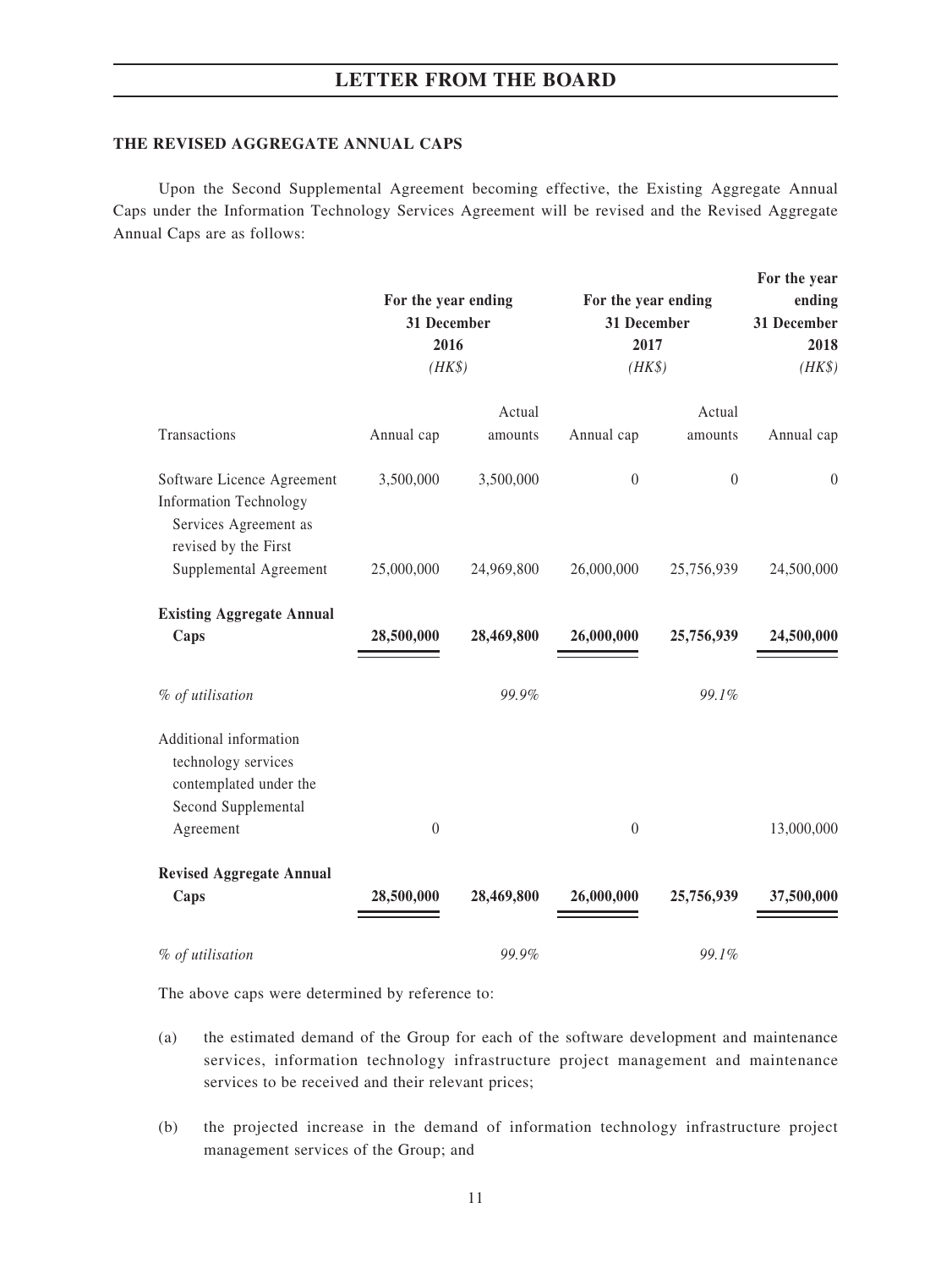(c) the increasing need of the Group to continuously develop and improve the software application to support the Group's core businesses.

When determining the Revised Aggregate Annual Caps, the Company has relied on the principal assumption that, during the term of the Information Technology Services Agreement as amended by the First Supplemental Agreement and the Second Supplemental Agreement, there will not be any adverse change or disruption in market conditions, operation and business environment or government policies which may materially affect the business of the Group and/or Banclogix.

The Board, excluding the Independent Board Committee, is of the view that the Revised Aggregate Annual Caps are in line with the estimated latest developments of the business and the business plans of the Group, and are determined based on the principles of fairness and reasonableness.

#### **INTERNAL CONTROLS AND RISK MANAGEMENT MEASURES**

The Company has adopted and will continue to adopt the following internal control and risk management control measures in respect of the Software Licence Agreement and the Information Technology Services Agreement as amended by the Second Supplemental Agreement:

- (a) the finance department of the Group shall be responsible for monitoring the actual transaction amounts or service fees relating to the Software Licence Agreement and the Information Technology Services Agreement as amended by the Second Supplemental Agreement. The finance department shall review the relevant yearly budget prepared by Banclogix and shall compare and monitor each invoice received from Banclogix against both the yearly budget and the Revised Aggregate Annual Caps to ensure that it does not exceed the Revised Aggregate Annual Caps;
- (b) bi-annually the finance department of the Group will make an enquiry with Banclogix requesting confirmation in writing from Banclogix that they have not provide services to the Group on terms which are less favourable than those offered by the independent third parties;
- (c) each year the independent non-executive Directors shall review the transactions contemplated under the Software Licence Agreement and the Information Technology Services Agreement as amended by the Second Supplemental Agreement;
- (d) each year the independent non-executive Directors shall, if appropriate, confirm in the Group's annual report that the transactions contemplated under the Software Licence Agreement and the Information Technology Services Agreement as amended by the Second Supplemental Agreement have been entered into:
	- (i) in the ordinary and usual course of business of the Group;
	- (ii) either on normal commercial terms or, if there are no sufficient comparable transactions to judge whether they are on normal commercial terms, on terms no less favourable to the Group than terms offered by independent third parties; and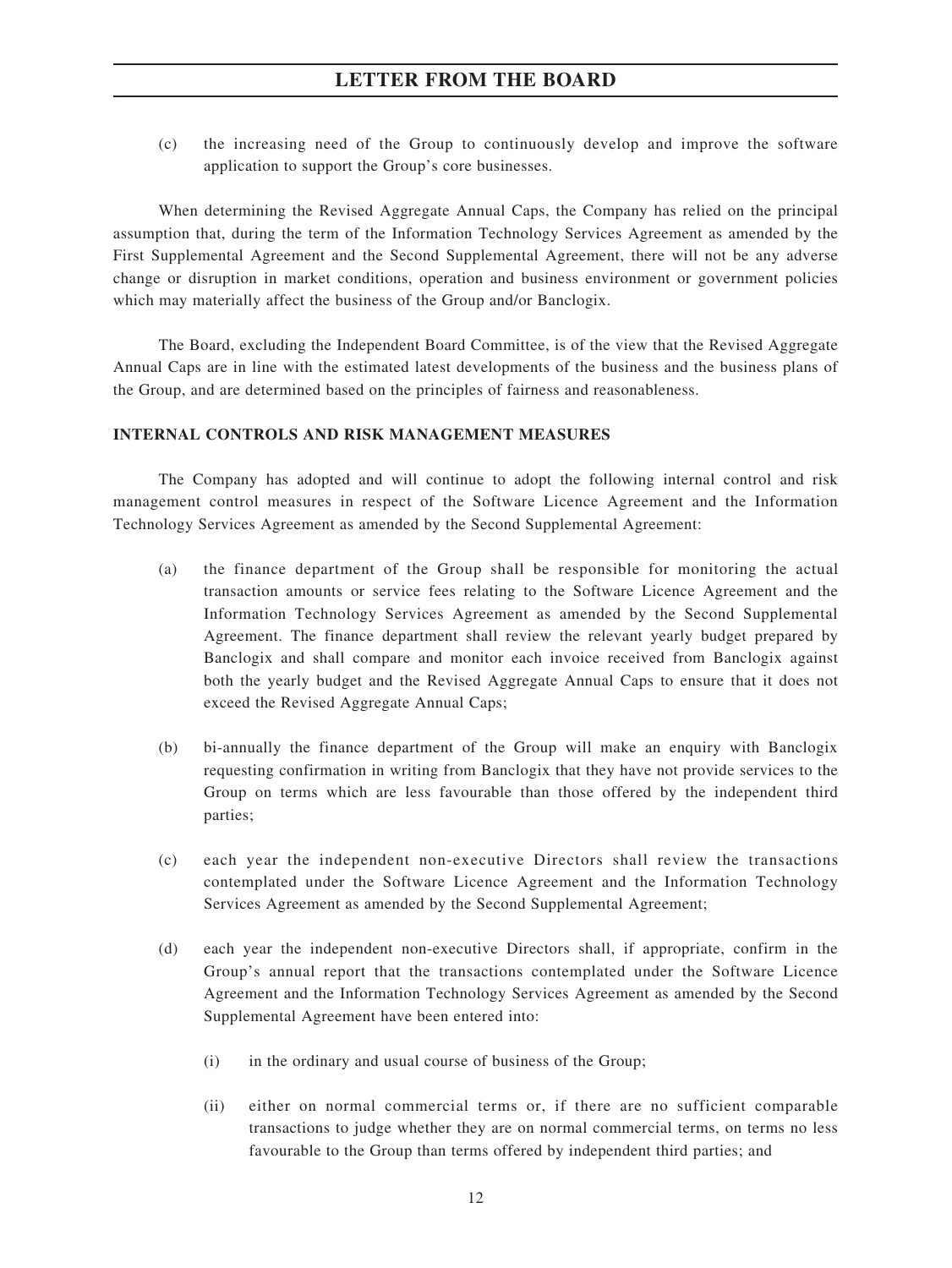- (iii) in accordance with the terms of the Software Licence Agreement and the Information Technology Services Agreement as amended by the Second Supplemental Agreement and on terms that are fair and reasonable and in the interests of the Shareholders of the Company as a whole;
- (e) each year the Directors shall review the Software Licence Agreement and the Information Technology Services Agreement as amended by the Second Supplemental Agreement and, if appropriate, confirm in the Group's annual report that the Company has complied with the disclosure requirements in accordance with Chapter 14A of the Listing Rules; and
- (f) each year the Company shall engage the Company's auditor to report on the Group's continuing connected transactions in accordance with Hong Kong Standard on Assurance Engagements 3000 "Assurance Engagements Other Than Audits or Reviews of Historical Financial Information" and with reference to Practice Note 740 "Auditor's Letter on Continuing Connected Transactions under the Hong Kong Listing Rules" issued by the Hong Kong Institute of Certified Public Accountants.

#### **REASONS FOR AND BENEFITS OF THE SECOND SUPPLEMENTAL AGREEMENT AND REVISION OF RELEVANT ANNUAL CAPS**

The services provided under the Information Technology Services Agreement as amended by the Second Supplemental Agreement can be utilised by the Group to evaluate, improve and maintain the information technology infrastructures of the Group. Software development services help develop and modify the Group's software applications, which has been a key factor of the Group's past and continued success. Support and maintenance services can better ensure proper operation of the relevant software and minimise possible service interruptions or other negative consequences.

The mobile trading application to be developed will enable the Group's clients to place trade orders, access market information and manage their trading accounts, which will bring the clients more competitive client services and trading experiences. The SAP system upgrade will improve the Group's internal financial and budget control.

The abovementioned continuing connected transaction as contemplated under the Information Technology Services Agreement as amended by the First Supplemental Agreement and the Second Supplemental Agreement will occur on a regular and continuing basis in the ordinary and usual course of business of the Group.

Based on the above factors, the Directors (excluding the independent non-executive Directors whose opinion is set out in the Letter from the Independent Board Committee as set out on pages 17 to 18 of this circular, and excluding Mr. Li and Mr. Liu who are considered as having a material interest in the transactions contemplated under the Information Technology Services Agreement as amended by the First Supplemental Agreement and the Second Supplemental Agreement and were hence required to abstain from voting in respect of the relevant board resolutions) are of the view that the Information Technology Services Agreement as amended by the First Supplemental Agreement and the Second Supplemental Agreement and the terms thereof and the Revised Aggregate Annual Caps for the three years ending 31 December 2018 have been entered into on an arm's length basis, and in the ordinary and usual course of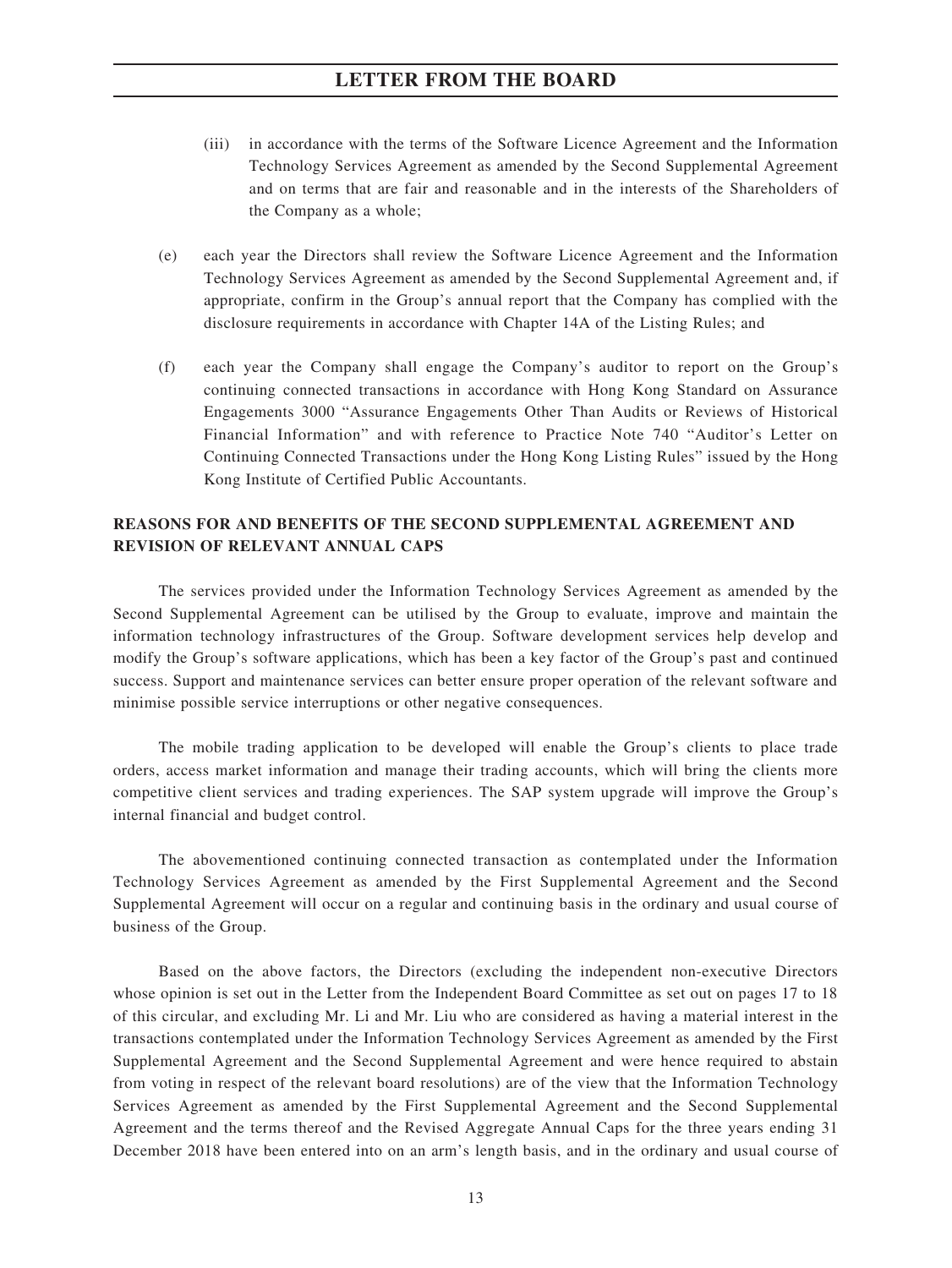business, and that the transactions contemplated thereunder and the Revised Aggregate Annual Caps are on normal commercial terms or on terms no less favourable than those available from independent third parties offering the same or similar services, and are fair and reasonable, and are in the interests of the Company and the Shareholders as a whole.

#### **INFORMATION ABOUT THE PARTIES**

The Group is principally engaged in leveraged foreign exchange and other trading, while the provision of cash dealing and securities trading referral services also form part of the Group's business model.

Banclogix is principally engaged in the provision of information technology services and is wholly owned by KVB Holdings which is principally engaged in investment holding and is owned as to 75% of its equity interest by Mr. Li, a non-executive Director, and 25% of its equity interest by the Administrators. KVB Holdings holds approximately 14.75% of the issued share capital of the Company as at the Latest Practicable Date.

#### **LISTING RULES IMPLICATIONS**

As at the Latest Practicable Date, Banclogix is a wholly-owned subsidiary of KVB Holdings which is a substantial shareholder of the Company, and is therefore a connected person of the Company under Chapter 14A of the Listing Rules. Accordingly, the transactions contemplated under the Information Technology Services Agreement as amended by the First Supplemental Agreement and the Second Supplemental Agreement constitute continuing connected transactions of the Company under Chapter 14A of the Listing Rules.

Pursuant to Rule 14A.81 of the Listing Rules, the transactions contemplated under the Information Technology Services Agreement as amended by the First Supplemental Agreement and the Second Supplemental Agreement are required to be aggregated with the transactions under the Software Licence Agreement (which is also a continuing connected transaction with Banclogix) as they were entered into within a 12-month period.

As one or more of the applicable percentage ratio(s) (as defined in Rule 14.07 of the Listing Rules) exceeds 5% and the total consideration exceeds HK\$10,000,000, the transactions contemplated thereunder constitute non-exempt continuing connected transactions of the Company and are subject to the reporting, announcement, annual review and Independent Shareholders' approval requirements under Chapter 14A of the Listing Rules. KVB Holdings and its associates are required to abstain from voting on the resolution at the EGM for approving the Second Supplemental Agreement and the Revised Aggregate Annual Caps. Saved as mentioned above and below, to the best of the Directors' knowledge and belief, there are no other Shareholders that have any material interest in the transactions and therefore will not be required to abstain from voting on the relevant resolutions at the EGM.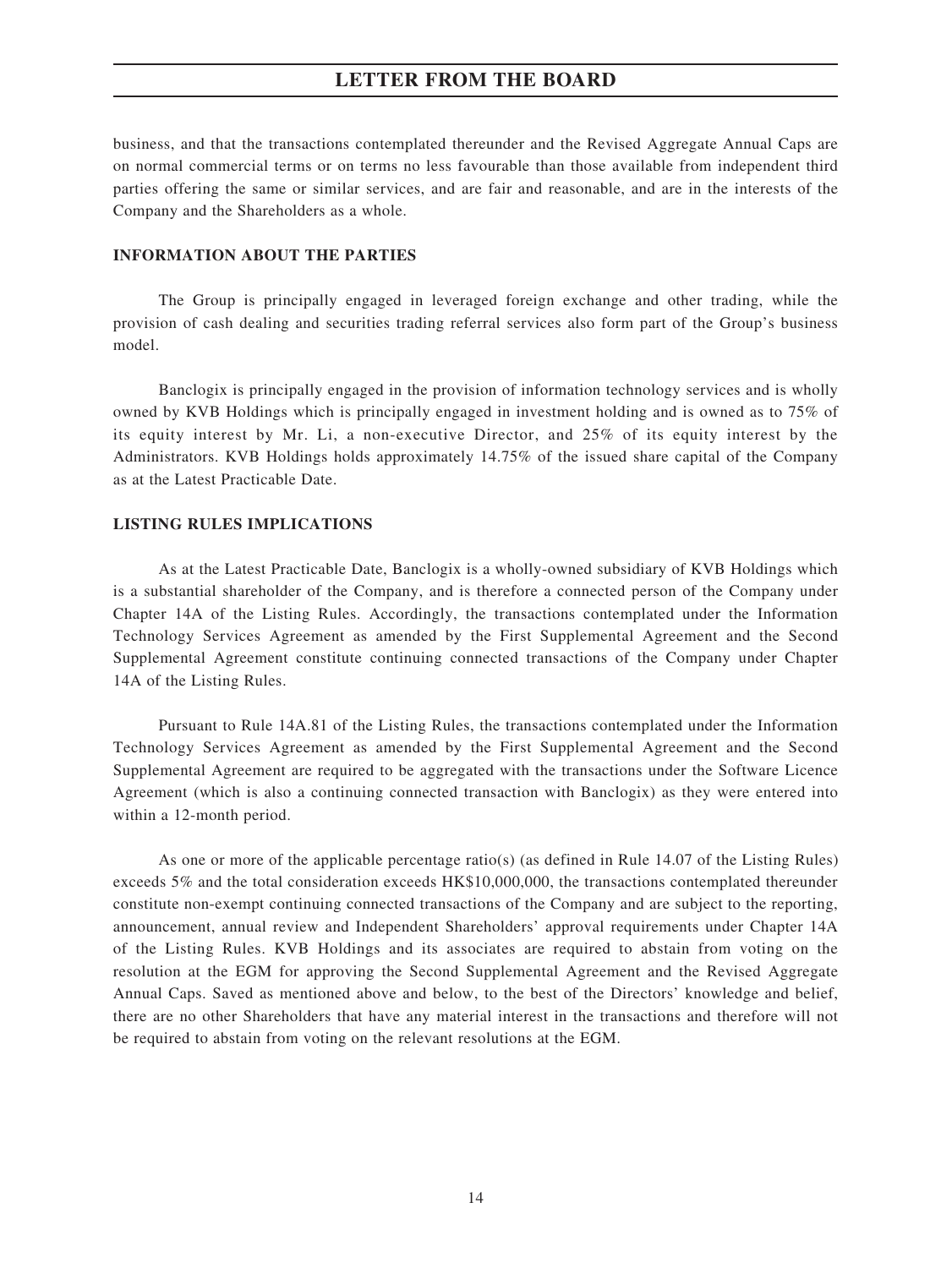The Directors have established the Independent Board Committee comprising three independent non-executive Directors, namely Ms. ZHAO Guixin, Mr. Cornelis Jacobus KEYSER and Mr. LIN Wenhui, to advise the Independent Shareholders in respect of, among other things, the Second Supplemental Agreement and the Revised Aggregate Annual Caps. The Independent Financial Adviser has also been appointed to advise the Independent Board Committee and the Independent Shareholders in this regard.

#### **GENERAL**

To the best of the Directors' knowledge, information and belief and having made all reasonable enquiries, no Director has a material interest in the Information Technology Services Agreement, the First Supplemental Agreement and the Second Supplemental Agreement or the transactions contemplated thereunder, save that (i) Mr. Li is a director for KVB Holdings and he, together with the other Administrator, indirectly owns the entire equity interest of Banclogix; and (ii) Mr. Liu is a director of KVB Holdings. Accordingly, Mr. Li and Mr. Liu are considered to have a material interest in the Information Technology Services Agreement, the First Supplemental Agreement, the Second Supplemental Agreement and the transactions contemplated thereunder, and they are required to abstain, and did abstain, from voting on the Board meeting approving the Second Supplemental Agreement and the transactions contemplated thereunder.

In the event that the aggregate amount of fees payable to Banclogix in any period or year is expected to exceed the Revised Aggregate Annual Caps, or there are any further proposed material changes to the terms of the Information Technology Services Agreement as amended by the First Supplemental Agreement and Second Supplemental Agreement, the Company will re-comply with the announcement and the Independent Shareholder's approval requirements under chapter 14A of the Main Board listing rules accordingly.

#### **RECOMMENDATIONS**

Your attention is drawn to the letter from the Independent Board Committee set out on pages 17 to 18 of this circular which contains its recommendations to the Independent Shareholders.

In addition, your attention is drawn to the letter from Octal Capital Limited, the Independent Financial Adviser, set out on pages 19 to 30 of this circular which contains its advice to the Independent Board Committee and the Independent Shareholders and the principal factors and reasons considered by it in formulating its advice.

#### **THE EGM AND SHAREHOLDERS APPROVAL**

The EGM will be held at Suites 7501 & 7508, 75/F, International Commerce Centre, 1 Austin Road West, Kowloon, Hong Kong on Tuesday, 27 March 2018 at 10:30 a.m.. A notice to convene the EGM is set out on pages 39 to 41 of this circular.

At the EGM, ordinary resolutions will be proposed to approve (i) the entering into of the Second Supplemental Agreement; and (ii) the Revised Aggregate Annual Caps for the three years ending 31 December 2016, 31 December 2017 and 31 December 2018 respectively.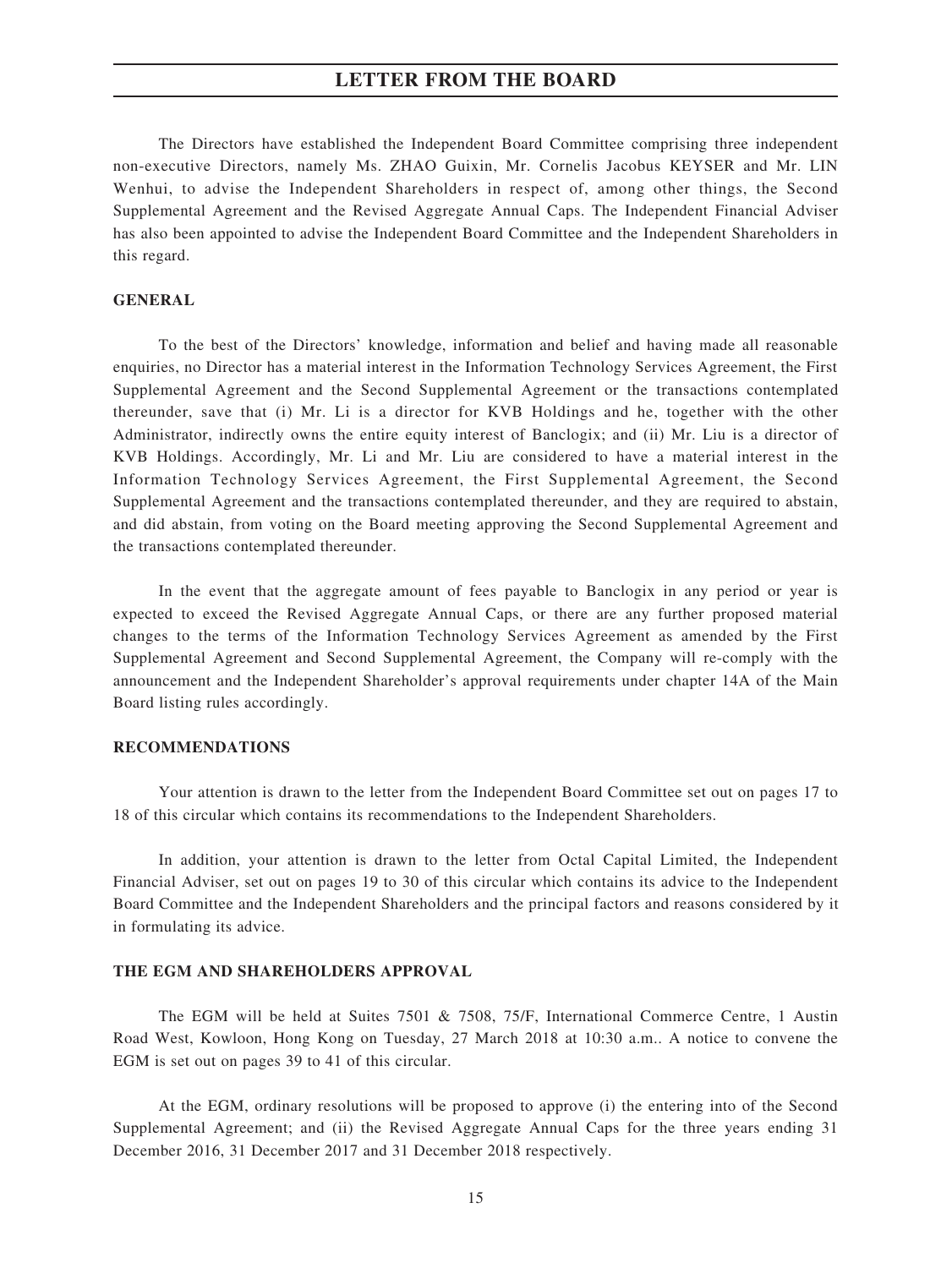As at the Latest Practicable Date, KVB Holdings (which holds 100% of the issued share capital of Banclogix) and its associates will be required to abstain from voting at the EGM with respect to the ordinary resolutions in relation to the Second Supplemental Agreement and the Revised Aggregate Annual Caps at the EGM.

In order to determine that the list of Shareholders who are entitled to attend and vote at the EGM, the register of the Shareholders of the Company will be closed from Friday, 23 March 2018 to Tuesday, 27 March 2018 (both days inclusive), during which period no transfer of Shares will be registered. In order to qualify for attending and voting at the EGM, all transfer documents accompanied by the relevant share certificates must be lodged with the Company's branch share registrar and transfer office in Hong Kong, Union Registrars Limited, at Suites 3301-04, 33/F., Two Chinachem Exchange Square, 338 King's Road, North Point, Hong Kong for registration by no later than 4:00 p.m. (Hong Kong time) on Thursday, 22 March 2018.

#### **ADDITIONAL INFORMATION**

Your attention is also drawn to the information set out in the appendix to this circular and the notice of the EGM set out in this circular.

> Yours faithfully, By order of the Board **KVB Kunlun Financial Group Limited LIU Stefan** *Executive Director*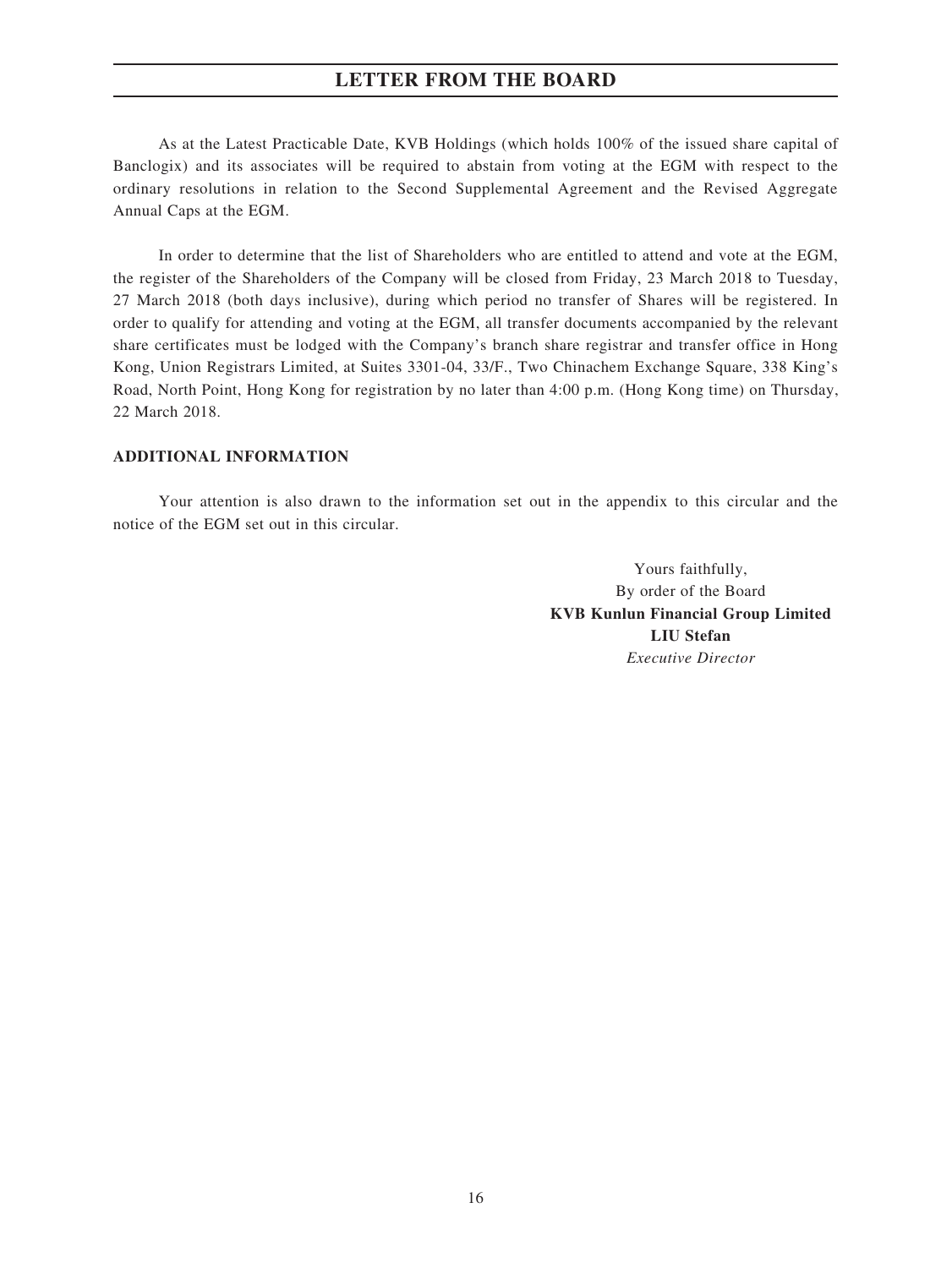#### **LETTER FROM THE INDEPENDENT BOARD COMMITTEE**

*The following is the letter of advice from the Independent Board Committee to the Independent Shareholders, which has been prepared for the purpose of inclusion in this circular.*



# **KVB KUNLUN FINANCIAL GROUP LIMITED**

**昆侖國際金融集團有限公司**

*(Incorporated in the Cayman Islands with limited liability)* **(Stock Code: 6877)**

9 March 2018

*To the Independent Shareholders*

Dear Sir or Madam,

#### **CONTINUING CONNECTED TRANSACTIONS – SECOND SUPPLEMENTAL AGREEMENT TO THE INFORMATION TECHNOLOGY SERVICES AGREEMENT AND REVISION OF ANNUAL CAPS**

We refer to the circular of the Company dated 9 March 2018 (the "**Circular**") of which this letter forms part. Unless the context otherwise requires, the terms defined in the Circular shall have the same meanings when used herein.

We have been appointed by the Board to form the Independent Board Committee to consider and advise the Independent Shareholders as to whether, in our opinion, (i) the Second Supplemental Agreement to the Information Technology Services Agreement (the "**Second Supplemental Agreement**") was entered into in the ordinary and usual course of business of the Group on normal commercial terms or on terms no less favourable than those available from independent third parties for the same or similar services; and (ii) the terms of the Second Supplemental Agreement to the Information Technology Services Agreements are fair and reasonable and are in the interest of the Company and the Shareholders as a whole.

Having considered the terms of the Information Technology Services Agreement as amended by the First Supplemental Agreement and Second Supplemental Agreement and the advice of the Independent Financial Adviser, namely Octal Capital Limited, in relation hereto as set out on pages 19 to 30 of the Circular, we are of the opinion that the Second Supplemental Agreement was entered into in the ordinary and usual course of business of the Group on normal commercial terms or on terms no less favourable than those available from independent third parties for the same or similar services, and the terms of the transactions contemplated under the Information Technology Services Agreement as amended by the First Supplemental Agreement and the Second Supplemental Agreement and the Revised Aggregate Annual Caps are fair and reasonable and are in the interest of the Company and the Shareholders as a whole.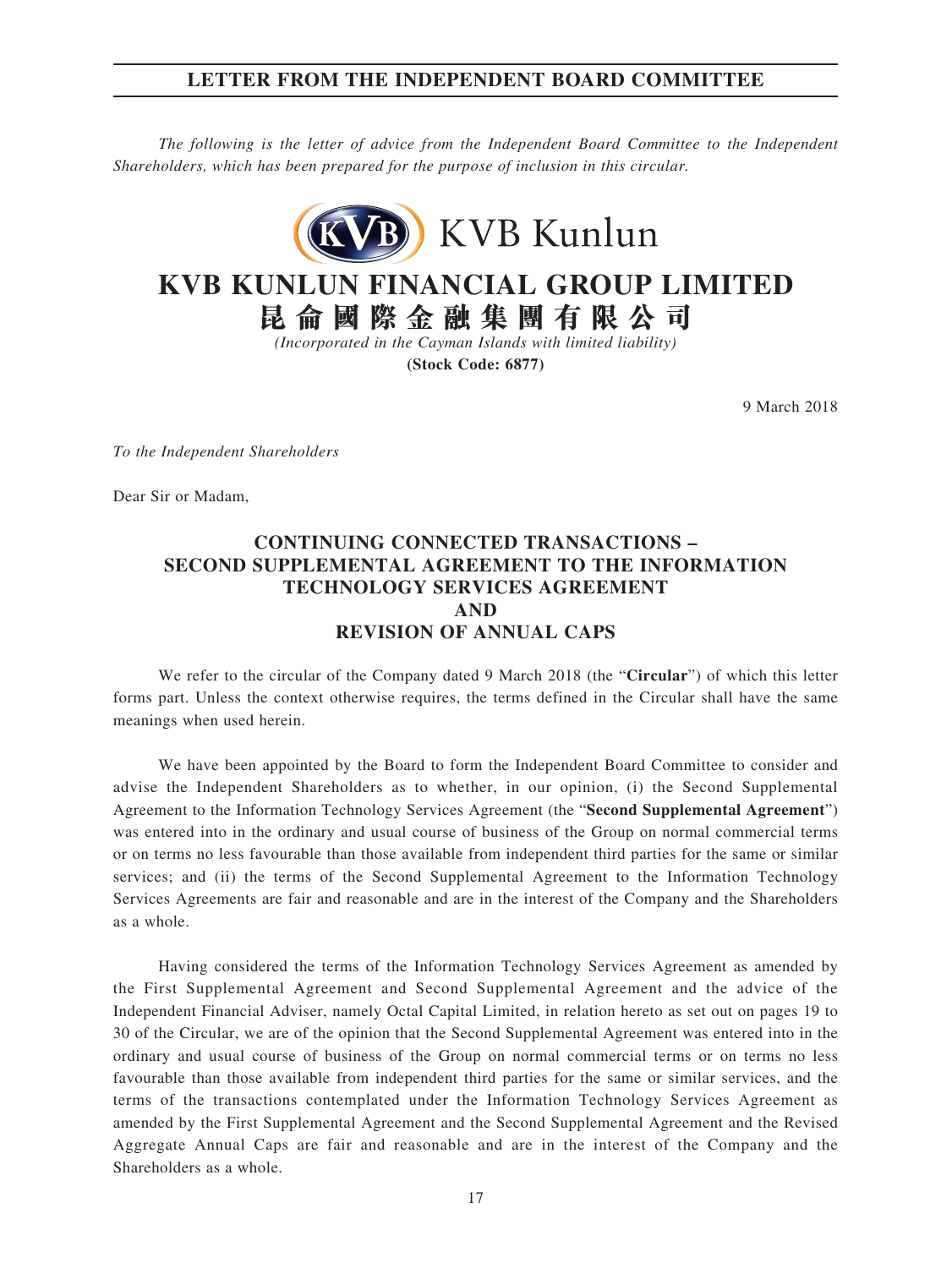## **LETTER FROM THE INDEPENDENT BOARD COMMITTEE**

Accordingly, we recommend the Independent Shareholders to vote in favour of the resolutions to be proposed at the EGM to approve the Second Supplemental Agreement, the transactions contemplated thereunder and the Revised Aggregate Annual Caps.

Yours faithfully,

#### For and on behalf of the **the Independent Board Committee**

**Mr. LIN Wenhui Mr. Cornelis Jacobus KEYSER Ms. ZHAO Guixin** *Independent Non-executive Directors*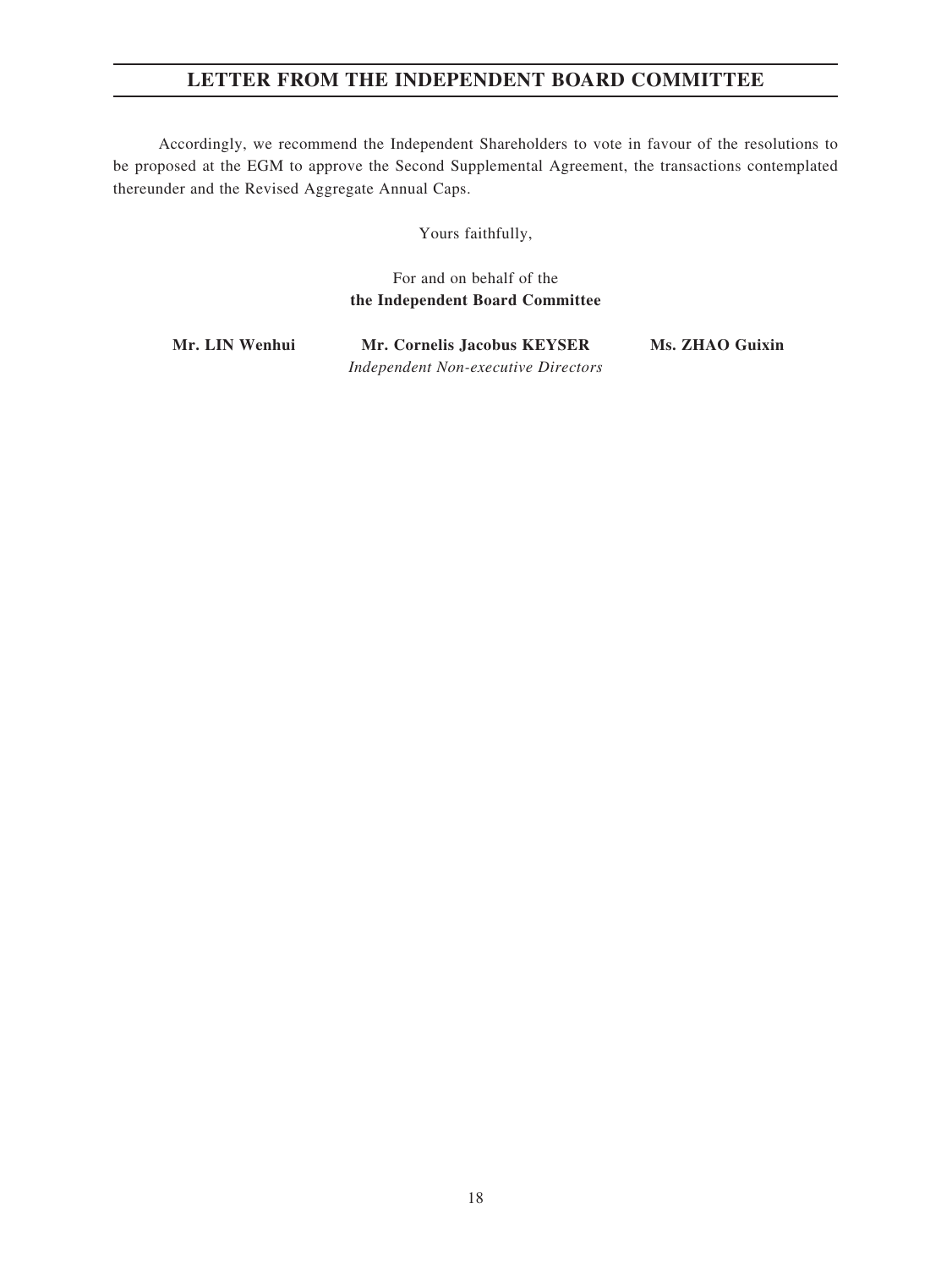*The following is the letter of advice from Octal Capital Limited to the Independent Board Committee and the Independent Shareholders prepared for the purpose of inclusion in this circular.*



801-805, 8/F, Nan Fung Tower 88 Connaught Road Central Hong Kong

*To the Independent Board Committee and Independent Shareholders* 9 March 2018

Dear Sirs,

#### **CONTINUING CONNECTED TRANSACTIONS**

#### **INTRODUCTION**

We refer to our engagement to advise the Independent Board Committee and the Independent Shareholders in respect of the terms of the Revised Aggregate Annual Caps particulars of which are set out in the Letter from the Board (the "**Letter**") in the circular (the "**Circular**") dated 9 March 2018, of which this letter forms part. Unless the context requires otherwise, capitalised terms used in this letter shall have the same meanings as ascribed to them under the section headed "Definitions" in the Circular.

On 18 December 2015, the Company entered into the Software Licence Agreement with Banclogix, pursuant to which Banclogix granted the Company a three-year licence to use the leveraged foreign exchange trading software, including without limitation to the installation and initial customization of the software. The consideration was a one-off upfront payment of HK\$3,500,000 paid by the Company to Banclogix.

On 19 April 2016, the Company and Banclogix entered into the Information Technology Services Agreement, pursuant to which Banclogix agreed to from time to time provide software development and maintenance services, information technology infrastructure project management services and information technology infrastructure maintenance services to the Group, for a term commencing from 19 April 2016 and ending on 31 December 2018. The annual caps in respect of the transactions contemplated under the Information Technology Services Agreement for the years ending 31 December 2016, 31 December 2017 and 31 December 2018 were set as HK\$16,500,000, HK\$19,000,000 and HK\$20,000,000 respectively.

On 12 August 2016, the Company and Banclogix entered into the First Supplemental Agreement, pursuant to which Banclogix agreed to provide additional software development and maintenance services, information technology infrastructure project management services and information technology infrastructure maintenance services to the Group in order to facilitate (i) the transactions under the Membership Agreement; and (ii) the intended enhancement of the Company's digital marketing strategies. As a result of such additional services under the First Supplemental Agreement, the annual caps in respect of the transactions contemplated under the Information Technology Services Agreement for the years ending 31 December 2016, 31 December 2017 and 31 December 2018 were increased to HK\$28,500,000, HK\$26,000,000 and HK\$24,500,000 respectively.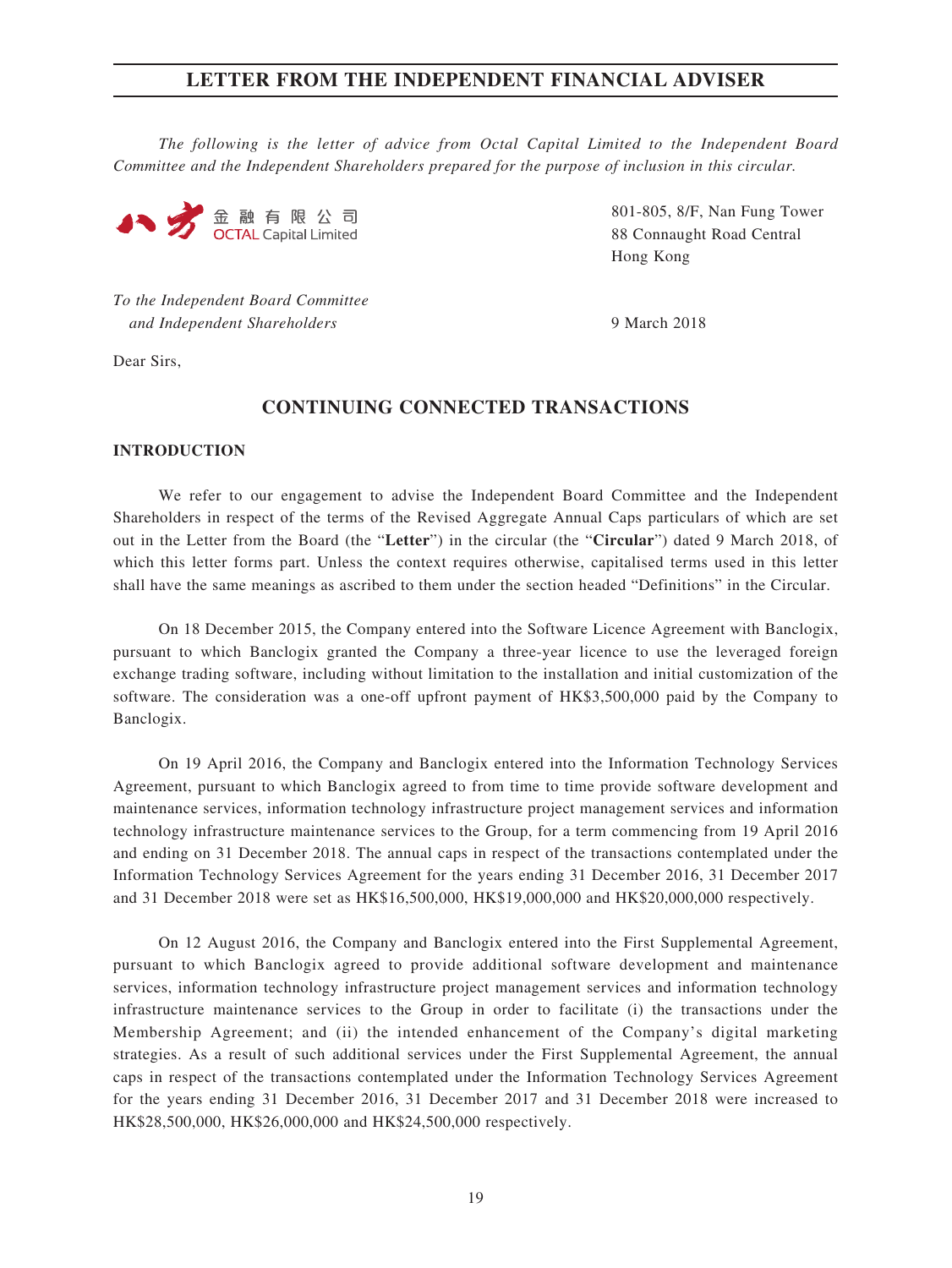Pursuant to Rule 14A.81 of the Listing Rules, the transactions contemplated under the Information Technology Services Agreement as amended by the First Supplemental Agreement are required to be aggregated with the transactions under the Software Licence Agreement (which is also a continuing connected transaction with Banclogix) as they were entered into within a 12-month period.

On 12 February 2018 (after trading hours), the Company and Banclogix entered into the Second Supplemental Agreement to the Information Technology Services Agreement. The Second Supplemental Agreement is conditional upon the approval of Independent Shareholders at the EGM. Upon the Second Supplemental Agreement becoming effective, the Existing Aggregate Annual Caps will be revised and the Revised Aggregate Annual Caps for the years ending 31 December 2018 were increased from HK\$24,500,000 to HK\$37,500,000.

As at the date of this circular, Banclogix is a wholly-owned subsidiary of KVB Holdings, which is a substantial shareholder of the Company, and is therefore a connected person of the Company under Chapter 14A of the Listing Rules. Accordingly, the Information Technology Services Agreement as amended by the Second Supplemental Agreement constitutes a continuing connected transaction of the Company under Chapter 14A of the Listing Rules.

As one or more of the applicable percentage ratio(s) (as defined in Rule 14.07 of the Listing Rules) exceeds 5% and the total consideration exceeds HK\$10,000,000, the transactions contemplated constitute non-exempt continuing connected transactions of the Company (the "**Continuing Connected Transactions**") and are subject to the reporting, announcement, annual review and Shareholders' approval requirements under Chapter 14A of the Listing Rules. KVB Holdings and its associates are required to abstain from voting on the resolution of the EGM for approving the Second Supplemental Agreement and the Revised Aggregate Annual Caps. Saved as mentioned above and below, to the best of the Directors' knowledge and belief, no other Director or Shareholder has any material interest in the transactions and therefore will be required to abstain from voting on the relevant resolutions at the EGM.

In this regard, Octal Capital Limited ("**Octal Capital**") has been appointed as the independent financial adviser to the Independent Board Committee and the Independent Shareholders in relation to the terms of the Continuing Connected Transactions and the Revised Aggregate Annual Caps for the year ending 31 December 2018.

Octal Capital is independent from, and not connected with the Company, Directors, chief executive or, substantial shareholders of the Company or any of their respective subsidiaries or their respective associates and therefore is considered suitable to give independent advice to the Independent Board Committee and the Independent Shareholders. In 2016, we were engaged as the independent financial adviser to the Company (the "**Previous Engagement**") in respect of the revision of annual caps under the First Supplemental Agreement (details can be referred to the circular of the Company dated 2 September 2016). Under the Previous Engagement, we were required to express our opinion on and give recommendation to the independent committee of the Board comprising all the independent non-executive Directors in respect of the relevant transactions. Apart from normal professional fees payable to us in connection with this appointment, no arrangement exists whereby Octal Capital will receive any fees or benefits from the Company or the Directors, chief executive or substantial shareholders of the Company or their respective associates.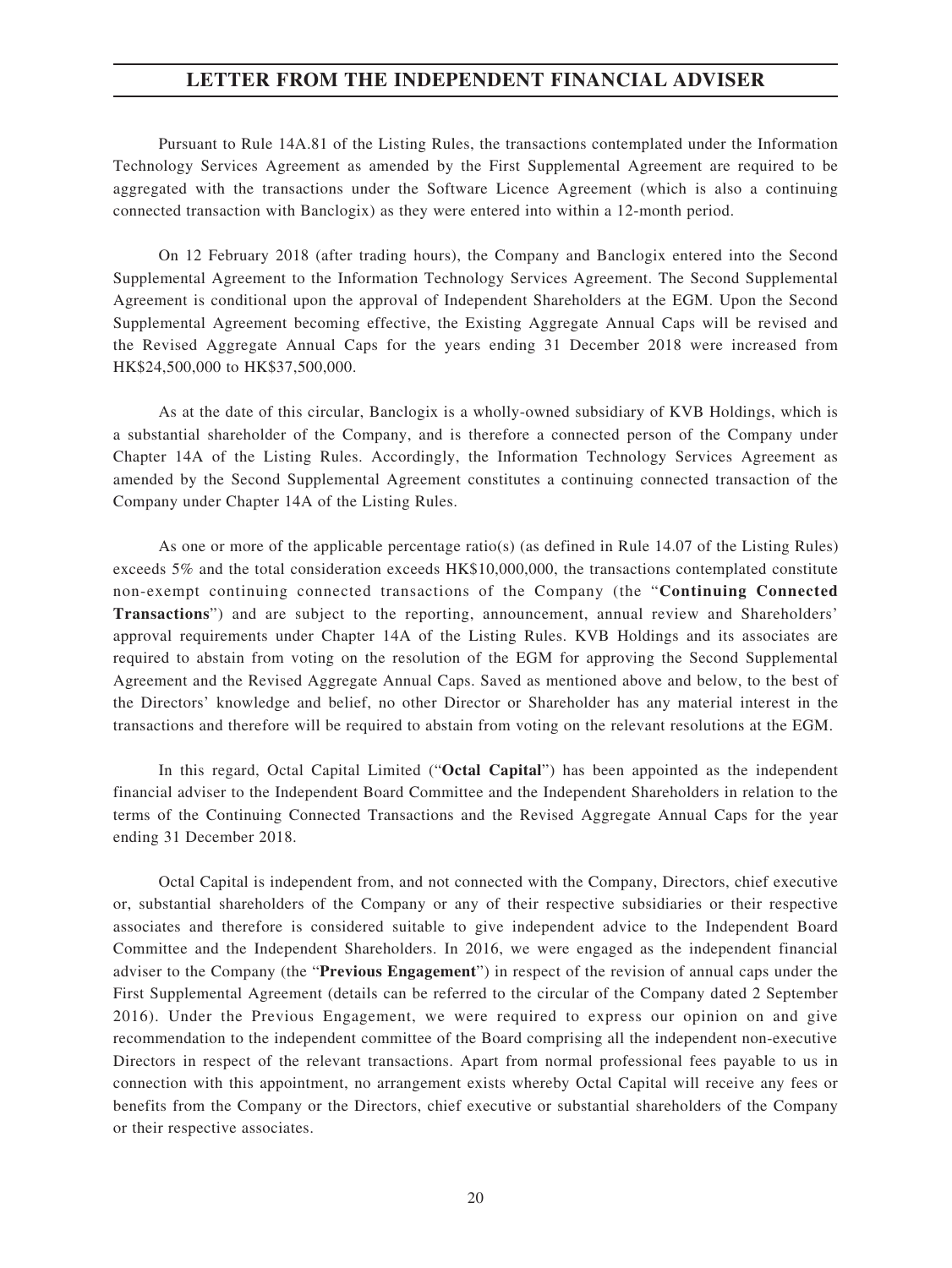In formulating our opinion, we have relied on the accuracy of the information and representations contained in the Letter and have assumed that all information and representations made or referred to in the Letter as provided by the Company, its representatives, its management (the "**Management**") and the Directors were true at the time they were made and continue to be true as at the date of the Letter and remain true as at the date hereof. We have also relied on our discussion with the Company, its representatives, its management and the Directors regarding the Group, the Continuing Connected Transactions, including the information and representations contained in the Letter. We have also assumed that all statements of belief, opinion and intention made by the Company, its representatives, its management and the Directors in the Circular were reasonably made after due enquiry. We consider that we have reviewed sufficient information to reach an informed view, to justify our reliance on the accuracy of the information contained in the Letter and to provide a reasonable basis for our advice. We have no reason to suspect that any material facts have been omitted or withheld from the information contained or opinions expressed in the Letter nor to doubt the truth, accuracy and completeness of the information and representations provided to us by the Company, its representatives, its management and the Directors. We have not, however, conducted an independent in-depth investigation into the business and affairs of the Group and their respective associates, nor have we carried out any independent verification of the information supplied to us.

#### **THE CONTINUING CONNECTED TRANSACTIONS AND THE REVISED AGGREGATE ANNUAL CAPS**

#### **Principal Factors and Reasons Considered**

In arriving at our opinion regarding the terms of the Continuing Connected Transactions and the Revised Aggregate Annual Caps for the year ending 31 December 2018, we have considered the following principal factors and reasons:

#### **Information on the Group**

The Group is principally engaged in leveraged foreign exchange and other trading, while the provision of cash dealing and securities trading referral services also form part of the Group's business model.

#### **Information on Banclogix**

Banclogix is principally engaged in the provision of information technology services and is wholly owned by KVB Holdings which is principally engaged in investment holding and is owned as to 75% of its equity interest by Mr. Li, a non-executive Director, and 25% of its equity interest by the Administrators. KVB Holdings holds approximately 14.75% of the issued share capital of the Company as at the Latest Practicable Date.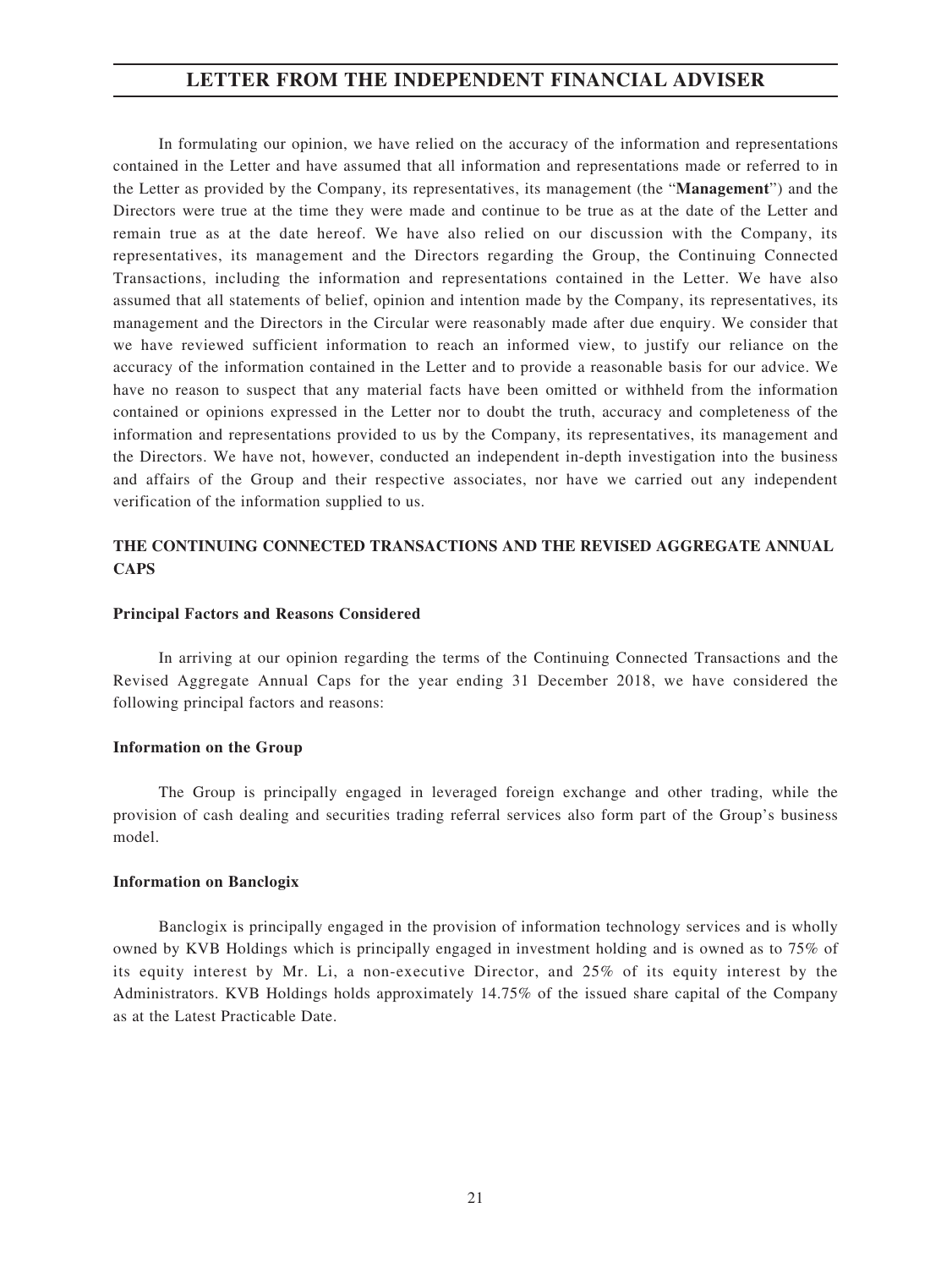#### **Background of the Revised Aggregated Annual Caps and the Continuing Connected Transactions**

Reference is made to the third quarterly report of the Company for the nine months ended 30 September 2017 (the "**3rd Quarterly Report**"). Due to the reduction of overall volatility in the foreign exchange and the commodity markets, the Company experienced a period of unfavourable trading conditions. This resulted in a decrease in gross trading revenue. However, new customer registrations and the total customers' trading volume increased during the period, compared to the figures of the first three quarters of 2016. Having considered the above reasons, the Company committed to provide more comprehensive services to meet the needs of customers, and provide them with more trading opportunities in the global financial markets.

On 12 February 2018, the Company and Banclogix entered into the Second Supplemental Agreement, pursuant to which Banclogix has agreed to construct a mobile trading application for the Company and upgrade the SAP system for the Group (the "**SAP System Upgrade**").

#### **Reasons for and the benefits of the Continuing Connected Transactions**

With reference to the Letter from the Board, the services provided under the Information Technology Services Agreement as supplemented by the Second Supplemental Agreement can be utilised by the Group to evaluate, improve and maintain the information technology infrastructures of the Group. Software development services help develop and modify the Group's software applications, which has been a key factor of the Group's past and continued success. Support and maintenance services can better ensure proper operation of the relevant software and minimises possible service interruptions or other negative consequences. The mobile trading application to be developed will enable the Group's clients to place trade orders, access market information and manage their trading accounts, which will bring the clients more competitive client services and trading experiences. The SAP System Upgrade will improve the Group's internal financial and budget control.

As stated in the 3rd Quarterly Report, the Directors consider that the retail margin FX trading market will remain highly competitive in the foreseeable future, of which the competitors include international multi-product trading firms, other online trading firms, and other financial institutions. Based on our discussion with the Company, we note that it is a common trend for financial institutions to provide mobile trading services in equity and FX trading market. The Group may become less competitive if the Group is unable to provide mobile trading services for its existing customers and potential customers. The Company expects that the mobile trading application will enhance the attractiveness of the whole trading platform to customers, and hence will solidify the market position of the Company.

According to the China Internet Network Information Center, being the administrative agency responsible for internet affairs under the Ministry of Industry and Information Technology of the PRC, the number of mobile internet users has steadily increased in recent years. The number of mobile internet users in the PRC as at the end of 2014, 2015 and 2016 were approximately 557 million, 688 million and 731 million respectively, representing a compound annual growth rate of approximately 14.6% between 2014 and 2016. With the consistent increase of number of mobile internet users in the PRC, the Directors are of the view that the mobile trading application will enable the Group to tap into the potential of the fast growing market of the mobile investment market in the PRC and capture the opportunities arising from the growing trend of mobile internet users.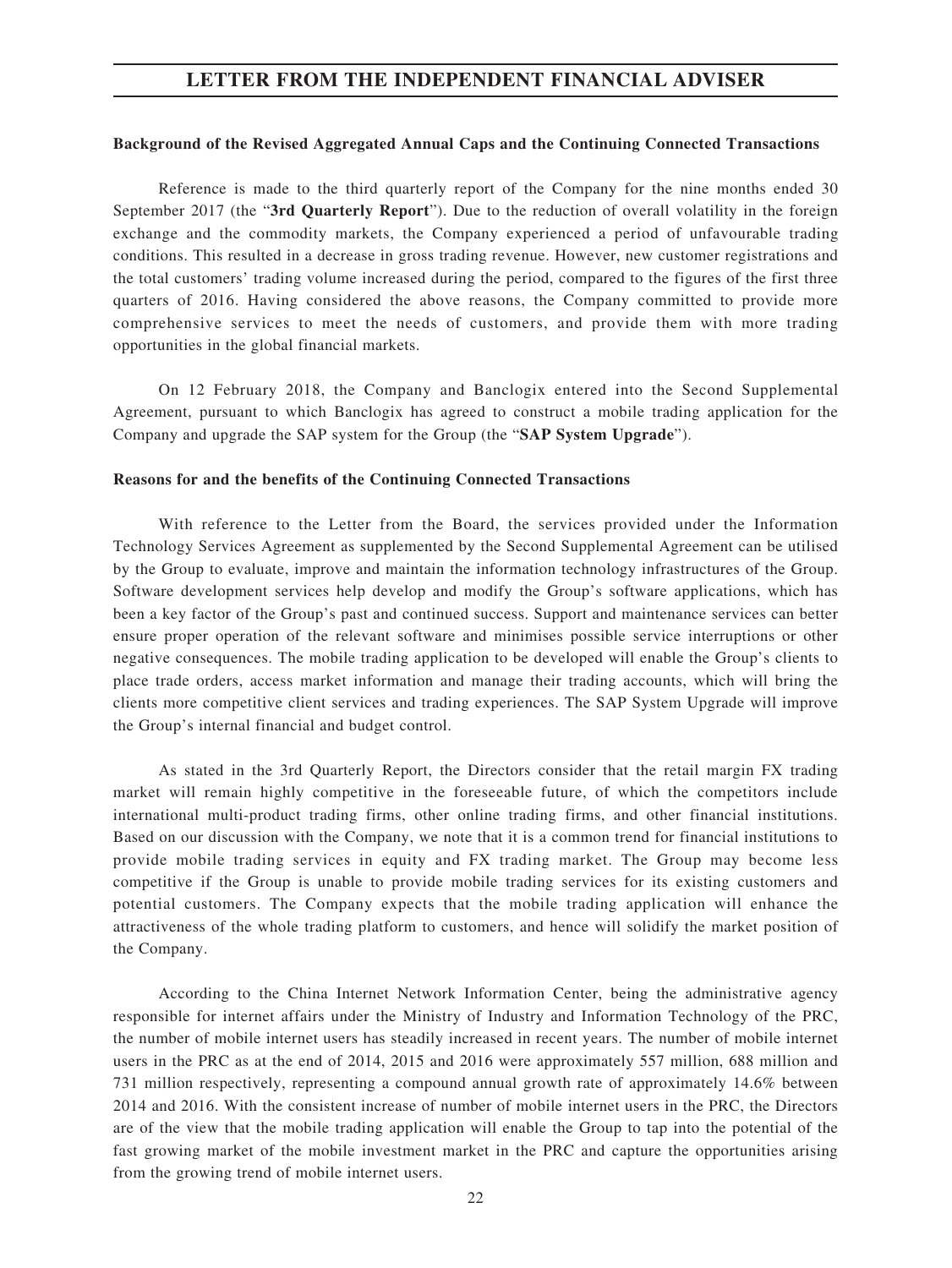On the other hand, the operation of the Group is highly dependent on the capability and reliability of the Group's SAP system, which can enhance the Group's operational efficiency and productivity. As advised by the Company, the existing version of the SAP system has been implemented approximately eight years ago, which came with limited functionality when comparing with the latest version of the SAP system. To fulfill the need of regular financial reporting and analysis for decision making, the Group together with the associated companies of KVB Holdings engaged Banclogix to organize the SAP System Upgrade, in which Banclogix will partner with an external SAP professional service provider (the "**SAP Upgrade Consultant**"). The professional service cost of SAP System Upgrade of approximately HK\$3,000,000 will be allocated to the Group on the basis of number of the Group's headcounts, accounting for approximately 44.9% of the aggregate headcounts of the Group and KVB Holdings and its subsidiaries. Banclogix, acting as a facilitator to assist the SAP System Upgrade with the SAP Upgrade Consultant, will not charge additional cost on top of the service fee charged by the SAP Upgrade Consultant.

Based on the above, having considered that (i) the mobile trading application will solidify the market share of the Group in the FX trading industry; (ii) the Mobile Trading Platform will enable the Company to capture the opportunities arising from the growing trend of mobile internet users; and (iii) the SAP System Upgrade will enhance productivity and efficiency of the Group and KVB Holdings, we are of the view that the mobile trading application and the SAP System Upgrade are in the interests of the Company and the Shareholders as a whole (including the Independent Shareholders).

#### **SECOND SUPPLEMENTAL AGREEMENT TO THE INFORMATION TECHNOLOGY SERVICES AGREEMENT**

Date: 12 February 2018 Parties: (i) the Company; and (ii) Banclogix Additional Services: Software development and maintenance services, and information technology infrastructure project management services to the Group in order to facilitate (i) the mobile trading application development; and (ii) the SAP system upgrade. Revised Aggregate Annual Caps: For details of the revision to the Existing Aggregate Annual Caps please refer to the section headed "The Revised Aggregate Annual Caps" in the Letter from the Board. Other Changes In order to reflect that the Company has moved its listing from the GEM to the Main Board, references to the GEM and the GEM Listing Rules have been amended to be references to the Main Board and the Listing Rules.

The principal terms of the Second Supplemental Agreement are set out below: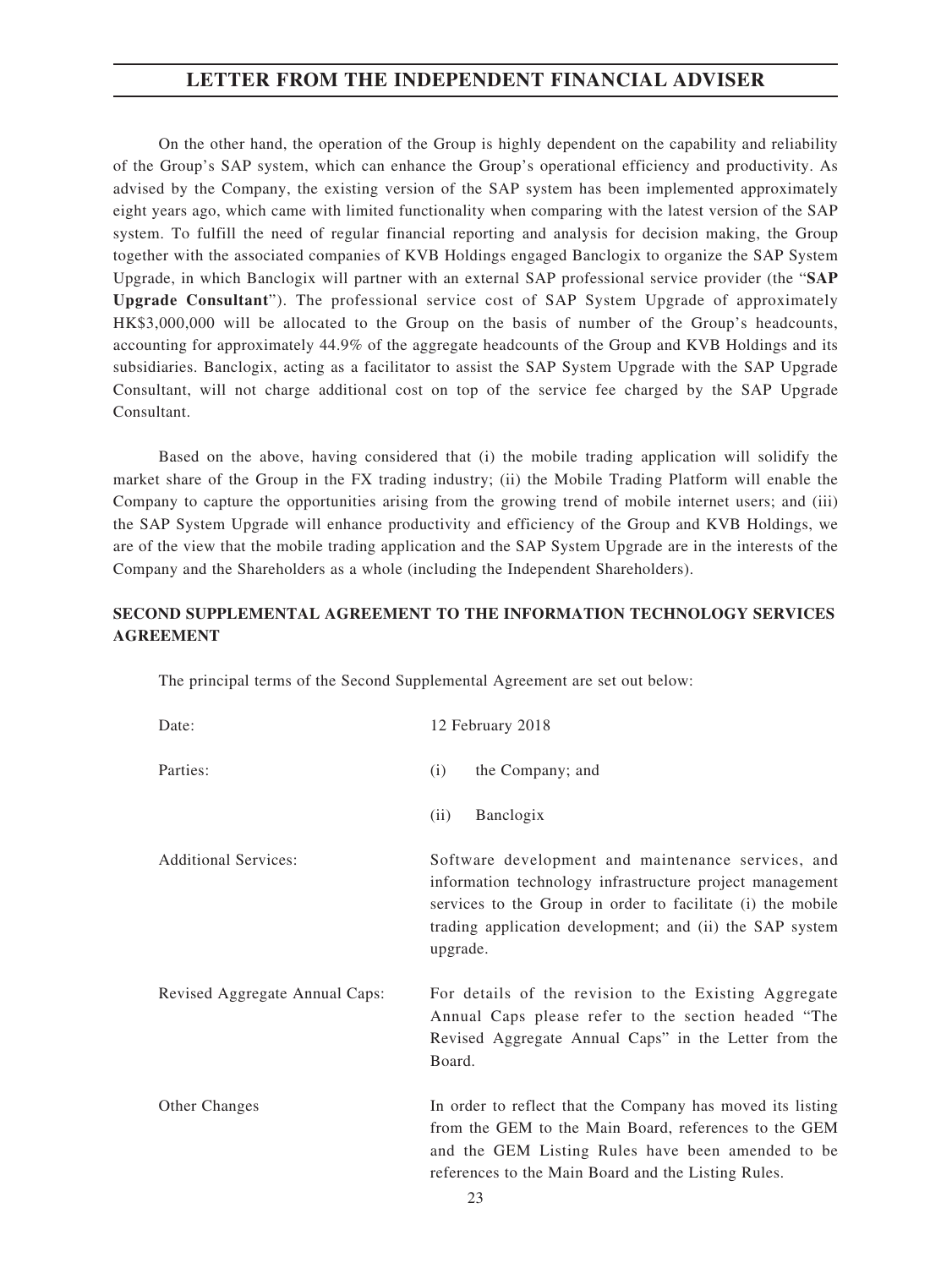#### **Pricing Policies of the Second Supplemental Agreement**

Pursuant to the Information Technology Services Agreement as amended by the Second Supplemental Agreement, the scope of services includes (i) the software development services in relation to the mobile trading application (the "**Software Development Services**"); (ii) the software maintenance services in relation to the mobile trading application (the "**Software Maintenance Services**"); and (iii) the SAP System Upgrade.

#### (i) Software Development Services

The service charge payable by the Company for the transactions contemplated under the Information Technology Services Agreement as amended by the Second Supplemental Agreement is concluded in (i) the software licences (the "**Software Licence**"); (ii) the software customization and further development (the **"Software Customization and Further Development**"); and (iii) the production environment testing (the "**Production Environment Testing**"). The Software Licence is one of the fundamental components of the development of mobile trading application which will grant an exclusive technology licence to the Group for the operation of the mobile trading application. The Software Customization and Further Development is the development cost of the mobile trading application by Banclogix and the Production Environment Testing can ensure the operation capacity and data security of the mobile trading application to prevent any system overload or any unauthorized access to or use of customer data, which are determined by statement of work (the "**SOW**") agreed between the Company and Banclogix after arm's length negotiation. The SOW details the overall services scope, project schedule and fees of the development of the mobile trading application. To assess the fairness and reasonableness of the pricing policy of the Software Licence, the Software Customization and Further Development and the Production Environment Testing, we have reviewed quotations offered by two independent third parties (the "**Comparable(s)**") in comparison to the quotation offered by Banclogix and their service scope of application development of the mobile trading application. By reviewing the quotations offered by the Comparables, we noted that the Comparables generally provide similar services to the Software Development Services provided by Banclogix while the service scope of the Comparables generally meets the requirements of the Company in terms of the functions and the development schedule of the mobile trading application. Therefore, we are of the view that the Comparables are fair and representative samples for us to justify the reasonableness and fairness of the pricing policy of the Software Development Services and the Software Maintenance Services.

For the Software Licence, we have discussed with the management about the requirement of the software licences to be used in the development of mobile trading application and compared the specification of the Software Licence and the software licences offered by the Comparables. We noted that one of the Comparables would be able to provide the software licences being similar to the Software Licence and fulfil the requirement of the Group on the development of the Mobile Trading Platform. After comparison of the quotations, we noted that the price of the Software Licence provided by Banclogix is approximately 8% lower than the software licence provided by the Comparable.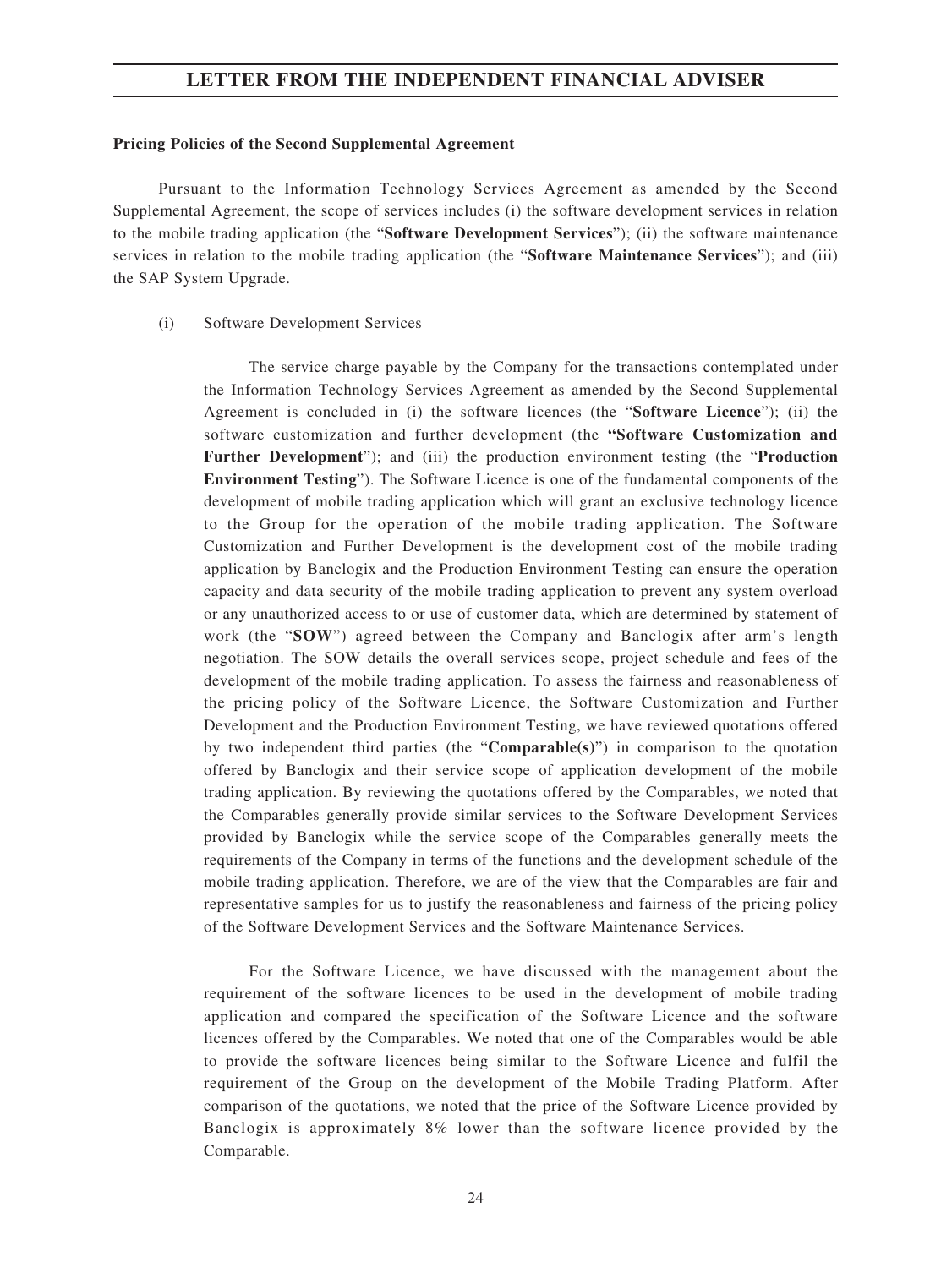For the Software Customization and Further Development, we have reviewed quotation offered by the Comparables in comparison to the quotation offered by Banclogix and the terms of Information Technology Services Agreement as amended by the Second Supplemental Agreement, particularly relating to the services scope and service charge. In term of the services scope of the Comparables, we noted that the scope of services required by the Group is under the Software Customization and Further Development. Based on our review of the service scope under the software development services of the Comparables, we understand that the Comparables provide the development service similar to the Software Customization and Further Development provided by Banclogix. We have compared the quotation of Banclogix with those of the Comparables, and we noted that the quotation of Banclogix on the Software Customization and Further Development is within the range of the quotations offered by the Comparables, which is also near the bottom of such range.

For the Production Environment Testing, we understand from the management that the testing environment is based on the expected number of simultaneous visits on the mobile trading application. The Group considered that the Production Environment Testing provided by Banclogix, which has at least 2,000 existing customers to conduct testing on the mobile trading application during the production environment, is sufficient to perform testing on the mobile trading application to ensure its operational capacity and data security before launching it to the market. After reviewing the service scope of the Comparables, we noted that the Comparables were not able to provide testing services similar to Production Environment Testing for mobile trading application with their existing customers. The Group has attempted to but was not able to identify any other suppliers which provide service similar to the Production Environment Testing. Alternatively, the Group has estimated the potential cost incurred on Production Environment Testing if the Group conducts the test internally. To access the fairness and the reasonableness of the Production Environment Testing provided by Banclogix, we have obtained the breakdown of the historical cost of acquiring a new customer by the Group and compared it with the cost per customer quotation of Production Environment Testing service offered by Banclogix. We noted that the cost per customer offered by Banclogix is lower, comparing to the historical marketing cost of acquiring a new customer by the Group.

#### (ii) Software Maintenance Services

Pursuant to the Information Technology Services Agreement as amended by the Second Supplemental Agreement, Banclogix will provide software maintenance services for the mobile trading application after its completion. The services will be charged at an annual rate of 15% of the aggregate amount of the Software Licence and the Software Customization and Further Development. To assess the fairness and reasonableness of the pricing policy of the Software Maintenance Services, we have reviewed quotations of the Comparables and understood that the software maintenance services offered by the Comparables are similar to the Software Maintenance Services and are also at 15% of the aggregate fee for the similar services of the Software Licence and the Software Customization and Further Development.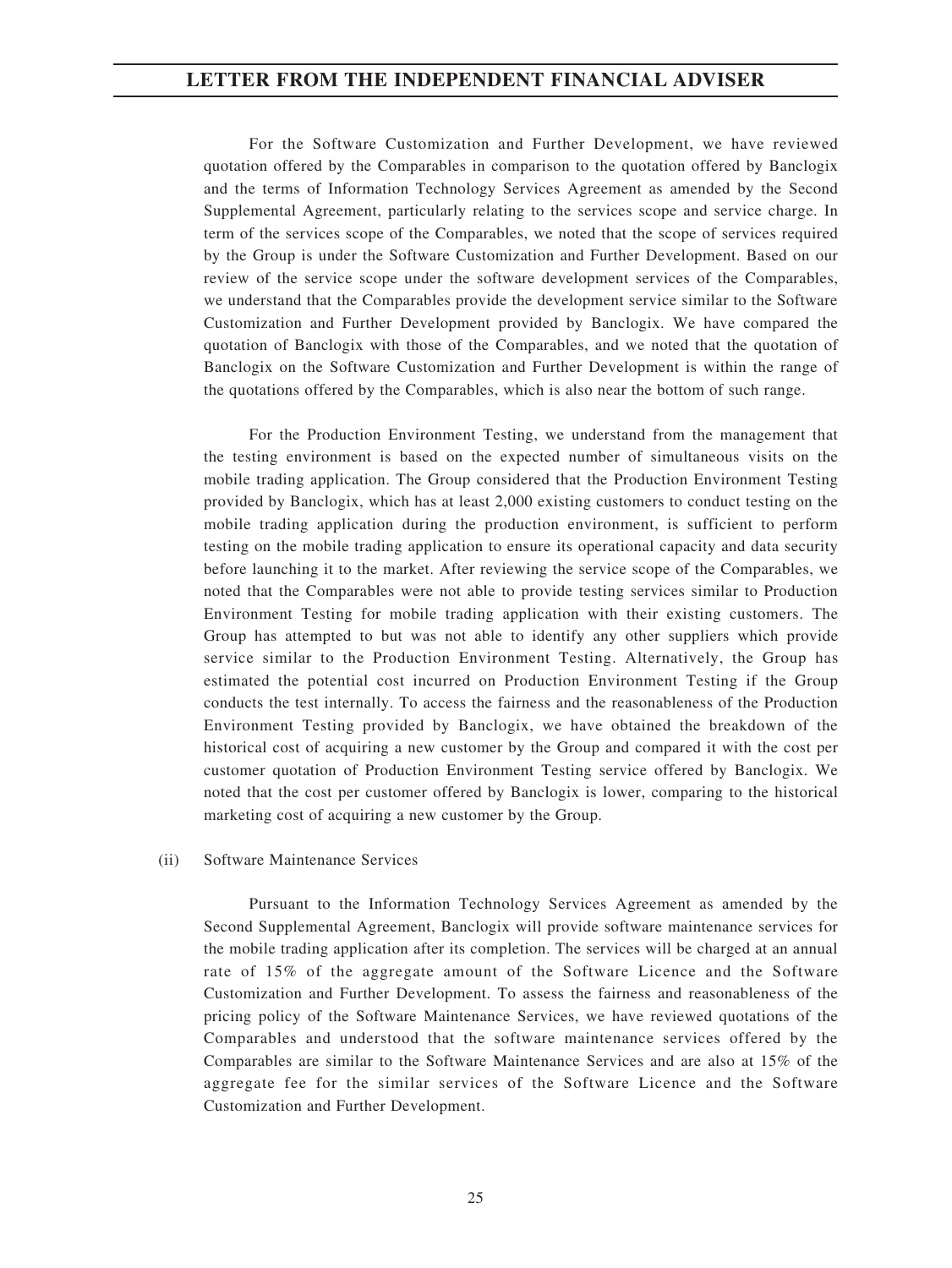#### (iii) SAP System Upgrade

With reference to the "Letter from the Board", the Group together with KVB Holdings plan to implement the SAP System Upgrade to enhance their productivity and efficiency for daily operation. Banclogix shall be responsible for upgrading the SAP system. As advised by the Company, Banclogix will purchase service from other independent third parties, without charging additional cost on top of such service fee, and allocate the fee to the Group and the KVB Holdings according to their respective staff headcount. To access the fairness and reasonableness, we have reviewed the terms of Second Supplemental Agreement between the Company and the Banclogix and the quotations offered to Banclogix by other three independent third parties. As advised by the Company, Banclogix will choose the SAP System Upgrade service from an independent third party (the "**SAP Subcontractor**") which can fulfill the requirement set by the Group and KVB Holdings and offers the lowest price for SAP System Upgrade. Banclogix will assist the SAP Subcontractor during the process of the SAP System Upgrade and ensure the proper implementation of the SAP System Upgrade. In this regard, we have reviewed the scope of service and quotations from three independent third parties offered to Banclogix. Moreover, we also reviewed the method of Banclogix in allocating the total SAP System Upgrade services fee into the Group and KVB Holdings. We noted that Banclogix will allocate the related service fees charged by the SAP Subcontractor to the Group based on the number of staff headcount of the Group to the total staff headcount of the Group and KVB Holdings and its subsidiaries. We understand from the Company that the SAP system, which has integrated the business functions of the Group including accounting and finance, human resource and sales and marketing departments, has being widely used by the staff of the Group. As the number of staff headcount in each company under the Group represents the respective usage to the SAP system to a large extent, we are of the view that allocating the cost of SAP System Upgrade based on the Group's staff headcount is fair and reasonable.

Having taken into account (i) the price of the Software Licence provided by Banclogix being approximately 8% lower than the software licence provided by the Comparable; (ii) the quotation of Banclogix on the Software Customization and Further Development being near the bottom of the range of the quotations offered by the Comparables; (iii) the cost per customer offered by Banclogix on the Production Environment Testing being lower than the historical marketing cost on acquiring new customer by the Group; (iv) the fee allocation of the SAP System Upgrade is based on the staff headcount of the Group; and (v) the fact that the SAP Contractor will be chosen based on the specification of the proposed SAP System Upgrade and the level of the price, we consider the service charge offered by Banclogix is on normal commercial terms which is also subject to constant transaction review procedures conducted by the finance department of the Group, the independent non-executive Directors and the auditor of the Company as detailed in the section headed "Internal Control".

#### **Internal control**

As stated in the Letter and further to our review on the annual report of the Company and the auditor's letter on continuing connected transactions under the Listing Rules for the financial year ended 31 December 2016, the independent non-executive Directors will review the relevant Continuing Connected Transactions and the auditor of the Company will also conduct an annual review on the relevant pricing terms and annual caps thereof to ensure that the Continuing Connected Transactions have been and will be conducted on normal commercial terms and not prejudicial to the interests of the Company and the Shareholders as a whole.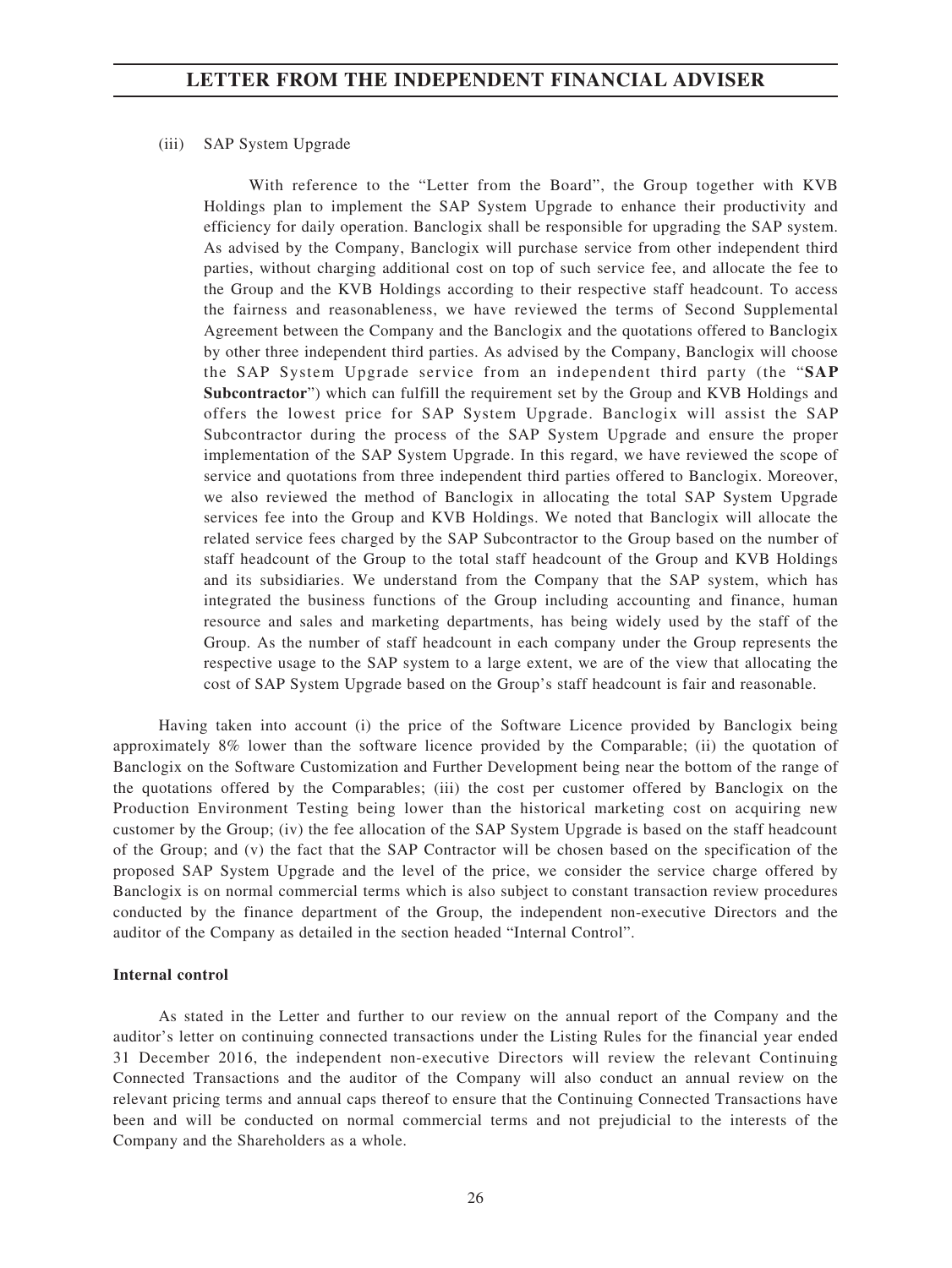Having taken into account (i) reasons of entering to the Second Supplemental Agreement; (ii) the pricing mechanism as stated above in relation to the Continuing Connected Transactions; (iii) the nature of the transactions contemplated under the Information Technology Services Agreement as amended by the Second Supplemental Agreement; (iv) Banclogix being a long-term information technology services provider of the Group since 2014; (v) the specially customized information technology infrastructure maintenance services based on the information technology policies of the Group provided by Banclogix for risk management purpose; (vi) the additional undertaking by Banclogix not to provide services to the Company and its subsidiaries on terms which are less favourable than those offered by the independent third parties; and (vii) the transaction review procedures conducted by both the independent non-executive Directors and the auditor of the Company as stated above, we consider that the pricing mechanism under the Information Technology Services Agreement as amended by the Second Supplemental Agreement and the terms thereunder are on normal commercial terms or on terms no less favourable than those available from independent third parties on the same or similar services, and are fair and reasonable as far as the Independent Shareholders are concerned.

#### **The Basis for the Revised Aggregate Annual Caps**

As shown in the table set out in the section headed "The Revised Aggregate Annual Caps" in the Letter from the Board, and based on our review of the signed SOWs between the Group and Banclogix, we note that the total transaction amount between the Group and Banclogix under the Software Licence Agreement and the Information Technology Services Agreement for the year ended 31 December 2017 is approximately HK\$25.76 million, representing utilisation rates of approximately 99.10% of the Existing Aggregate Annual Caps.

As stated in the Letter, the Revised Aggregate Annual Caps were determined by reference to:

- (a) the estimated demand of the Group for each of the software development and maintenance services, information technology infrastructure project management and maintenance services to be received and their relevant prices;
- (b) the projected increase in the demand of information technology infrastructure project management and maintenance services of the Group; and
- (c) the increasing need of the Group to continuously develop and improve the software application to support the Group's core businesses.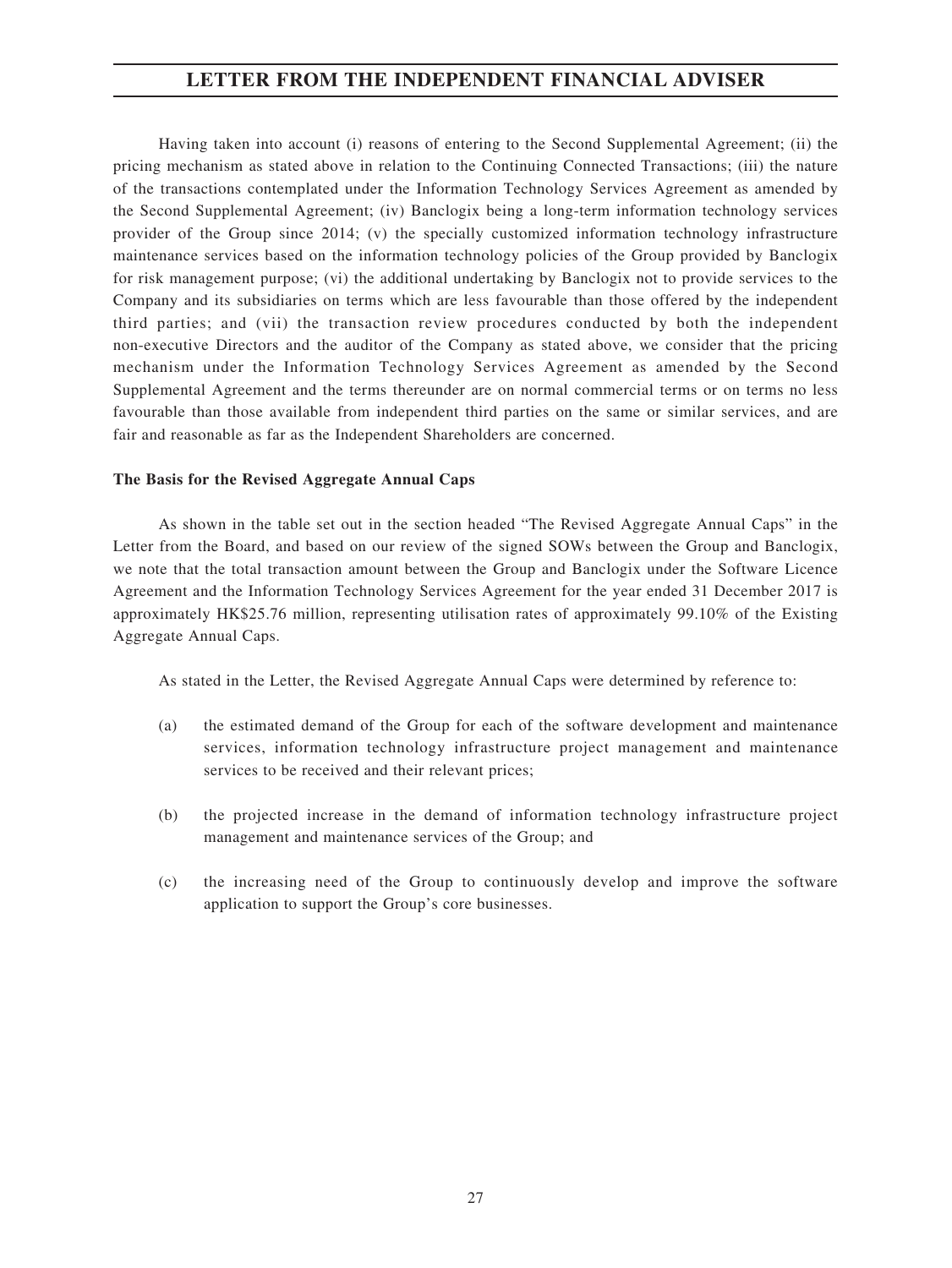When determining the Revised Aggregate Annual Caps for the year ending 31 December 2018, the Company has relied on the principal assumption that, during the term of the Information Technology Services Agreement as supplemented by the Second Supplemental Agreement, there will not be any adverse change or disruption in market conditions, operation and business environment or government policies which may materially affect the business of the Group and/or Banclogix. Set out below is the Revised Aggregate Annual Caps for 2018:

|                                                                                                              | For the year ended<br>31 December<br>2016 |            | For the year ended<br>31 December<br>2017 |                  | For the year<br>ending<br>31 December<br>2018 |  |
|--------------------------------------------------------------------------------------------------------------|-------------------------------------------|------------|-------------------------------------------|------------------|-----------------------------------------------|--|
|                                                                                                              | $(HK\$                                    | $(HK\$     | $(HK\$                                    | $(HK\$           | $(HK\$                                        |  |
|                                                                                                              |                                           | Actual     |                                           | Actual           |                                               |  |
| <b>Transactions</b>                                                                                          | Annual cap                                | amounts    | Annual cap                                | amounts          | Annual cap                                    |  |
| Software Licence Agreement<br><b>Information Technology</b><br>Services Agreement as<br>revised by the First | 3,500,000                                 | 3,500,000  | $\boldsymbol{0}$                          | $\boldsymbol{0}$ | $\boldsymbol{0}$                              |  |
| Supplemental Agreement                                                                                       | 25,000,000                                | 24,969,800 | 26,000,000                                | 25,756,939       | 24,500,000                                    |  |
| <b>Existing Aggregate Annual</b>                                                                             |                                           |            |                                           |                  |                                               |  |
| Caps                                                                                                         | 28,500,000                                | 28,469,800 | 26,000,000                                | 25,756,939       | 24,500,000                                    |  |
| % of utilisation                                                                                             |                                           | 99.9%      |                                           | 99.1%            |                                               |  |
| Additional information<br>technology services<br>contemplated under the<br>Second Supplemental               |                                           |            |                                           |                  |                                               |  |
| Agreement                                                                                                    |                                           |            |                                           |                  | 13,000,000                                    |  |
| <b>Revised Aggregate Annual</b>                                                                              |                                           |            |                                           |                  |                                               |  |
| Caps                                                                                                         | 28,500,000                                | 28,469,800 | 26,000,000                                | 25,756,939       | 37,500,000                                    |  |
| % of utilisation                                                                                             |                                           | 99.9%      |                                           | 99.1%            |                                               |  |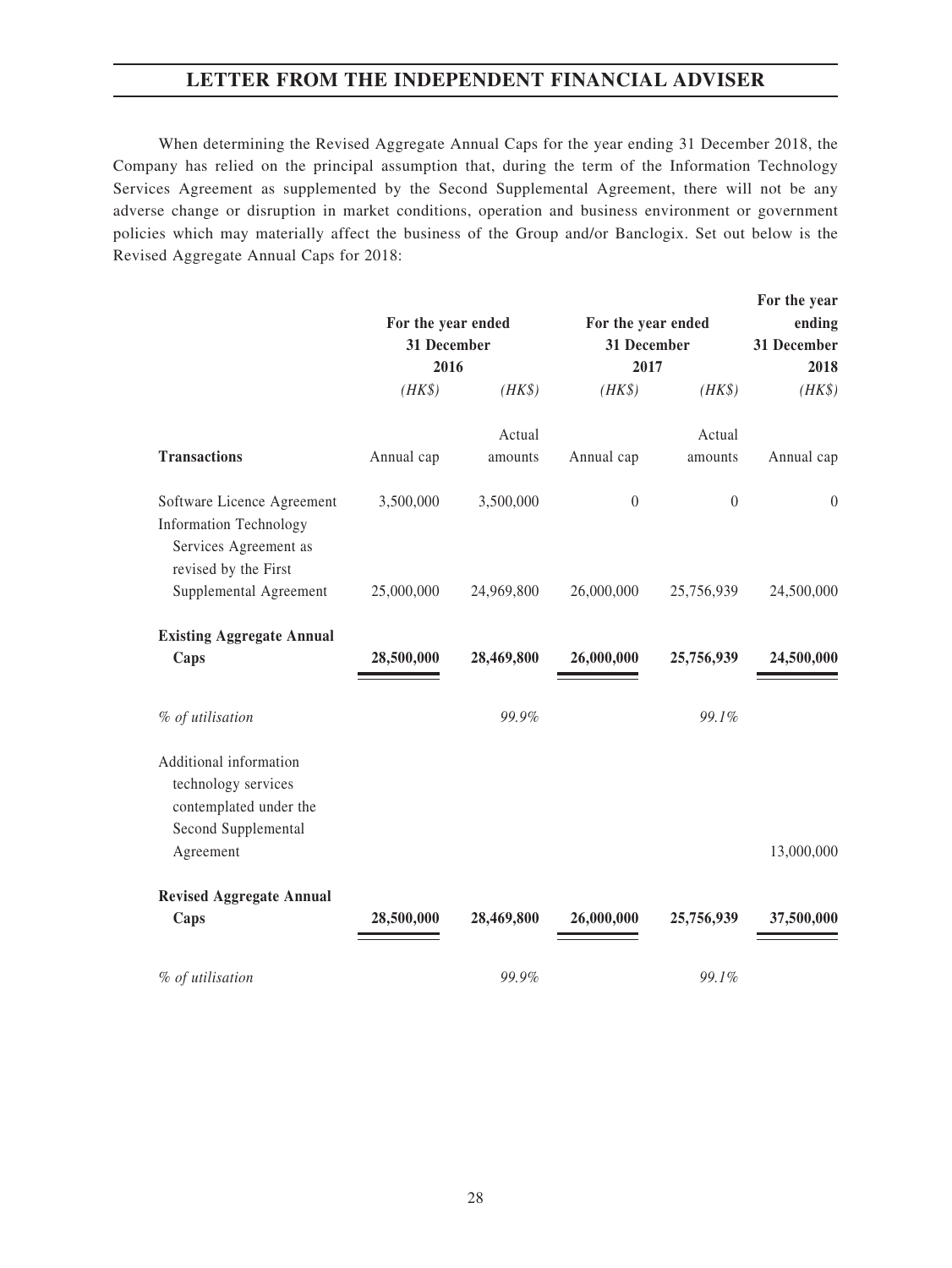In assessing the reasonableness of the Revised Aggregate Annual Caps, we have taken into consideration of the following:

- (i) We have reviewed the new budget determined by the arm's length negotiation between the Group and Banclogix for the new information technology services including the development of the mobile trading application and the SAP System Upgrade. With reference to the above revised aggregate annual caps table, we note there was high utilization rate during the period of 2016 and 2017, and consider that the existing annual caps are not able to cover the additional cost to be incurred for the development of mobile trading application and the SAP System Upgrade;
- (ii) As advised by the Company, new customer registrations and the total customers' trading volume increased during the period under review despite the unfavourable FX market condition. With the consistent increase in new customers registrations expected by the Company and the favourable macro background in mobile internet market stated in "Reasons for and the benefits of the Continuing Connected Transactions" in this Letter, it is reasonable for the Company to revise the annual caps in 2018 in order to provide a more comprehensive mobile trading services to customers; and
- (iii) The finance department of the Group is responsible for monitoring the actual transaction amounts or service fees relating to the services under the Information Technology Services Agreement provided by Banclogix based on invoices received from Banclogix, the budget prepared by Banclogix after arm's length negotiations and the Revised Aggregate Annual Caps. In addition, the independent non-executive Directors will review the Continuing Connected Transactions and the auditor of the Company will also conduct an annual review on the relevant pricing terms and annual caps thereof. Further, under the Second Supplemental Agreement, Banclogix additionally undertakes to the Company not to provide services to the Company and its subsidiaries on terms which are less favourable than those offered by the independent third parties.

Based on the above, we are of the view that the proposed Revised Aggregate Annual Caps contemplated under the Information Technology Services Agreement as amended by the Second Supplemental Agreement are determined by the Company after due and careful consideration and are fair and reasonable so far as the Independent Shareholders are concerned.

#### **RECOMMENDATION**

Taking into consideration of the above principal factors and reasons, we are of the view that the terms for the Continuing Connected Transactions under the Information Technology Services Agreement as amended by the Second Supplemental Agreement are on normal commercial terms or on terms no less favourable than those available from independent third parties on the same or similar services and that the Continuing Connected Transactions (together with the Revised Aggregate Annual Caps) are conducted in the ordinary and usual course of business of the Group and are fair and reasonable so far as the Independent Shareholders are concerned and are in the interests of the Company and its Shareholders as a whole.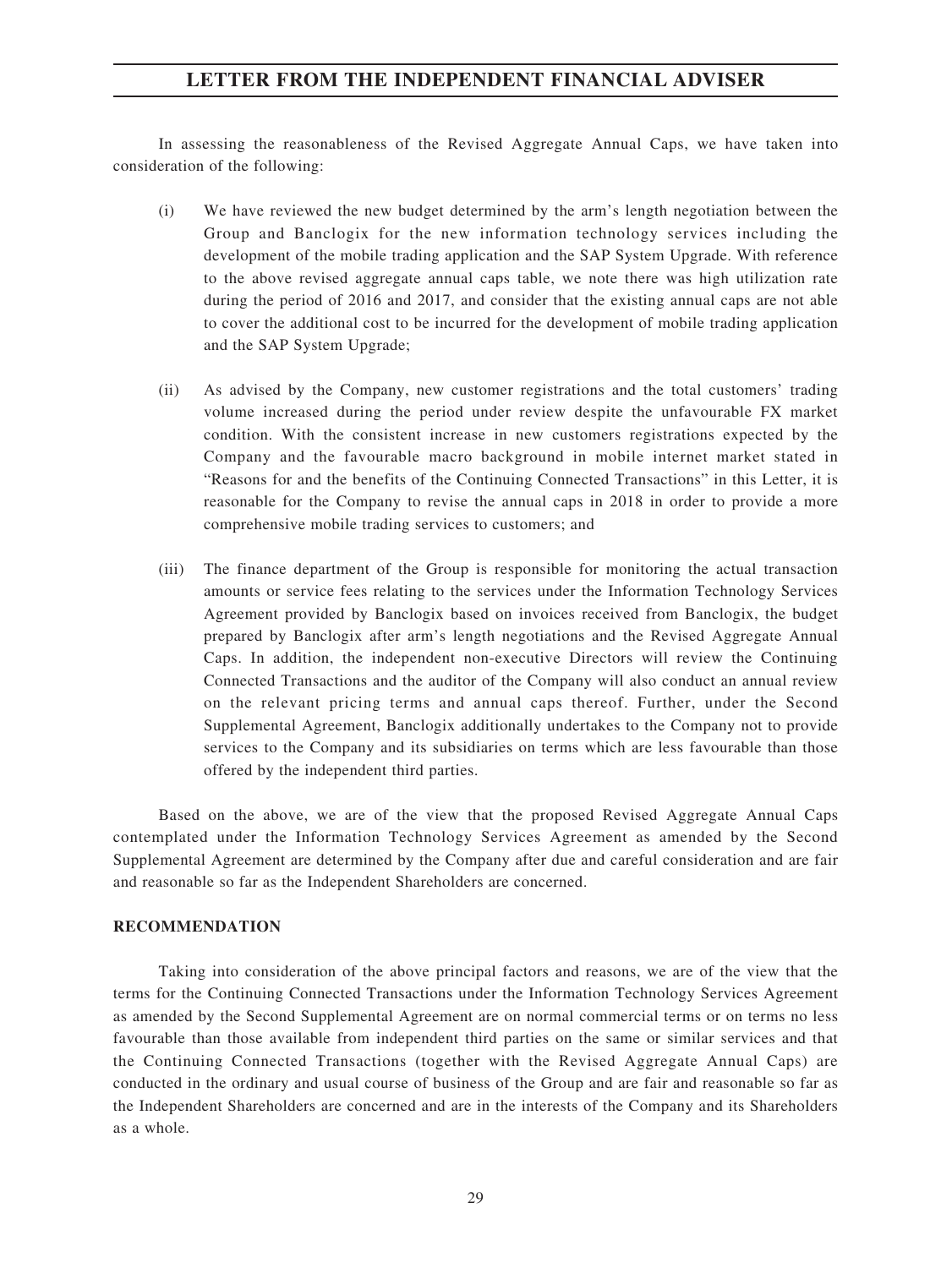Accordingly, we recommend the Independent Board Committee to advise the Independent Shareholders to vote in favour of the ordinary resolutions to be proposed at the EGM.

> Yours faithfully, For and on behalf of **Octal Capital Limited Alan Fung Wong Wai Leung** *Managing Director Executive Director*

*Note: Mr. Alan Fung has been a responsible officer of Type 1 (dealing in securities) and Type 6 (advising on corporate finance) regulated activities since 2003. Mr. Fung has more than 20 years of experience in corporate finance and investment banking and has participated in and completed various advisory transactions in respect of mergers and acquisitions, connected transactions and transactions subject to the compliance with the Takeovers Code of listed companies in Hong Kong. Mr. Wong Wai Leung has been a responsible officer of Type 1 (dealing in securities) and Type 6 (advising on corporate finance) regulated activities since 2008. Mr. Wong has more than 15 years of experience in corporate finance and investment banking and has participated in and completed various advisory transactions of listed companies in Hong Kong in respect of the Takeovers Code.*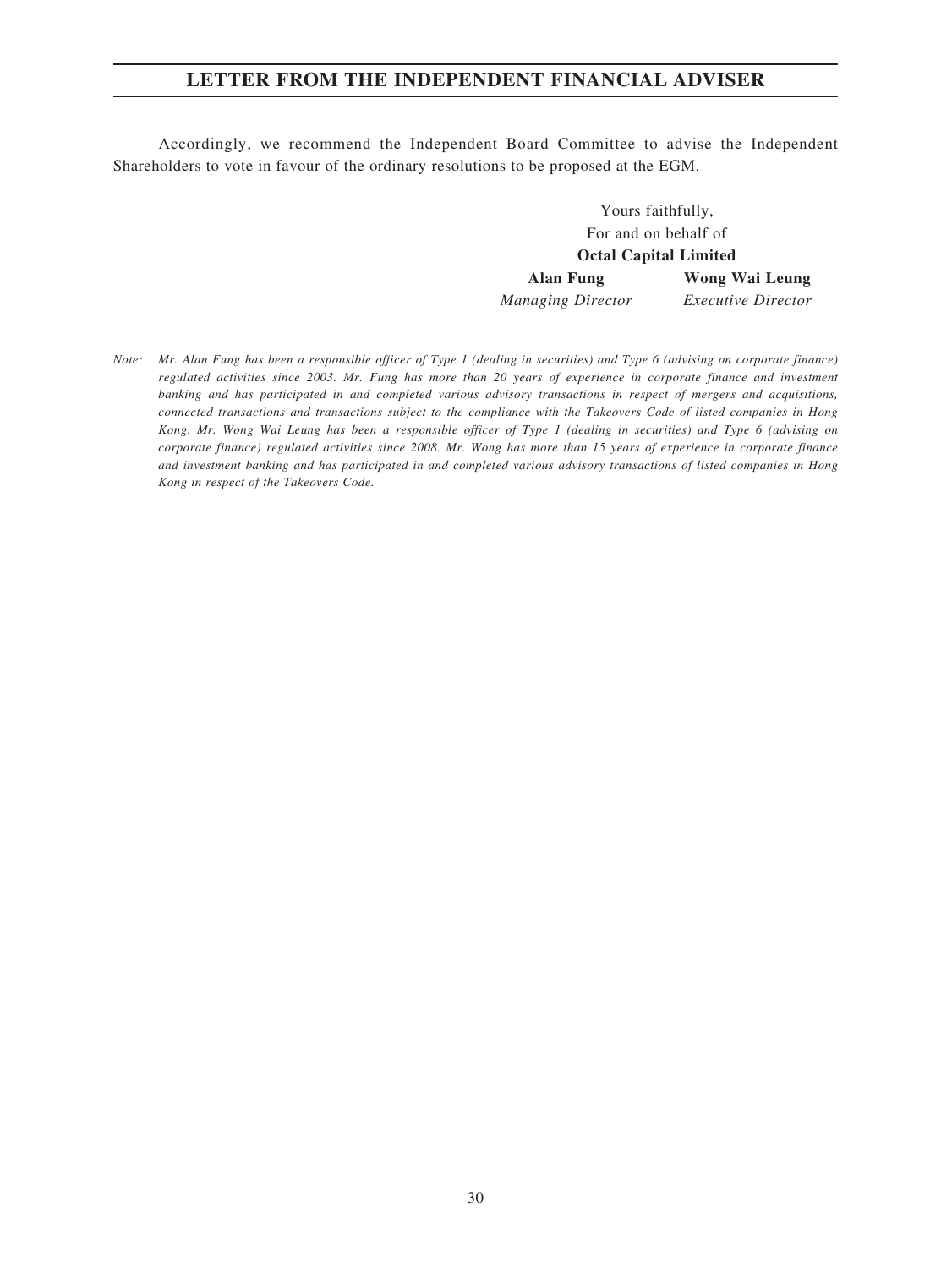#### **1. RESPONSIBILITY STATEMENT**

This circular, for which the Directors collectively and individually accept full responsibility, includes particulars given in compliance with the Listing Rules for the purpose of giving information with regard to the Company. The Directors having made all reasonable enquiries, confirm that to the best of their knowledge and belief, the information contained in this circular is accurate and complete in all material respects and not misleading or deceptive, and there are no other matters the omission of which would make any statement herein or this circular misleading.

#### **2. DISCLOSURE OF INTERESTS**

#### **(a) Interests and short positions of the directors in the Shares, underlying Shares and debentures of the Company**

As at the Latest Practicable Date, the interests and short positions of the Directors and the chief executive of the Company in the shares, underlying shares or debentures of the Company and its associated corporations (within the meaning of Part XV of the SFO) (i) which were required to be notified to the Company and the Stock Exchange pursuant to Divisions 7 and 8 of Part XV of the SFO (including interests or short positions which they were taken or deemed to have under such provisions of the SFO); or (ii) which were required, pursuant to section 352 of the SFO, to be entered in the register referred to therein; or (iii) which were required to be notified to the Company and the Stock Exchange pursuant to the Model Code for Securities Transactions by Directors of Listed Issuers contained in the Listing Rules, were as follows:

#### **Interests in Shares of the Company:**

| Name of directors                                               | Capacity                              | <b>Number of Shares/</b><br>underlying Shares held |                     | Approximate<br>$%$ of the<br>number of<br>issued Shares |        |
|-----------------------------------------------------------------|---------------------------------------|----------------------------------------------------|---------------------|---------------------------------------------------------|--------|
|                                                                 |                                       | <b>Shares</b>                                      | Options<br>(Note 1) |                                                         |        |
| Mr. LIU Stefan<br>(Chief Executive Officer)                     | Beneficial owner                      | 9,520,000                                          | 16,300,000          | 25,820,000                                              | 1.27%  |
| Mr. NG Chee Hung Frederick<br>(resigned on 17 November<br>2017) | Beneficial owner                      | 845,000                                            | 3,850,000           | 4,695,000                                               | 0.23%  |
| Mr. LI Zhi Da (Note 2)                                          | Interest in controlled<br>corporation | 300,000,000                                        |                     | 300,000,000                                             | 14.75% |
| Mr. Stephen Gregory McCOY                                       | Beneficial owner                      |                                                    | 2,000,000           | 2,000,000                                               | 0.10%  |
| Ms. ZHAO Guixin                                                 | Beneficial owner                      | 200,000                                            | 600,000             | 800,000                                                 | 0.04%  |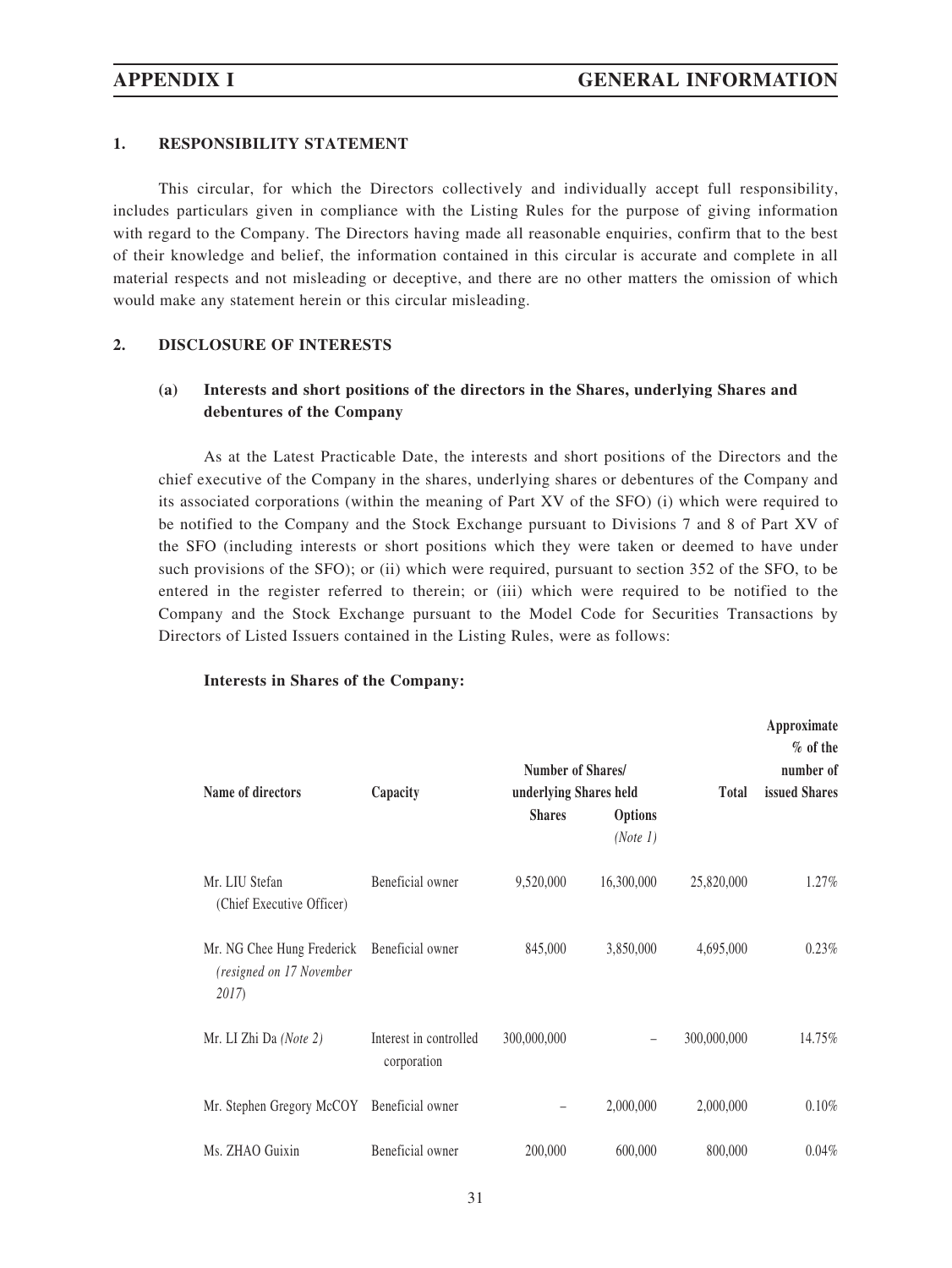#### **APPENDIX I GENERAL INFORMATION**

| Name of directors                            | Capacity         |               | Number of Shares/<br>underlying Shares held | <b>Total</b> | Approximate<br>$%$ of the<br>number of<br><b>issued Shares</b> |
|----------------------------------------------|------------------|---------------|---------------------------------------------|--------------|----------------------------------------------------------------|
|                                              |                  | <b>Shares</b> | Options<br>(Note 1)                         |              |                                                                |
| Mr. Cornelis Jacobus KEYSER Beneficial owner |                  |               | 600,000                                     | 600,000      | $0.03\%$                                                       |
| Mr. LIN Wenhui                               | Beneficial owner | 200,000       | 600,000                                     | 800,000      | $0.04\%$                                                       |

*Note 1*: Those Options were granted on 19 August 2015 and 29 December 2016 under the Company's share option scheme.

#### **(b) Interests and short positions of the substantial shareholders in the Shares, underlying Shares and debentures of the Company**

As at the Latest Practicable Date, so far as was known to the Directors or chief executive of the Company, the following persons (other than the directors or chief executive of the Company) had, or were deemed or taken to have, an interest or short position in the Shares and underlying Shares which would fall to be disclosed to the Company under the provisions of Divisions 2 and 3 of Part XV of the SFO, who were, directly or indirectly, interested in 5% or more of the nominal value of any class of share capital carrying rights to vote in all circumstances at general meetings of any other member of the Group or held any option in respect of such capital:

| Name of Substantial<br><b>Shareholders</b>                            | Capacity                                  | Number of Shares/<br>underlying Shares held | <b>Derivative</b>        | Total         | Approximate<br>$%$ of the<br>number of<br>issued Shares |
|-----------------------------------------------------------------------|-------------------------------------------|---------------------------------------------|--------------------------|---------------|---------------------------------------------------------|
|                                                                       |                                           | <b>Shares</b>                               | <i>interests</i>         |               |                                                         |
| <b>CITIC</b> Securities Overseas<br><b>Investment Company Limited</b> | Beneficial owner                          | 1,200,310,001                               | $\overline{\phantom{0}}$ | 1,200,310,001 | 59.03%                                                  |
| <b>CITIC</b> Securities Company<br>Limited (Note 1)                   | Interests in<br>controlled<br>corporation | 1,200,310,001                               | $\overline{\phantom{0}}$ | 1,200,310,001 | 59.03%                                                  |
| <b>KVB</b> Holdings                                                   | Beneficial owner                          | 300,000,000                                 | -                        | 300,000,000   | 14.75%                                                  |

*Note 2:* Mr. LI, a non-executive Director of the Company, is interested in 300,000,000 shares through his holdings in KVB Holdings. As Mr. LI is entitled to control over one-third of the voting power at general meeting of KVB Holdings, he is deemed under the SFO to be interested in the entire 300,000,000 shares held by KVB Holdings.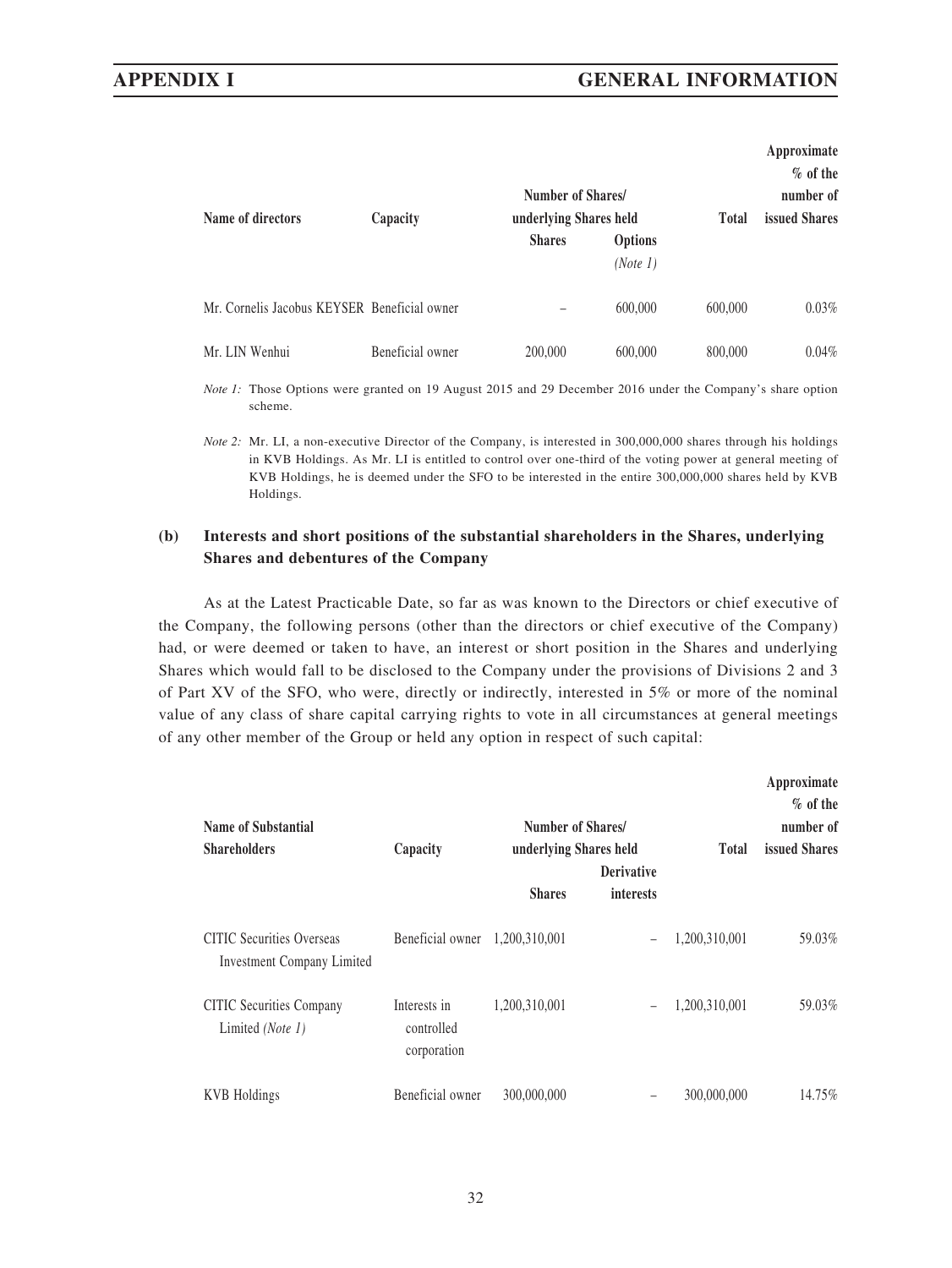#### **APPENDIX I GENERAL INFORMATION**

| <b>Name of Substantial</b>                                                    |                                           |                        | Approximate<br>$%$ of the<br>number of |              |               |
|-------------------------------------------------------------------------------|-------------------------------------------|------------------------|----------------------------------------|--------------|---------------|
| <b>Shareholders</b>                                                           | Capacity                                  | underlying Shares held | <b>Derivative</b>                      | <b>Total</b> | issued Shares |
|                                                                               |                                           | <b>Shares</b>          | <i>interests</i>                       |              |               |
| Mr. LI Zhi Da (Note 2)                                                        | Interests in<br>controlled<br>corporation | 300,000,000            |                                        | 300,000,000  | 14.75%        |
| Calypso (International)<br>Investment Co., Limited<br>(Note 3)                | Beneficial owner                          | 106,525,000            |                                        | 106,525,000  | 5.24%         |
| HNA Group (International)<br>Company Limited<br>海航集團(國際)<br>有限公司 (Note 3)     | Interests in<br>controlled<br>corporation | 106,525,000            |                                        | 106,525,000  | 5.24%         |
| HNA Group Co., Ltd.<br>海航集團有限公司 (Note 3)                                      | Interests in<br>controlled<br>corporation | 106,525,000            |                                        | 106,525,000  | 5.24%         |
| Hainan Traffic Administration<br>Holding Co., Ltd.<br>海南交管控股<br>有限公司 (Note 3) | Interests in<br>controlled<br>corporation | 106,525,000            |                                        | 106,525,000  | 5.24%         |
| Shengtang Development<br>(Yangpu) Co., Ltd.<br>盛唐發展(洋浦)<br>有限公司 (Note 3)      | Interests in<br>controlled<br>corporation | 106,525,000            |                                        | 106,525,000  | 5.24%         |
| Hainan Province Cihang<br>Foundation<br>海南省慈航公益<br>基金會 (Note 3)               | Interests in<br>controlled<br>corporation | 106,525,000            |                                        | 106,525,000  | 5.24%         |

- *Note 1:* As CITIC Securities Company Limited is entitled to control over one-third of the voting power at general meetings of CITIC Securities Overseas Investment Company Limited, CITIC Securities Company Limited is deemed under the SFO to be interested in the entire 1,200,310,001 Shares held by CITIC Securities Overseas Investment Limited.
- *Note 2:* Mr. LI, a non-executive Director of the Company, is entitled to control over one-third of the voting power at general meetings of KVB Holdings. He is deemed under the SFO to be interested in the entire 300,000,000 Shares held by KVB Holdings.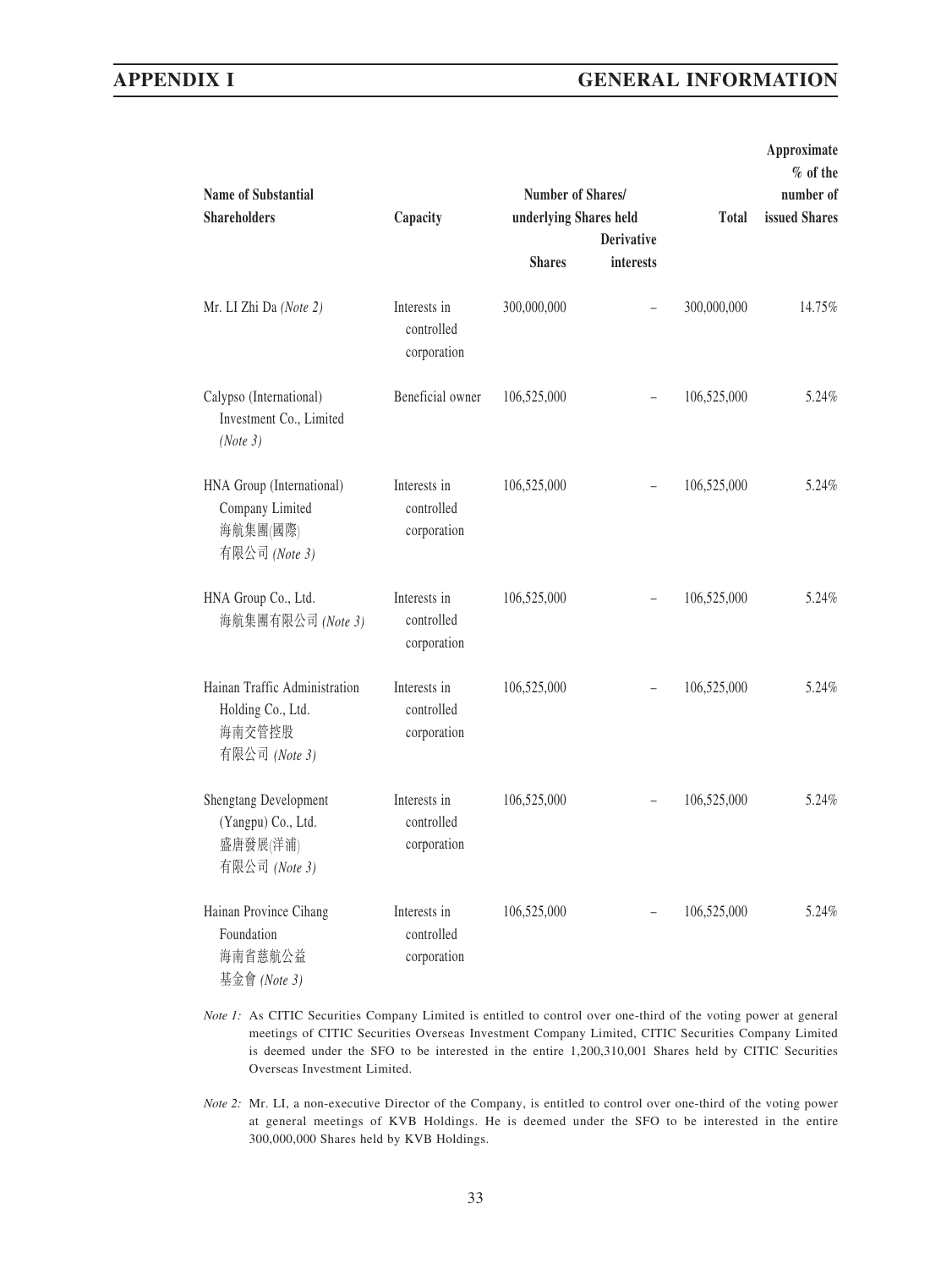*Note 3:* Calypso International Investment Co., Limited is a wholly owned subsidiary of HNA Group (International) Company Limited (海航集團(國際)有限公司) (formerly known as HNA Group International Headquarter (Hong Kong) Co., Limited (海航集團國際總部(香港)有限公司)), which is in turn owned as to 91.09% by HNA Group Co., Ltd. (海航集團有限公司). HNA Group Co., Ltd. is held as to 30% by Yangpu Jianyun Investment Co., Ltd. (洋浦建運投資有限公司) and 70% by Hainan Traffic Administration Holding Co., Ltd. (海南交管控股有限公司). Hainan Traffic Administration Holding Co., Ltd. is in turn held as to 50% by Shengtang Development (Yangpu) Co., Ltd. (盛唐發展(洋浦)有限公司). Shengtang Development (Yangpu) Co., Ltd. is held as to 65% by Hainan Province Cihang Foundation (海南省慈航公益基金會).

#### **3. INTERESTS OF DIRECTORS, CONTROLLING SHAREHOLDERS AND THEIR RESPECTIVE CLOSE ASSOCIATES IN COMPETING BUSINESS**

As at the Latest Practicable Date, the Directors and the controlling Shareholders are not aware that any of them or any of their close associates had interests in any business which competes or is likely to compete, either directly or indirectly, with the business of the Group which would fall to be discloseable under the Listing Rules.

#### **4. DIRECTORS' INTERESTS IN ASSETS AND CONTRACTS OF THE GROUP**

As at the Latest Practicable Date, KVB Holdings, held as to 75% by Mr. Li, solely owns Banclogix. Mr. Li is also a non-executive Director of the Company, of which KVB Holdings is a substantial shareholder. Therefore, Mr. Li is interested in a number of subsisting contract arrangements between the Company and the wholly owned subsidiaries of KVB Holdings. The particulars of such contract arrangements are set out below:

#### **Information Technology Services Agreement as amended by the Second Supplemental Agreement and the Software Licence Agreement**

On 18 December 2015, the Group entered into the Software Licence Agreement with Banclogix pursuant to which Banclogix granted the Company a three-year licence to use the leveraged foreign exchange trading software, including without limitation to the installation and initial customization of the software. Thereafter, the Company and Banclogix entered into the Information Technology Services Agreement dated 19 April 2016 for a term from 19 April 2016 to 31 December 2018, under which Banclogix will provide software development and maintenance services, information technology infrastructure project management services and information technology infrastructure maintenance services to the Group. The Information Technology Services Agreement is subsequently amended by the First Supplemental Agreement on 12 August 2016 to amend certain terms of the Information Technology Services Agreement.

The Existing Aggregate Annual Caps for the years ending 31 December 2016, 31 December 2017 and 31 December 2018, are HK\$28,500,000, HK\$26,000,000 and HK\$24,500,000 respectively.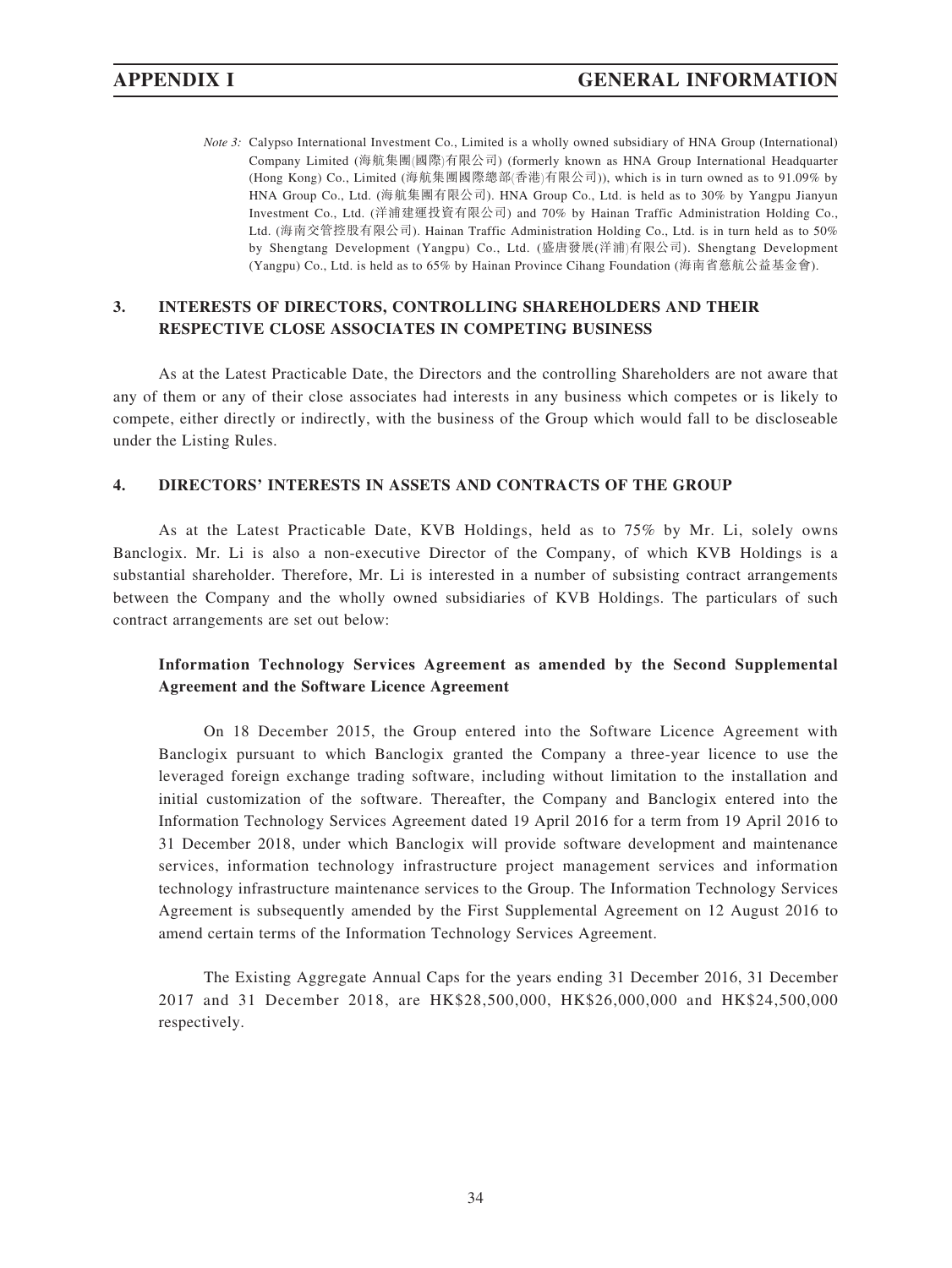On 12 February 2018, the Company and Banclogix entered into the Second Supplemental Agreement to the Information Technology Services Agreement, the effectiveness of which is conditional upon the Company having obtained all relevant approvals required under the Listing Rules, being obtaining the approval of its Independent Shareholders at a general meeting on or before 30 April 2018 (or such other date agreed by the parties). The Revised Aggregate Annual Caps for the years ending 31 December 2016, 31 December 2017 and 31 December 2018 are HK\$28,500,000, HK\$26,000,000 and HK\$37,500,000 respectively.

#### **Renewed Cash Dealing Agreement**

The Company and KVB GC, a wholly owned subsidiary of KVB Holdings, entered into a cash dealing agreement dated 17 June 2016 for a term from 1 July 2016 to 31 December 2018, under which the Company shall provide, or procure its subsidiaries to provide, to KVB GC and its subsidiaries cash dealing services including the provision of the exchange of currencies and KVB GC shall provide, or procure its subsidiaries to provide, to the Company and its subsidiaries foreign exchange conversion and settlement services. The annual caps for the years ending 31 December 2016, 31 December 2017 and 31 December 2018 are HK\$20,000,000 (as aggregated with the previous cash dealing agreement dated 18 December 2015), HK\$20,000,000 and HK\$20,000,000 respectively.

#### **Renewed Office Licence Agreement**

The Company and KVB Holdings entered into an office licence agreement dated 18 December 2015 for a term from 1 January 2016 to 31 December 2018 (as amended by the supplemental office licence agreement between the Company and KVB Holdings dated 1 December 2017) under which the Company shall provide and procure its subsidiaries to provide the sharing of office premises (including the sharing of office space, furnishings and facilities) to KVB Holdings and its associates. The annual caps for the years ending 31 December 2016, 31 December 2017 and 31 December 2018 are HK\$4,000,000, HK\$4,500,000 and HK\$5,000,000 respectively.

Save as disclosed herein, none of the Directors had (i) any direct or indirect interests in any assets which have been since 31 December 2016 (being the date to which the latest published audited consolidated financial statements of the Group were made up) acquired or disposed of by or leased to any member of the Group, or were proposed to be acquired or disposed of by or leased to any member of the Group; and (ii) any material interest in any contract or arrangement at the Latest Practicable Date which is significant in relation to the business of the Group.

#### **5. DIRECTORS' SERVICE CONTRACTS**

The Company has entered into service agreements with the following Directors for a fixed term of more than 12 months irrespective of notice period (in which case, the appointment shall be subject to the provision of retirement by rotation in the memorandum of articles of association of the Company), details of which are also set out below. Save for disclosed below, as at the Latest Practicable Date, none of the Directors of the Company had any service contracts with the Company or any of its subsidiaries or associated companies (a) which were continuous contracts with a notice period of 12 months or more; or (b) which were fixed term contracts with more than 12 months to run irrespective of the notice period.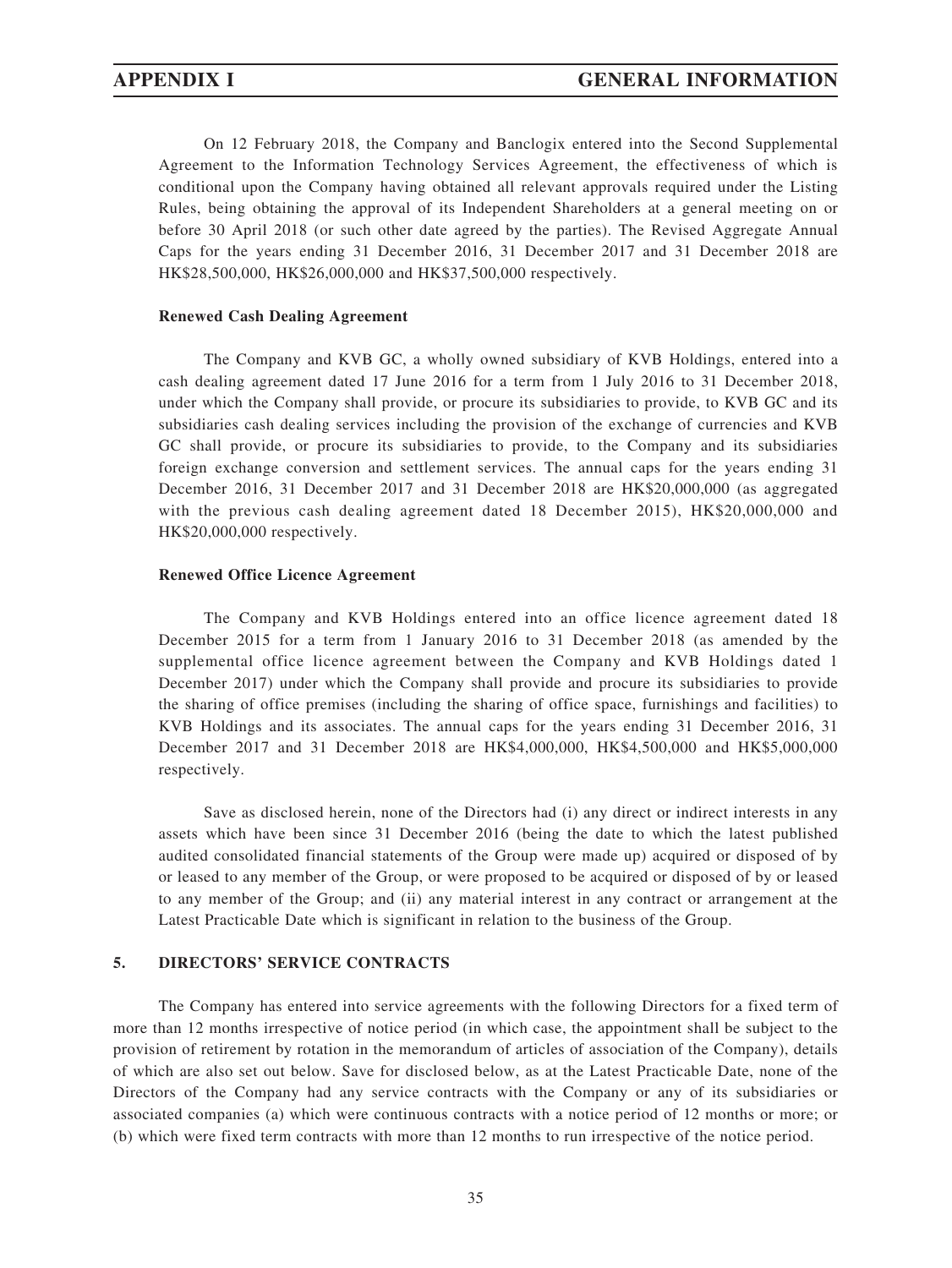## **APPENDIX I GENERAL INFORMATION**

| <b>Name of Director</b>                                            | Entity which the<br>service contracts Date of the<br>are entered into | contract      | Commencement<br>date and expiry<br>date of the<br>contract | Amount of fixed<br>remuneration<br>payable under<br>the contract<br>(excluding<br>arrangements<br>for pension<br>payments) | Amount of any<br>variable<br>remuneration<br>payable and<br>other<br>benefits under<br>the contract |
|--------------------------------------------------------------------|-----------------------------------------------------------------------|---------------|------------------------------------------------------------|----------------------------------------------------------------------------------------------------------------------------|-----------------------------------------------------------------------------------------------------|
| Mr. LIU Stefan                                                     | The Company                                                           | 3 July 2016   | From 3 July 2016<br>to 2 July 2019                         | HK\$240,000                                                                                                                | Discretionary<br>per annum year-end bonus as<br>determined<br>by the Board                          |
| Mr. NG Chee Hung<br>Frederick<br>(resigned on 17<br>November 2017) | The Company                                                           | 3 July 2016   | From 3 July 2016<br>to 2 July 2019                         | HK\$20,000                                                                                                                 | Discretionary<br>per month year-end bonus as<br>determined<br>by the Board                          |
| Mr. LI Zhi Da                                                      | The Company                                                           | 3 July 2016   | From 3 July 2016<br>to 2 July 2019                         | HK\$120,000<br>per annum                                                                                                   |                                                                                                     |
| Mr. Stephen Gregory<br>McCOY                                       | The Company                                                           | 3 July 2016   | From 3 July 2016<br>to 2 July 2019                         | HK\$120,000<br>per annum                                                                                                   |                                                                                                     |
| Ms. ZHAO Guixin                                                    | The Company                                                           | 15 April 2017 | From 15 April 2017<br>to 14 April 2020                     | HK\$240,000<br>per annum                                                                                                   |                                                                                                     |
| Mr. Cornelis Jacobus<br><b>KEYSER</b>                              | The Company                                                           | 15 April 2017 | From 15 April 2017<br>to 14 April 2020                     | HK\$240,000<br>per annum                                                                                                   |                                                                                                     |
| Mr. LIN Wenhui                                                     | The Company                                                           | 16 July 2017  | From 16 July 2017<br>to 15 July 2020                       | HK\$240,000<br>per annum                                                                                                   |                                                                                                     |

As at the Latest Practicable Date, none of the Directors had entered into any service contract or had an unexpired service contract with any member of the Group which is not determinable by such member of the Group within one year without payment of compensation (other than statutory compensation).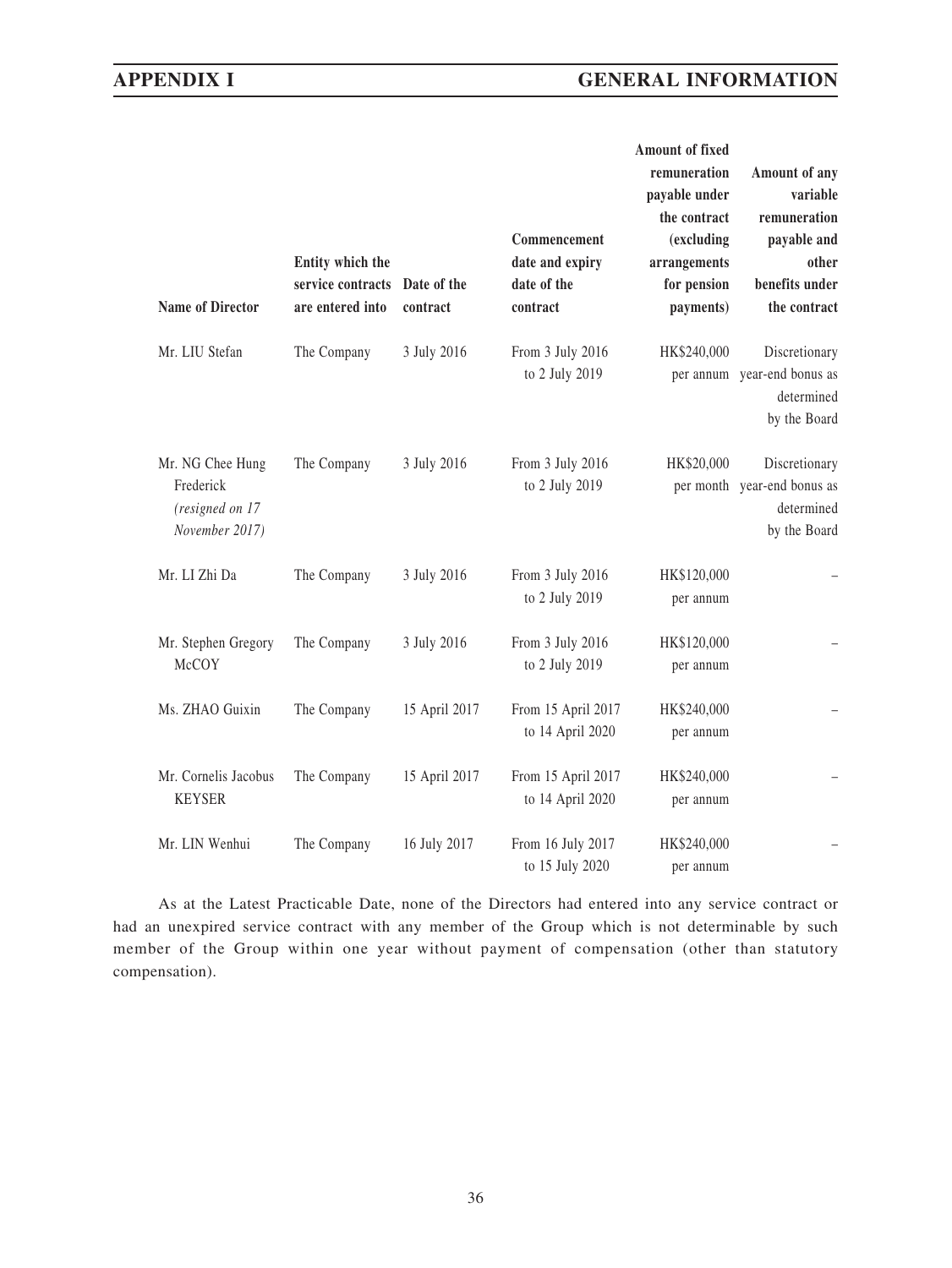#### **6. MATERIAL ADVERSE CHANGE**

As at the Latest Practicable Date, the Directors were not aware of any material adverse change in the financial or trading position of the Group since 31 December 2016, the date to which the latest published audited financial statements were made up.

#### **7. EXPERT AND CONSENT**

The following is the qualification of the expert who has given opinion or advice for inclusion in this circular:

| <b>Name</b>           | <b>Oualification</b>                                                                                             |
|-----------------------|------------------------------------------------------------------------------------------------------------------|
| Octal Capital Limited | a corporation licensed to carry out Type 1 (Dealing in<br>Securities) and Type 6 (Advising on Corporate Finance) |
|                       | regulated activity under the SFO                                                                                 |

Octal Capital Limited has given and has not withdrawn its written consent to the issue of this circular with the inclusion herein of its letter of advice or references to its name in the form and context in which they respectively appear.

As at the Latest Practicable Date, Octal Capital Limited did not have any shareholding in any member of the Group or the right (whether legally enforceable or not) to subscribe for or to nominate persons to subscribe for securities in any member of the Group.

As at the Latest Practicable Date, Octal Capital Limited has no direct or indirect interests in any assets which has been acquired or disposed of by or leased to any member of the Group since 31 December 2016 (the date to which the latest published audited consolidated financial statements of the Company were made up) or proposed to be acquired, disposed of or leased to.

#### **8. GENERAL**

- (a) The Company's registered office is at Cricket Square, Hutchins Drive, P.O. Box 2681, Grand Cayman, KY1-1111, Cayman Islands.
- (b) The company secretary of the Company is Mr. Wong Yiu Kit Ernest. Mr. Wong is a fellow member of the Hong Kong Institute of Certified Public Accountants and the Association of Chartered Certified Accountants, United Kingdom, and an associate member of the Institute of Chartered Accountants in England and Wales. Mr. Wong is also a charter-holder of Chartered Financial Analyst, United States of America, and a member of Hong Kong Securities Institute.
- (c) The branch share registrar and transfer office of the Company in Hong Kong is Union Registrars Limited at Suites 3301-04, 33/F, Two Chinachem Exchange Square, 338 King's Road, North Point, Hong Kong.
- (d) The English texts of this circular and the accompanying proxy form shall prevail over the Chinese versions.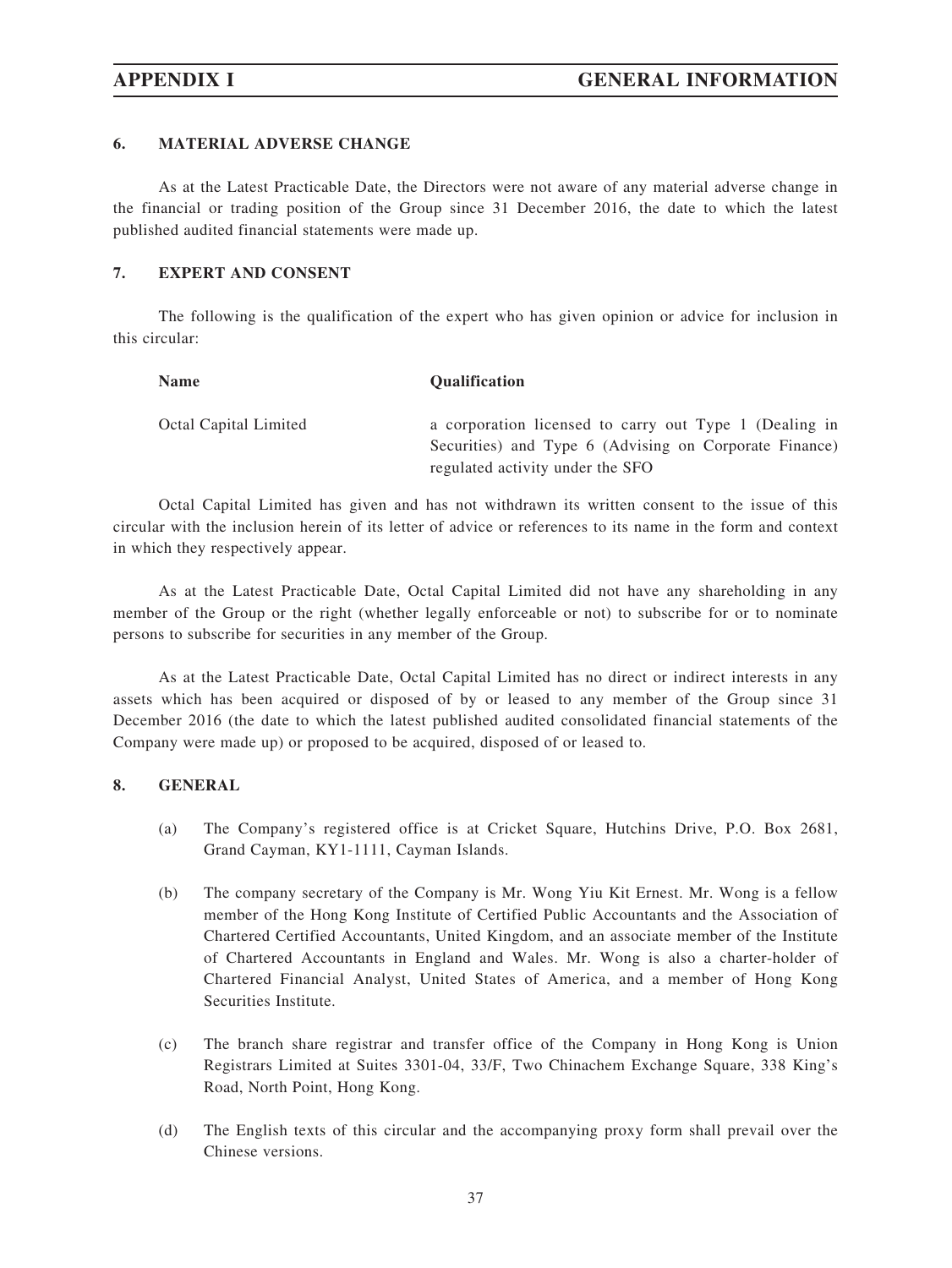#### **9. DOCUMENTS AVAILABLE FOR INSPECTION**

Copies of the following documents are available for inspection during normal business hours at the Company's principal place of business in Hong Kong at Suites 7501 & 7508, 75/F, International Commerce Centre, 1 Austin Road West, Kowloon, Hong Kong, from the date of this circular up to and including the date of the EGM:

- (a) the Information Technology Services Agreement;
- (b) the Membership Agreement;
- (c) the First Supplemental Agreement;
- (d) the Second Supplemental Agreement;
- (e) the Software Licence Agreement;
- (f) the letter from the Independent Board Committee, the text of which is set out on pages 17 to 18 of this circular;
- (g) the letter from the Independent Financial Adviser, the text of which is set out on pages 19 to 30 of this circular;
- (h) the letter of consent from Octal Capital Limited referred to in the paragraph headed "Expert and Consent" in this Appendix;
- (i) service contracts of the Directors;
- (j) the renewed cash dealing agreement dated 17 June 2016; and
- (k) the renewed office licence agreement dated 18 December 2015.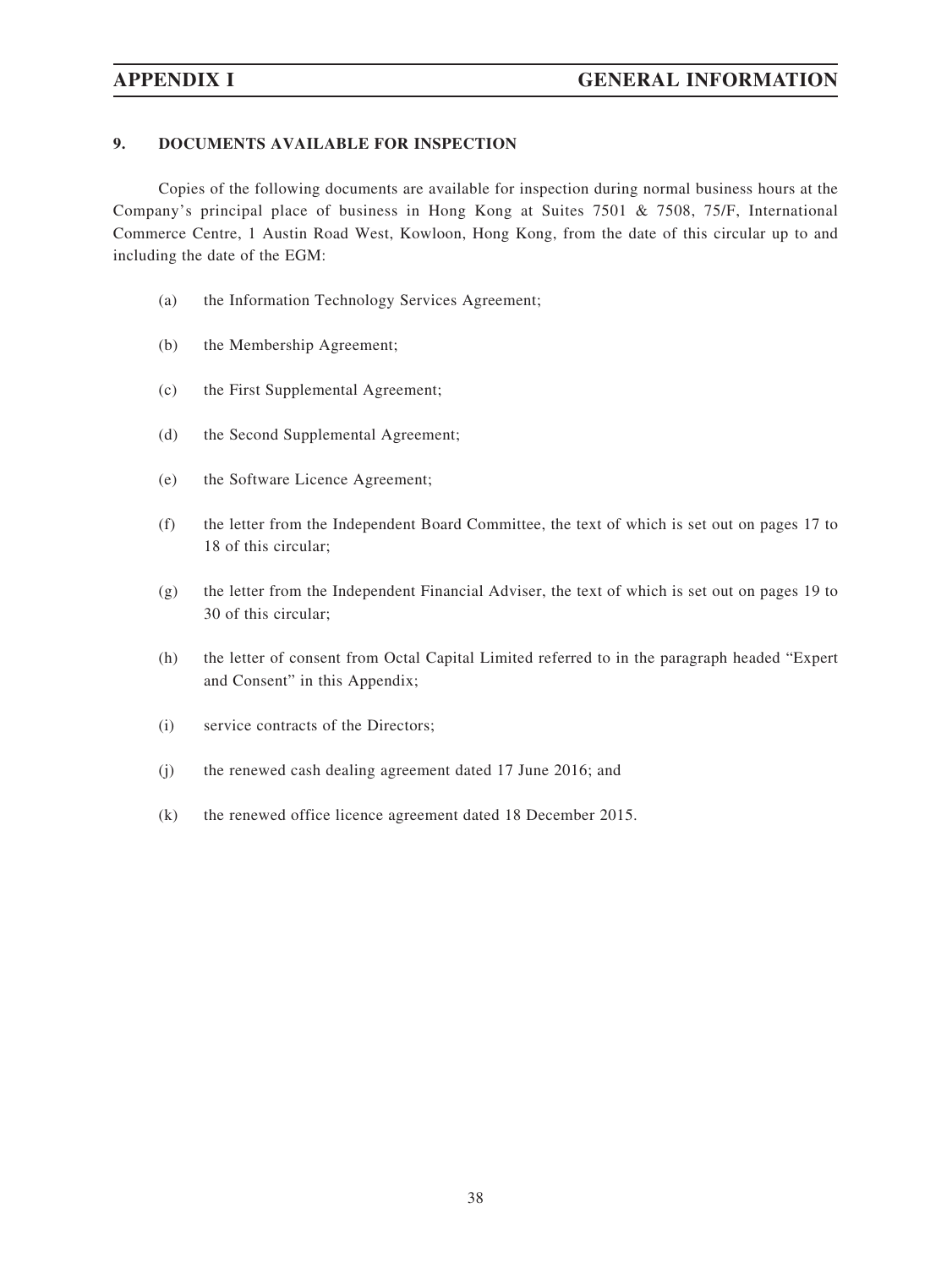## **NOTICE OF EGM**



## **KVB KUNLUN FINANCIAL GROUP LIMITED 昆侖國際金融集團有限公司**

*(Incorporated in the Cayman Islands with limited liability)* **(Stock Code: 6877)**

#### **NOTICE OF EXTRAORDINARY GENERAL MEETING**

**NOTICE IS HEREBY GIVEN** that an extraordinary general meeting of KVB Kunlun Financial Group Limited (the "**Company**", together with its subsidiaries the "**Group**") will be held at Suites 7501 & 7508, 75/F, International Commerce Centre, 1 Austin Road West, Kowloon, Hong Kong, on Tuesday, 27 March 2018 at 10:30 a.m. (the "**EGM**") to consider, and if thought fit, pass, the following resolutions (with or without modification):

#### **ORDINARY RESOLUTIONS**

#### "**THAT**:

- 1. the second supplemental agreement dated 12 February 2018 (a copy of which is tabled at the EGM marked "**A**" and initialled by the Chairman of the meeting for identification purpose) to the information technology services agreement dated 19 April 2016 (a copy of which is tabled at the EGM marked "**B**" and initialled by the Chairman of the meeting for identification purpose) as amended by the first supplemental agreement on 12 August 2016 (a copy of which is tabled at the EGM marked "**C**" and initialled by the Chairman of the meeting for identification purpose) entered into between the Company and Banclogix System Co., Limited in relation to the provision of certain information technology services by Banclogix System Co., Limited to the Group and the transactions thereunder be and are hereby approved, confirmed and ratified;
- 2. the Revised Aggregate Annual Caps (as defined in the circular of the Company dated 9 March 2018) as contemplated under the Second Supplemental Agreement be and are hereby approved, confirmed and ratified; and
- 3. the execution of the Second Supplemental Agreement by any director of the Company be and is hereby approved, ratified and confirmed and any director of the Company be and is hereby authorised to sign, execute, perfect and deliver all such documents and, where necessary, to affix the common seal of the Company on any such document as and when necessary and do all such acts, matters and things as he may in his discretion consider necessary or desirable for the purposes of or in connection with the implementation of the Second Supplemental Agreement and the transactions completed thereunder."

By order of the Board **KVB Kunlun Financial Group Limited Liu Stefan** *Executive Director*

Hong Kong, 9 March 2018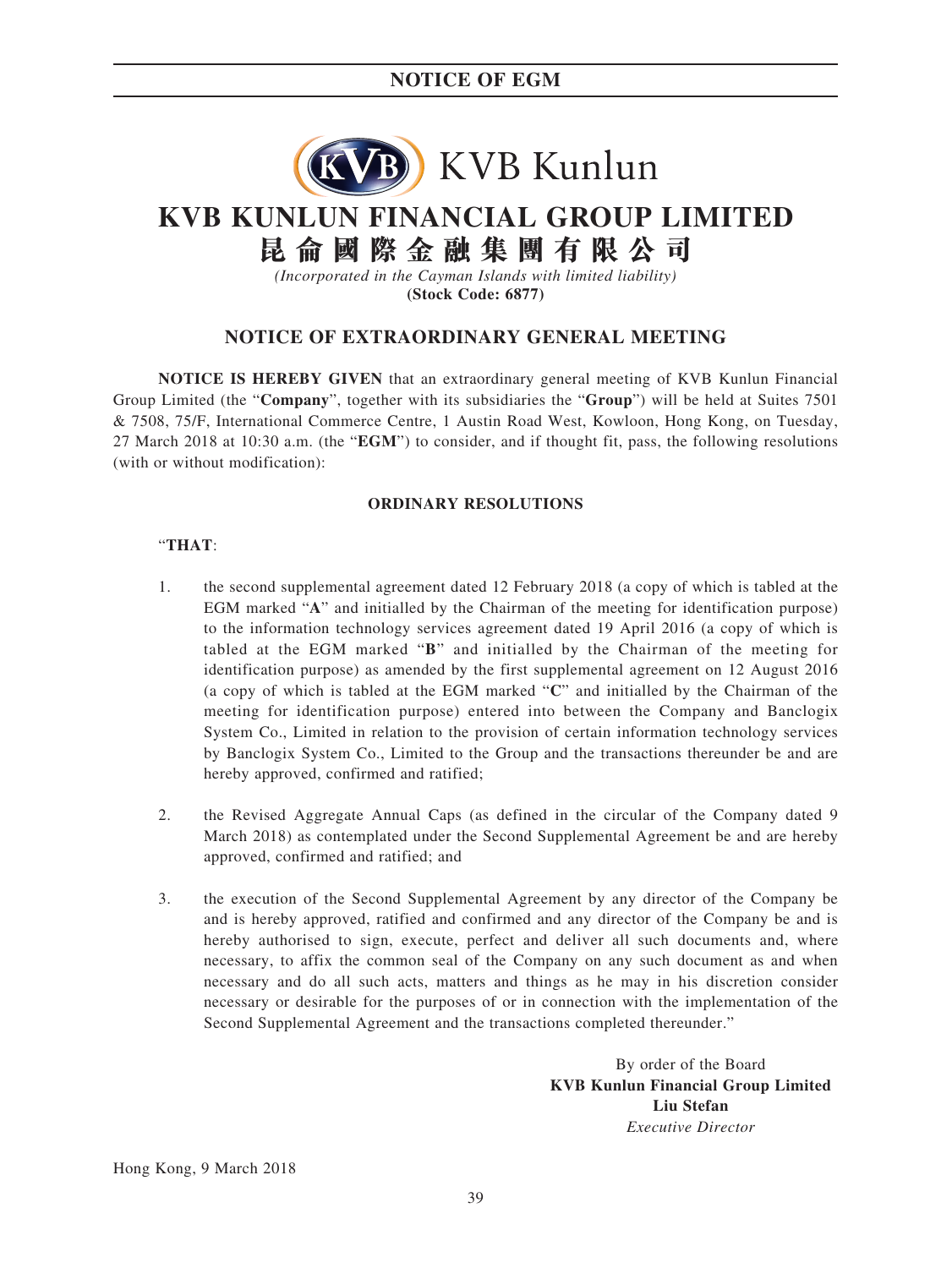## **NOTICE OF EGM**

Cricket Square, Hutchins Drive, *in Hong Kong:* P.O. Box 2681, Suites 7501 & 7508, 75/F Grand Cayman, International Commerce Centre KY1-1111, 1 Austin Road West, Kowloon Cayman Islands Hong Kong

# *Registered office: Principal place of business*

*Notes:*

- (a) A form of proxy for use at the EGM is enclosed herewith.
- (b) Any member of the Company entitled to attend and vote at the meeting may appoint one or more than one proxy to attend and to vote on his behalf. A proxy need not be a member of the Company.
- (c) Where there are joint holders of any share any one of such joint holders may vote, either in person or by proxy, in respect of such share as if he were solely entitled thereto, but if more than one of such joint holders be present at any meeting the vote of the senior holder who tenders a vote, whether in person or by proxy, shall be accepted to the exclusion of the votes of the other joint holders, and for this purpose seniority shall be determined by the order in which the names stand in the register in respect of the joint holding.
- (d) To be valid, the form of proxy duly completed and signed in accordance with the instructions printed thereon together with the power of attorney or other authority, if any, under which it is signed or a certified copy thereof must be delivered to the Company's branch share registrar and transfer office in Hong Kong, Union Registrars Limited at Suites 3301-04, 33/F, Two Chinachem Exchange Square, 338 King's Road, North Point, Hong Kong, not less than 48 hours before the time appointed for holding the meeting or any adjournment thereof.
- (e) Whether or not you propose to attend the meeting in person, you are strongly urged to complete and return the form of proxy in accordance with the instructions printed thereon. Completion and return of the form of proxy will not preclude you from attending the meeting and voting in person if you so wish. In the event that you attend the meeting after having lodged the form of proxy, it will be deemed to have been revoked.
- (f) The register of members of the Company will be closed from Friday, 23 March 2018 to Tuesday, 27 March 2018, both days inclusive, during the period no transfers of shares of the Company will be registered. In order to qualify for attending and voting at the EGM, all transfer documents accompanied by the relevant share certificates must be lodged with the Company's branch share registrar and transfer office in Hong Kong, Union Registrars Limited at Suites 3301-04, 33/F, Two Chinachem Exchange Square, 338 King's Road, North Point, Hong Kong for registration by no later than 4:00 p.m. on Thursday, 22 March 2018.
- (g) In compliance with the Rules Governing the Listing of Securities on the Main Board of The Stock Exchange of Hong Kong Limited, all resolutions to be proposed at the meeting convened by this notice will be voted on by way of poll.